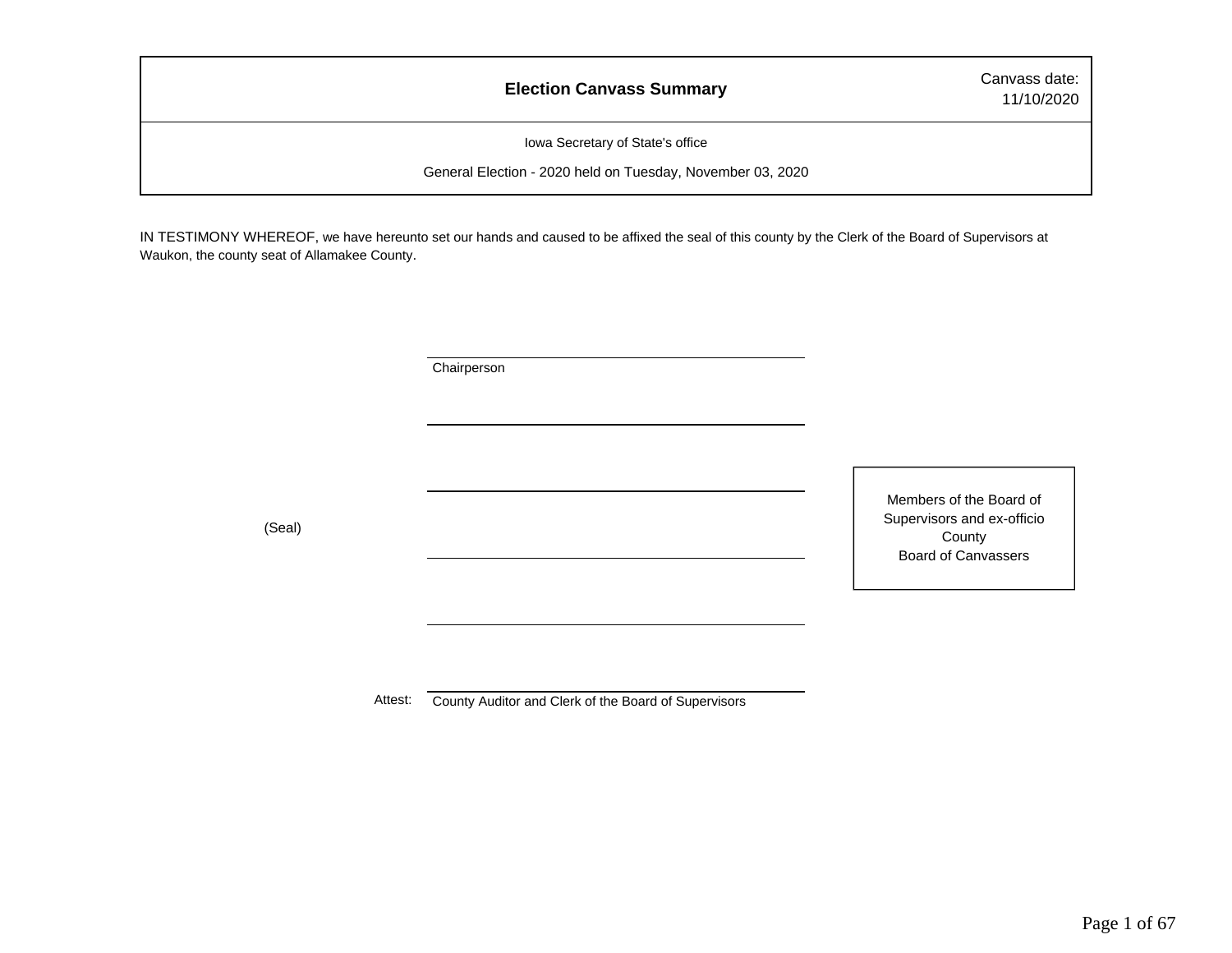

### **General Election - 2020**

#### **President and Vice President**

|                                 |                 | Donald<br>J.<br>Trump<br>and<br>Michael<br>R.<br>Pence<br><b>REP</b> | Joseph<br>R.<br><b>Biden</b><br>and<br>Kamala<br>D.<br>Harris,<br><b>DEM</b> | Roque<br>Rocky De La<br>Fuente and<br>Darcy G.<br>Richardson,<br><b>ALL</b> | Don<br>Blankenship<br>and William<br>Alan Mohr,<br>CON | <b>Ricki Sue</b><br>King and<br>Dayna R.<br>Chandler,<br><b>GKH</b> | Howie<br><b>Hawkins</b><br>and<br>Angela<br>Nicole<br>Walker,<br><b>GRN</b> | Jo<br>Jorgensen<br>and<br>Jeremy<br>Cohen,<br>LIB | <b>Brock</b><br>Pierce<br>and<br>Karla<br><b>Ballard</b> | Kanye<br>West<br>and<br>Michelle<br>Tidball | Write-<br>in | <b>Undervotes</b> | Overvotes    | Total |
|---------------------------------|-----------------|----------------------------------------------------------------------|------------------------------------------------------------------------------|-----------------------------------------------------------------------------|--------------------------------------------------------|---------------------------------------------------------------------|-----------------------------------------------------------------------------|---------------------------------------------------|----------------------------------------------------------|---------------------------------------------|--------------|-------------------|--------------|-------|
| Pct 1-WL/HV                     | Election<br>Day | 100                                                                  | 15                                                                           | $\mathbf 0$                                                                 | 0                                                      | $\mathbf 0$                                                         | 0                                                                           | 0                                                 | 0                                                        | $\mathbf{1}$                                | $\mathbf 0$  | 0                 | $\mathbf 0$  | 116   |
|                                 | Absentee        | 79                                                                   | 73                                                                           | $\mathbf{1}$                                                                | $\mathsf{O}$                                           | $\mathbf 0$                                                         | $\mathbf 0$                                                                 | $\mathbf 0$                                       | $\mathbf 0$                                              | $\mathbf 0$                                 | $\mathbf 0$  | $\mathbf{1}$      | $\mathbf{1}$ | 155   |
|                                 | Total           | 179                                                                  | 88                                                                           | $\mathbf{1}$                                                                | $\mathsf{O}\xspace$                                    | $\pmb{0}$                                                           | $\pmb{0}$                                                                   | $\pmb{0}$                                         | $\mathbf 0$                                              | $\mathbf{1}$                                | $\mathbf 0$  | $\mathbf{1}$      | $\mathbf{1}$ | 271   |
| Pct 2-<br>FC/JF/LL/MK/UP        | Election<br>Day | 366                                                                  | 56                                                                           | $\mathbf{1}$                                                                | $\mathbf{1}$                                           | $\mathbf 0$                                                         | $\mathbf 0$                                                                 | $\,6\,$                                           | $\mathbf 0$                                              | $\mathbf 0$                                 | $\mathbf{1}$ | $\mathbf{1}$      | $\mathbf 0$  | 432   |
|                                 | Absentee        | 581                                                                  | 334                                                                          | $\mathbf 0$                                                                 | $\overline{a}$                                         | $\mathbf 0$                                                         | $\mathbf 0$                                                                 | $\overline{7}$                                    | $\mathbf{1}$                                             | $\mathbf{1}$                                | $\mathbf 0$  | $\overline{7}$    | $\mathbf 0$  | 933   |
|                                 | Total           | 947                                                                  | 390                                                                          | $\mathbf{1}$                                                                | 3                                                      | $\mathbf 0$                                                         | $\mathbf 0$                                                                 | 13                                                | $\mathbf{1}$                                             | $\mathbf{1}$                                | $\mathbf{1}$ | 8                 | $\mathbf 0$  | 1,365 |
| Pct - PO/FK                     | Election<br>Day | 117                                                                  | 11                                                                           | $\mathbf 0$                                                                 | $\mathbf{1}$                                           | 0                                                                   | 0                                                                           | $\overline{2}$                                    | 0                                                        | $\mathbf 0$                                 | $\mathbf 0$  | 0                 | 0            | 131   |
|                                 | Absentee        | 168                                                                  | 82                                                                           | $\mathbf 0$                                                                 | $\overline{0}$                                         | $\mathbf 0$                                                         | $\mathbf 0$                                                                 | $\mathsf{O}\xspace$                               | $\mathbf 0$                                              | $\mathbf 0$                                 | $\mathbf 0$  | $\mathbf{1}$      | $\mathbf{1}$ | 252   |
|                                 | Total           | 285                                                                  | 93                                                                           | $\pmb{0}$                                                                   | $\mathbf{1}$                                           | 0                                                                   | $\mathbf 0$                                                                 | $\overline{2}$                                    | $\mathbf 0$                                              | $\mathbf 0$                                 | $\mathbf 0$  | $\mathbf{1}$      | $\mathbf{1}$ | 383   |
| Pct 4 - Postville<br>City       | Election<br>Day | 182                                                                  | 76                                                                           | $\mathbf{1}$                                                                | 0                                                      | $\mathbf 0$                                                         | $\mathbf 0$                                                                 | $\sqrt{3}$                                        | $\mathbf 0$                                              | $\mathbf 0$                                 | $\mathbf 0$  | $\mathbf{1}$      | $\mathbf 0$  | 263   |
|                                 | Absentee        | 148                                                                  | 158                                                                          | $\mathbf 0$                                                                 | $\mathbf{1}$                                           | $\mathbf 0$                                                         | $\mathbf 0$                                                                 | $\mathbf{1}$                                      | $\mathbf{1}$                                             | $\Omega$                                    | $\Omega$     | $\mathbf{1}$      | $\mathbf{1}$ | 311   |
|                                 | Total           | 330                                                                  | 234                                                                          | $\mathbf{1}$                                                                | $\mathbf{1}$                                           | $\mathbf 0$                                                         | $\pmb{0}$                                                                   | $\overline{\mathbf{4}}$                           | $\mathbf{1}$                                             | $\mathbf 0$                                 | $\mathbf 0$  | $\overline{2}$    | $\mathbf{1}$ | 574   |
| Pct $5 -$<br>LT/PC/WV CITY      | Election<br>Day | 154                                                                  | 20                                                                           | $\mathbf 0$                                                                 | 0                                                      | $\mathbf 0$                                                         | $\mathbf{1}$                                                                | 5                                                 | $\mathbf{1}$                                             | $\Omega$                                    | $\mathbf{0}$ | $\mathbf 0$       | $\mathbf 0$  | 181   |
|                                 | Absentee        | 154                                                                  | 102                                                                          | $\pmb{0}$                                                                   | $\pmb{0}$                                              | $\mathbf{1}$                                                        | $\mathbf{1}$                                                                | $\mathbf{1}$                                      | $\mathbf{1}$                                             | $\mathbf 0$                                 | $\mathbf{1}$ | $\mathbf{1}$      | $\mathbf 0$  | 262   |
|                                 | Total           | 308                                                                  | 122                                                                          | $\mathbf 0$                                                                 | $\mathbf 0$                                            | $\mathbf{1}$                                                        | $\overline{2}$                                                              | $\,6\,$                                           | $\overline{2}$                                           | $\Omega$                                    | $\mathbf{1}$ | $\mathbf{1}$      | $\Omega$     | 443   |
| Pct 6 - FV/TL/HF<br><b>CITY</b> | Election<br>Day | 189                                                                  | 49                                                                           | $\mathbf 0$                                                                 | 0                                                      | $\mathbf 0$                                                         | $\mathbf 0$                                                                 | $\overline{2}$                                    | $\mathbf 0$                                              | $\mathbf 0$                                 | 0            | $\overline{2}$    | $\mathbf 0$  | 242   |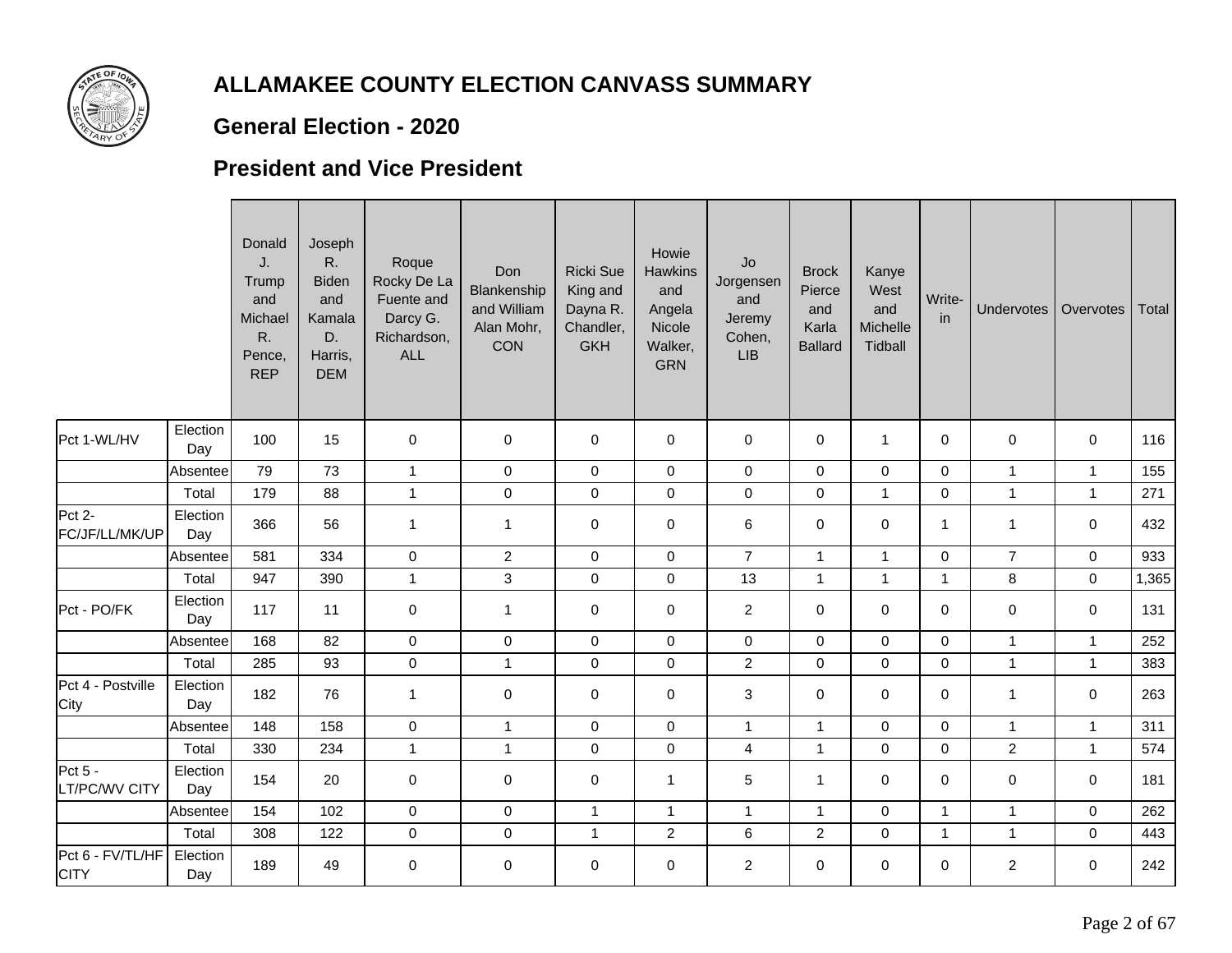|                                              |                 | Donald<br>J.<br>Trump<br>and<br>Michael<br>R.<br>Pence,<br><b>REP</b> | Joseph<br>R.<br><b>Biden</b><br>and<br>Kamala<br>D.<br>Harris,<br><b>DEM</b> | Roque<br>Rocky De La<br>Fuente and<br>Darcy G.<br>Richardson,<br><b>ALL</b> | Don<br>Blankenship<br>and William<br>Alan Mohr,<br><b>CON</b> | <b>Ricki Sue</b><br>King and<br>Dayna R.<br>Chandler,<br><b>GKH</b> | Howie<br><b>Hawkins</b><br>and<br>Angela<br>Nicole<br>Walker,<br><b>GRN</b> | ${\sf Jo}$<br>Jorgensen<br>and<br>Jeremy<br>Cohen,<br>LIB | <b>Brock</b><br>Pierce<br>and<br>Karla<br><b>Ballard</b> | Kanye<br>West<br>and<br>Michelle<br>Tidball | Write-<br>in        | <b>Undervotes</b>       | Overvotes      | Total |
|----------------------------------------------|-----------------|-----------------------------------------------------------------------|------------------------------------------------------------------------------|-----------------------------------------------------------------------------|---------------------------------------------------------------|---------------------------------------------------------------------|-----------------------------------------------------------------------------|-----------------------------------------------------------|----------------------------------------------------------|---------------------------------------------|---------------------|-------------------------|----------------|-------|
|                                              | Absentee        | 144                                                                   | 159                                                                          | $\mathbf 0$                                                                 | $\mathbf{1}$                                                  | 0                                                                   | $\mathbf 0$                                                                 | $\mathbf{1}$                                              | $\mathbf 0$                                              | $\mathbf 0$                                 | $\mathbf 0$         | $\overline{2}$          | $\overline{2}$ | 309   |
|                                              | Total           | 333                                                                   | 208                                                                          | $\pmb{0}$                                                                   | $\mathbf{1}$                                                  | $\pmb{0}$                                                           | $\mathbf 0$                                                                 | $\ensuremath{\mathsf{3}}$                                 | $\mathbf 0$                                              | $\mathbf 0$                                 | $\mathbf 0$         | $\overline{\mathbf{4}}$ | $\overline{2}$ | 551   |
| <b>Pct 7 -</b><br>CN/LF/LS/LS<br><b>CITY</b> | Election<br>Day | 314                                                                   | 122                                                                          | $\mathbf 0$                                                                 | 0                                                             | $\mathbf 0$                                                         | $\mathbf 0$                                                                 | $\overline{7}$                                            | $\mathbf 0$                                              | $\mathbf{1}$                                | $\mathbf{1}$        | 0                       | 0              | 445   |
|                                              | Absentee        | 387                                                                   | 413                                                                          | $\overline{1}$                                                              | $\mathbf{1}$                                                  | $\mathbf 0$                                                         | $\mathsf{O}\xspace$                                                         | $\overline{4}$                                            | $\mathbf 0$                                              | $\mathbf 0$                                 | $\mathbf 0$         | 8                       | $\sqrt{5}$     | 819   |
|                                              | Total           | 701                                                                   | 535                                                                          | $\mathbf{1}$                                                                | $\mathbf{1}$                                                  | $\pmb{0}$                                                           | $\mathbf 0$                                                                 | 11                                                        | $\mathbf 0$                                              | $\mathbf{1}$                                | $\mathbf{1}$        | 8                       | 5              | 1,264 |
| Pct 8 - IA/UC/NA<br><b>CITY</b>              | Election<br>Day | 249                                                                   | 45                                                                           | $\mathbf 0$                                                                 | $\mathbf 0$                                                   | $\mathbf 0$                                                         | $\mathbf 0$                                                                 | $\overline{c}$                                            | $\mathbf 0$                                              | 0                                           | $\mathbf 0$         | $\mathbf{1}$            | $\mathbf 0$    | 297   |
|                                              | Absentee        | 146                                                                   | 123                                                                          | $\mathbf 0$                                                                 | $\mathsf 0$                                                   | $\pmb{0}$                                                           | $\mathbf 0$                                                                 | $\pmb{0}$                                                 | $\mathbf 0$                                              | $\mathbf 0$                                 | $\overline{c}$      | $\mathbf{1}$            | $\mathbf{1}$   | 273   |
|                                              | Total           | 395                                                                   | 168                                                                          | $\mathbf 0$                                                                 | $\mathsf 0$                                                   | $\pmb{0}$                                                           | $\pmb{0}$                                                                   | $\overline{c}$                                            | $\pmb{0}$                                                | $\pmb{0}$                                   | $\overline{2}$      | $\overline{a}$          | $\mathbf{1}$   | 570   |
| Pct 9 - Waukon 1                             | Election<br>Day | 117                                                                   | 28                                                                           | $\mathbf 0$                                                                 | $\mathsf{O}$                                                  | $\pmb{0}$                                                           | 0                                                                           | $\,6\,$                                                   | $\mathbf 1$                                              | $\mathbf 0$                                 | $\mathbf 0$         | $\mathbf 0$             | $\mathbf 0$    | 152   |
|                                              | Absentee        | 328                                                                   | 219                                                                          | $\mathbf 0$                                                                 | $\overline{c}$                                                | $\pmb{0}$                                                           | $\mathsf{O}\xspace$                                                         | $\sqrt{5}$                                                | $\mathsf 0$                                              | 0                                           | $\mathsf{O}\xspace$ | $\overline{\mathbf{4}}$ | $\overline{2}$ | 560   |
|                                              | Total           | 445                                                                   | 247                                                                          | $\mathbf 0$                                                                 | $\overline{2}$                                                | $\pmb{0}$                                                           | $\pmb{0}$                                                                   | 11                                                        | $\mathbf{1}$                                             | $\mathbf 0$                                 | $\mathbf 0$         | $\overline{\mathbf{4}}$ | $\overline{2}$ | 712   |
| Pct 10 - Waukon<br>$\overline{a}$            | Election<br>Day | 150                                                                   | 62                                                                           | $\mathbf 0$                                                                 | $\mathsf{O}$                                                  | $\mathbf 0$                                                         | $\mathbf 0$                                                                 | $\bf 8$                                                   | $\mathbf 0$                                              | $\mathbf 0$                                 | 0                   | $\mathbf{1}$            | 0              | 221   |
|                                              | Absentee        | 235                                                                   | 199                                                                          | $\mathbf 0$                                                                 | $\mathsf 0$                                                   | $\pmb{0}$                                                           | $\boldsymbol{2}$                                                            | $\sqrt{5}$                                                | $\mathbf 0$                                              | $\overline{2}$                              | $\mathbf{1}$        | $\overline{7}$          | $\mathbf{3}$   | 454   |
|                                              | Total           | 385                                                                   | 261                                                                          | $\mathbf 0$                                                                 | $\mathbf 0$                                                   | $\pmb{0}$                                                           | $\overline{2}$                                                              | 13                                                        | $\mathbf 0$                                              | $\overline{2}$                              | $\mathbf{1}$        | 8                       | $\overline{3}$ | 675   |
| Pct 11 Waukon 3                              | Election<br>Day | 105                                                                   | 24                                                                           | $\mathbf 0$                                                                 | $\mathbf{1}$                                                  | $\pmb{0}$                                                           | 0                                                                           | $\overline{2}$                                            | $\mathbf 0$                                              | 0                                           | 0                   | 0                       | 0              | 132   |
|                                              | Absentee        | 322                                                                   | 206                                                                          | $\mathsf{O}\xspace$                                                         | $\overline{2}$                                                | $\pmb{0}$                                                           | $\mathbf 0$                                                                 | $\overline{4}$                                            | $\mathbf 0$                                              | $\mathbf 0$                                 | 3                   | $\mathbf{1}$            | $\mathbf{1}$   | 539   |
|                                              | Total           | 427                                                                   | 230                                                                          | $\mathbf 0$                                                                 | $\mathbf{3}$                                                  | $\pmb{0}$                                                           | $\pmb{0}$                                                                   | $\,6\,$                                                   | $\mathbf 0$                                              | 0                                           | $\mathsf 3$         | $\mathbf{1}$            | $\mathbf{1}$   | 671   |
| Total                                        |                 | 4,735                                                                 | 2,576                                                                        | 4                                                                           | 12                                                            | $\mathbf{1}$                                                        | 4                                                                           | 71                                                        | 5                                                        | 5                                           | $\boldsymbol{9}$    | 40                      | 17             | 7,479 |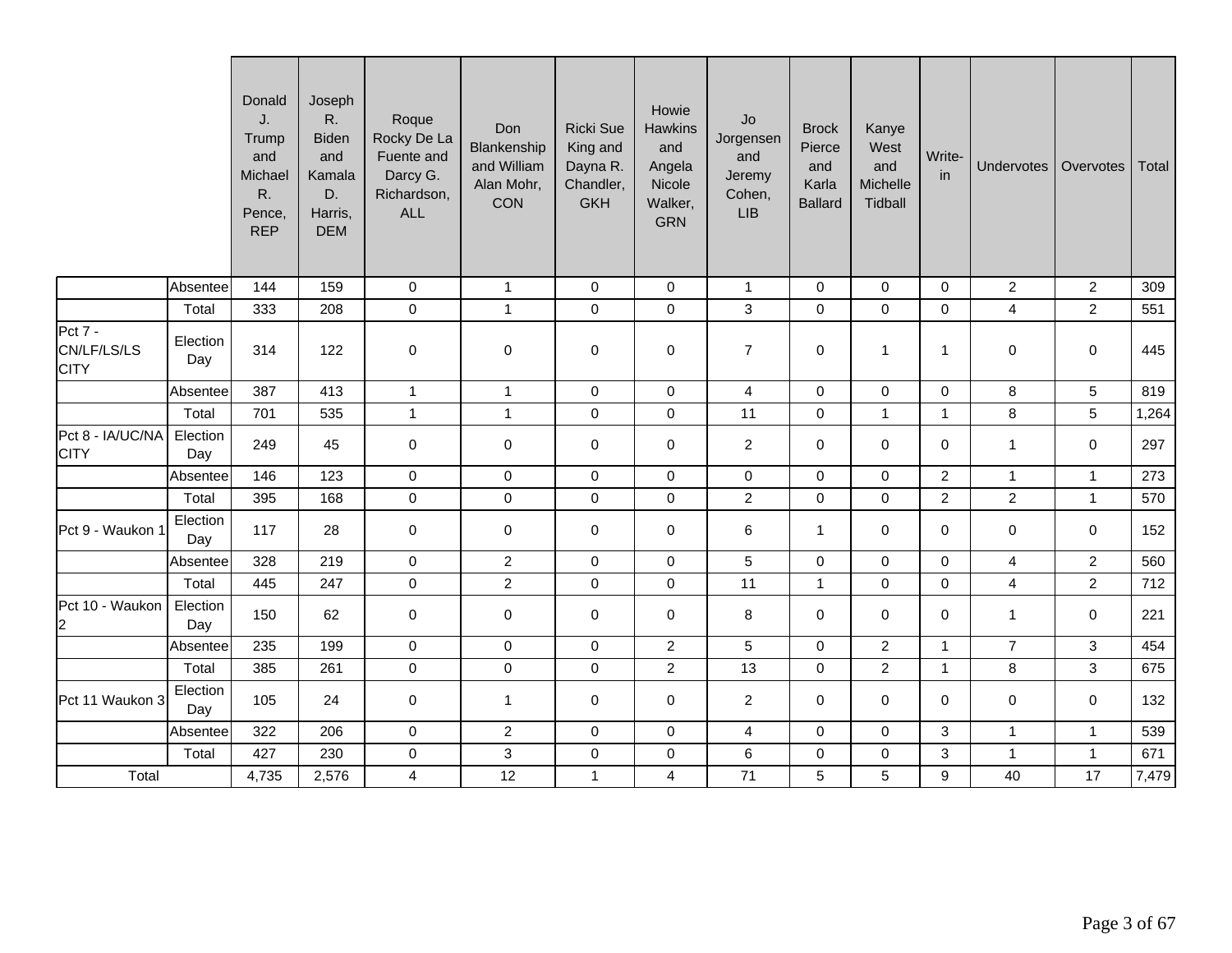

#### **General Election - 2020**

#### **United States Senator**

|                                       |              | Joni Ernst,<br><b>REP</b> | Theresa Greenfield,<br><b>DEM</b> | <b>Rick Stewart,</b><br><b>LIB</b> | Suzanne Herzog |              | Write-in   Undervotes | Overvotes    | Total |
|---------------------------------------|--------------|---------------------------|-----------------------------------|------------------------------------|----------------|--------------|-----------------------|--------------|-------|
| Pct 1-WL/HV                           | Election Day | 91                        | 20                                | 3                                  | $\mathbf 0$    | $\mathbf 0$  | $\overline{2}$        | $\mathbf 0$  | 116   |
|                                       | Absentee     | 73                        | 71                                | 5                                  | $\overline{2}$ | $\Omega$     | 4                     | $\mathbf 0$  | 155   |
|                                       | Total        | 164                       | 91                                | 8                                  | 2              | $\Omega$     | 6                     | $\Omega$     | 271   |
| Pct 2-FC/JF/LL/MK/UP                  | Election Day | 339                       | 71                                | $\boldsymbol{9}$                   | 6              | $\mathbf{1}$ | 6                     | 0            | 432   |
|                                       | Absentee     | 572                       | 328                               | 11                                 | 10             | $\mathbf 0$  | 11                    | $\mathbf{1}$ | 933   |
|                                       | Total        | 911                       | 399                               | 20                                 | 16             | $\mathbf{1}$ | 17                    | $\mathbf{1}$ | 1,365 |
| Pct - PO/FK                           | Election Day | 115                       | 12                                | $\mathbf 0$                        | 3              | $\mathbf 0$  | $\mathbf{1}$          | 0            | 131   |
|                                       | Absentee     | 162                       | 78                                | 6                                  | $\overline{2}$ | $\Omega$     | $\overline{4}$        | $\mathbf 0$  | 252   |
|                                       | Total        | 277                       | 90                                | 6                                  | 5              | 0            | 5                     | 0            | 383   |
| Pct 4 - Postville City                | Election Day | 169                       | 76                                | 5                                  | 5              | $\mathbf 0$  | 8                     | $\mathbf 0$  | 263   |
|                                       | Absentee     | 140                       | 141                               | 19                                 | $\overline{2}$ | $\mathbf 0$  | 9                     | $\mathbf 0$  | 311   |
|                                       | Total        | 309                       | 217                               | 24                                 | $\overline{7}$ | 0            | 17                    | 0            | 574   |
| Pct 5 - LT/PC/WV CITY                 | Election Day | 152                       | 19                                | $\overline{7}$                     | $\mathbf{1}$   | $\mathbf 0$  | $\overline{a}$        | 0            | 181   |
|                                       | Absentee     | 148                       | 103                               | 10                                 | $\mathbf 0$    | $\mathbf 0$  | $\mathbf{1}$          | 0            | 262   |
|                                       | Total        | 300                       | 122                               | 17                                 | $\mathbf{1}$   | $\Omega$     | 3                     | $\Omega$     | 443   |
| Pct 6 - FV/TL/HF CITY                 | Election Day | 166                       | 56                                | 9                                  | $\overline{2}$ | $\mathbf 0$  | 9                     | $\mathbf 0$  | 242   |
|                                       | Absentee     | 135                       | 165                               | 4                                  | $\mathbf 0$    | $\mathbf 0$  | 5                     | 0            | 309   |
|                                       | Total        | 301                       | 221                               | 13                                 | $\overline{2}$ | $\mathbf 0$  | 14                    | $\mathbf 0$  | 551   |
| Pct 7 - CN/LF/LS/LS CITY Election Day |              | 291                       | 127                               | 14                                 | $\overline{7}$ | 0            | 6                     | 0            | 445   |
|                                       | Absentee     | 378                       | 400                               | 14                                 | 8              | $\Omega$     | 19                    | $\mathbf 0$  | 819   |
|                                       | Total        | 669                       | 527                               | 28                                 | 15             | $\mathbf 0$  | 25                    | $\mathbf 0$  | 1,264 |
| Pct 8 - IA/UC/NA CITY                 | Election Day | 228                       | 55                                | 4                                  | 4              | $\Omega$     | 6                     | $\mathbf 0$  | 297   |
|                                       | Absentee     | 138                       | 122                               | 3                                  | 3              | 0            | 6                     | $\mathbf{1}$ | 273   |
|                                       | Total        | 366                       | 177                               | $\overline{7}$                     | $\overline{7}$ | $\mathbf 0$  | 12                    | $\mathbf{1}$ | 570   |
| Pct 9 - Waukon 1                      | Election Day | 107                       | 35                                | $\overline{7}$                     | $\mathbf{1}$   | 0            | $\overline{2}$        | 0            | 152   |
|                                       | Absentee     | 324                       | 213                               | 8                                  | 4              | 0            | 11                    | $\mathbf 0$  | 560   |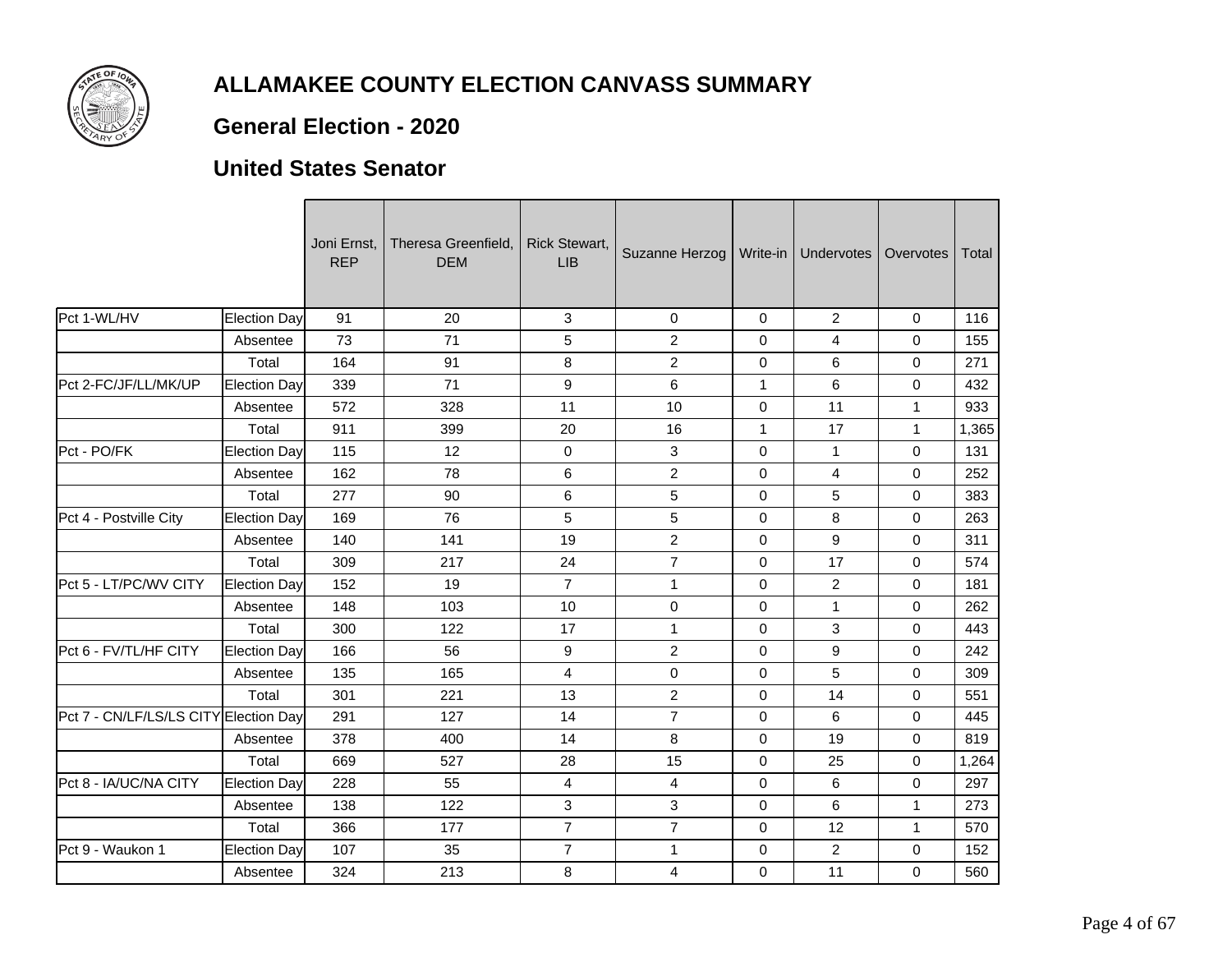|                          |              | Joni Ernst,<br><b>REP</b> | Theresa Greenfield,<br><b>DEM</b> | Rick Stewart,<br>LIB. | Suzanne Herzog   Write-in |   | Undervotes | Overvotes      | Total |
|--------------------------|--------------|---------------------------|-----------------------------------|-----------------------|---------------------------|---|------------|----------------|-------|
|                          | Total        | 431                       | 248                               | 15                    | 5                         | 0 | 13         | 0              | 712   |
| <b>Pct 10 - Waukon 2</b> | Election Day | 134                       | 68                                | 6                     | 6                         | 0 | ⇁          | 0              | 221   |
|                          | Absentee     | 228                       | 192                               | 13                    | 10                        | 0 | 11         | 0              | 454   |
|                          | Total        | 362                       | 260                               | 19                    | 16                        | 0 | 18         | 0              | 675   |
| Pct 11 Waukon 3          | Election Day | 90                        | 30                                | 6                     |                           | 0 | 5          | 0              | 132   |
|                          | Absentee     | 298                       | 220                               | 12                    | 3                         | 0 | 6          | 0              | 539   |
|                          | Total        | 388                       | 250                               | 18                    | 4                         | 0 | 11         | 0              | 671   |
| Total                    |              | 4,478                     | 2,602                             | 175                   | 80                        |   | 141        | $\overline{2}$ | 7,479 |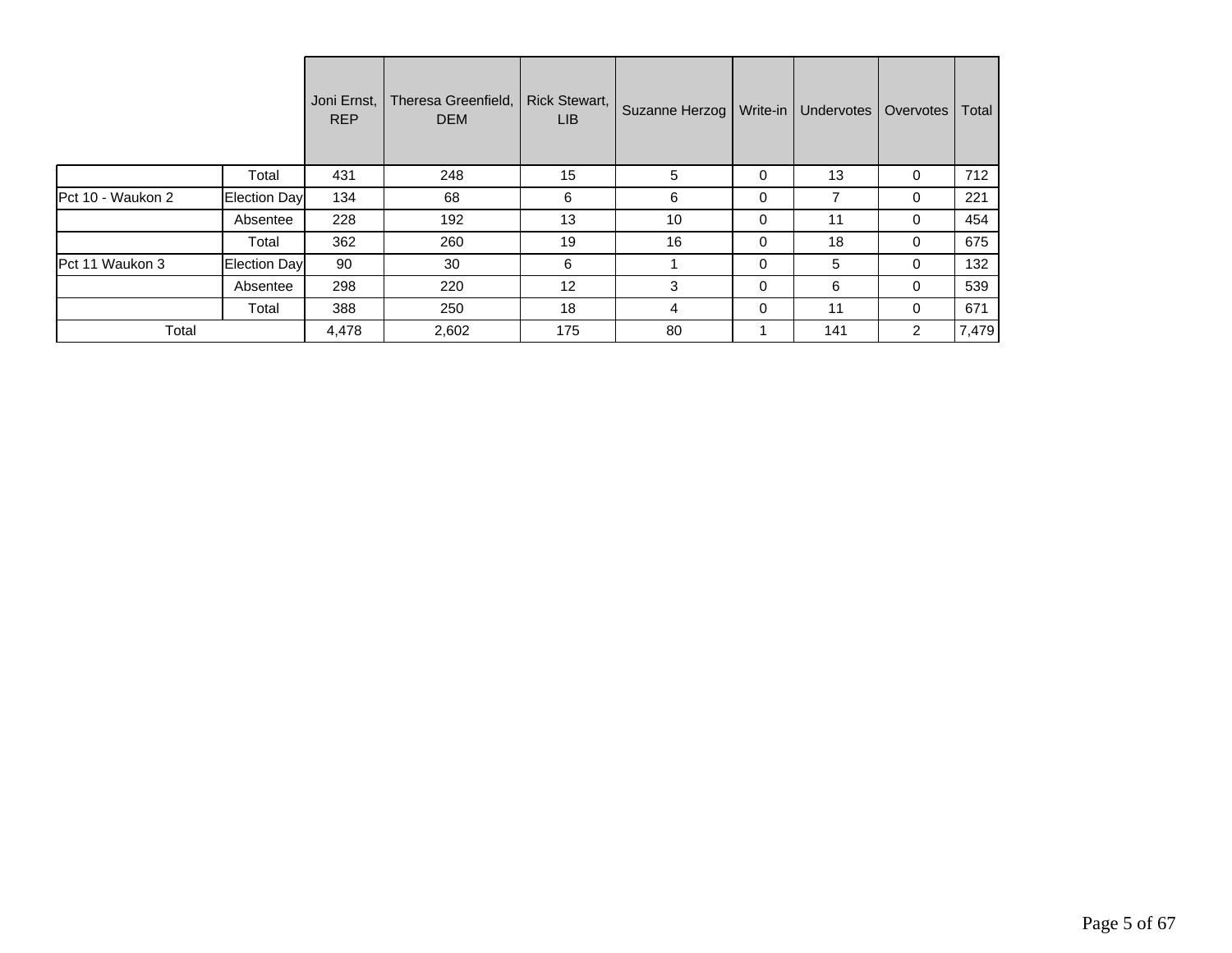

#### **General Election - 2020**

## **United States Representative District 1**

|                                       |                     | Ashley Hinson,<br><b>REP</b> | Abby Finkenauer,<br><b>DEM</b> | Write-in     | Undervotes              | Overvotes    | Total |
|---------------------------------------|---------------------|------------------------------|--------------------------------|--------------|-------------------------|--------------|-------|
| Pct 1-WL/HV                           | <b>Election Day</b> | 99                           | 17                             | $\Omega$     | $\Omega$                | $\Omega$     | 116   |
|                                       | Absentee            | 78                           | 72                             | $\Omega$     | 5                       | $\mathbf 0$  | 155   |
|                                       | Total               | 177                          | 89                             | $\mathbf 0$  | 5                       | $\Omega$     | 271   |
| Pct 2-FC/JF/LL/MK/UP                  | <b>Election Day</b> | 342                          | 80                             | 1            | $\boldsymbol{9}$        | 0            | 432   |
|                                       | Absentee            | 557                          | 361                            | $\mathbf 0$  | 14                      | $\mathbf{1}$ | 933   |
|                                       | Total               | 899                          | 441                            | 1            | 23                      | $\mathbf{1}$ | 1,365 |
| Pct - PO/FK                           | <b>Election Day</b> | 114                          | 16                             | $\Omega$     | 1                       | $\mathbf 0$  | 131   |
|                                       | Absentee            | 170                          | 79                             | $\Omega$     | 3                       | $\Omega$     | 252   |
|                                       | Total               | 284                          | 95                             | $\mathbf 0$  | $\overline{\mathbf{4}}$ | $\mathbf 0$  | 383   |
| Pct 4 - Postville City                | <b>Election Day</b> | 183                          | 69                             | $\mathbf 0$  | 11                      | $\mathbf 0$  | 263   |
|                                       | Absentee            | 144                          | 155                            | 1            | 11                      | $\mathbf 0$  | 311   |
|                                       | Total               | 327                          | 224                            | 1            | 22                      | $\mathbf 0$  | 574   |
| Pct 5 - LT/PC/WV CITY                 | <b>Election Day</b> | 152                          | 23                             | 1            | 5                       | $\mathbf 0$  | 181   |
|                                       | Absentee            | 150                          | 108                            | $\mathbf 0$  | 4                       | 0            | 262   |
|                                       | Total               | 302                          | 131                            | $\mathbf{1}$ | 9                       | $\mathbf 0$  | 443   |
| Pct 6 - FV/TL/HF CITY                 | <b>Election Day</b> | 178                          | 55                             | $\mathbf 0$  | 9                       | $\mathbf 0$  | 242   |
|                                       | Absentee            | 147                          | 152                            | $\mathbf 0$  | 10                      | $\mathbf 0$  | 309   |
|                                       | Total               | 325                          | 207                            | $\Omega$     | 19                      | $\mathbf 0$  | 551   |
| Pct 7 - CN/LF/LS/LS CITY Election Day |                     | 304                          | 133                            | $\mathbf 0$  | 8                       | $\mathbf 0$  | 445   |
|                                       | Absentee            | 382                          | 420                            | $\mathbf 0$  | 17                      | $\mathbf 0$  | 819   |
|                                       | Total               | 686                          | 553                            | $\mathbf 0$  | 25                      | $\mathbf 0$  | 1,264 |
| Pct 8 - IA/UC/NA CITY                 | <b>Election Day</b> | 230                          | 60                             | $\mathbf 0$  | $\overline{7}$          | $\mathbf 0$  | 297   |
|                                       | Absentee            | 141                          | 122                            | $\mathbf 0$  | 9                       | $\mathbf{1}$ | 273   |
|                                       | Total               | 371                          | 182                            | $\mathbf 0$  | 16                      | $\mathbf{1}$ | 570   |
| Pct 9 - Waukon 1                      | <b>Election Day</b> | 109                          | 37                             | $\pmb{0}$    | 6                       | $\mathbf 0$  | 152   |
|                                       | Absentee            | 331                          | 220                            | $\mathbf 0$  | $\mathsf g$             | $\mathbf 0$  | 560   |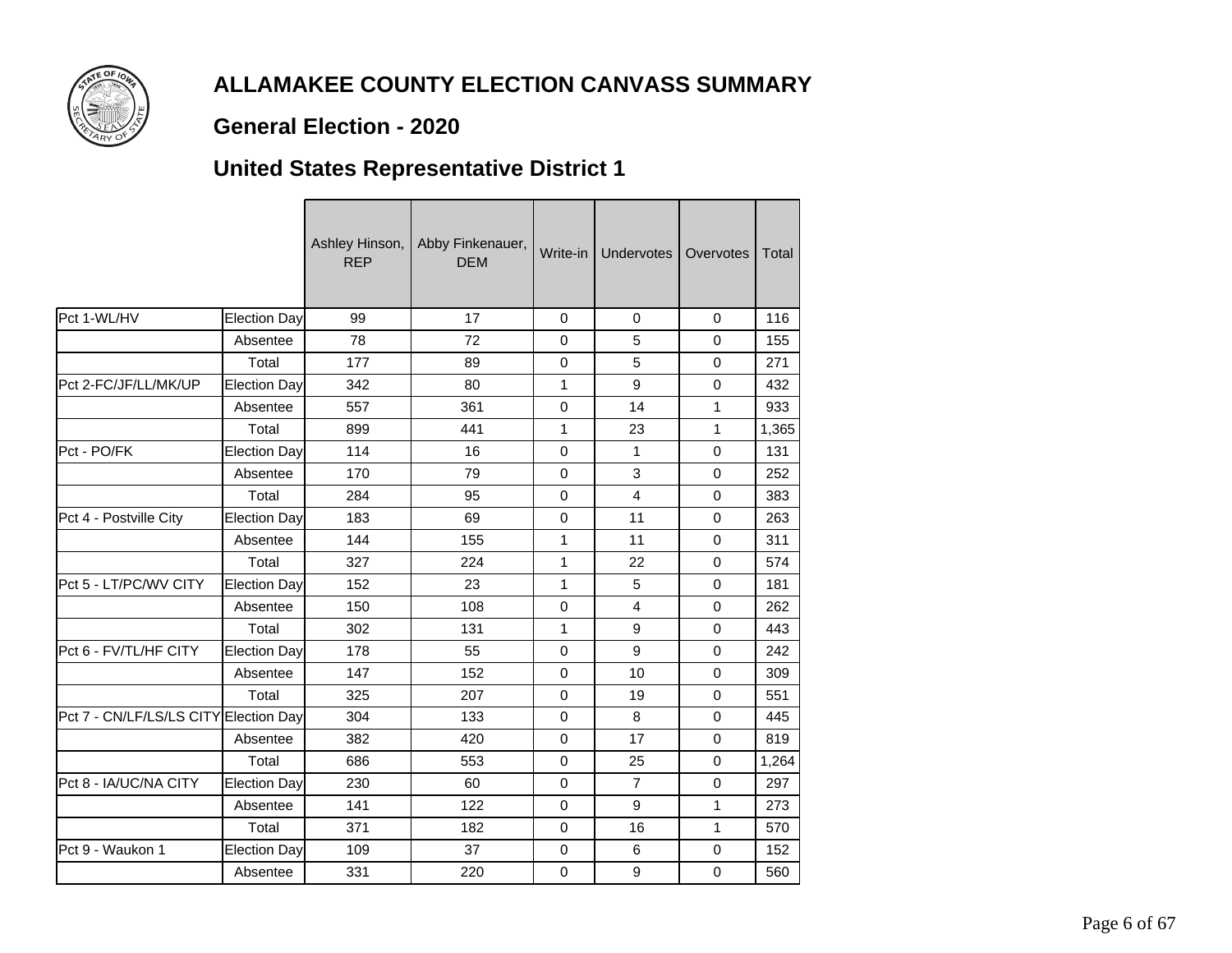|                   |                      | Ashley Hinson,<br><b>REP</b> | Abby Finkenauer,<br><b>DEM</b> | Write-in | <b>Undervotes</b> | Overvotes | Total |
|-------------------|----------------------|------------------------------|--------------------------------|----------|-------------------|-----------|-------|
|                   | Total                | 440                          | 257                            | 0        | 15                | 0         | 712   |
| Pct 10 - Waukon 2 | <b>Election Dayl</b> | 149                          | 64                             | $\Omega$ | 8                 | 0         | 221   |
|                   | Absentee             | 233                          | 203                            | $\Omega$ | 17                |           | 454   |
|                   | Total                | 382                          | 267                            | $\Omega$ | 25                |           | 675   |
| Pct 11 Waukon 3   | Election Day         | 103                          | 24                             | $\Omega$ | 5                 | $\Omega$  | 132   |
|                   | Absentee             | 299                          | 227                            | $\Omega$ | 13                | 0         | 539   |
|                   | Total                | 402                          | 251                            | $\Omega$ | 18                | 0         | 671   |
| Total             |                      | 4,595                        | 2,697                          | 3        | 181               | 3         | 7,479 |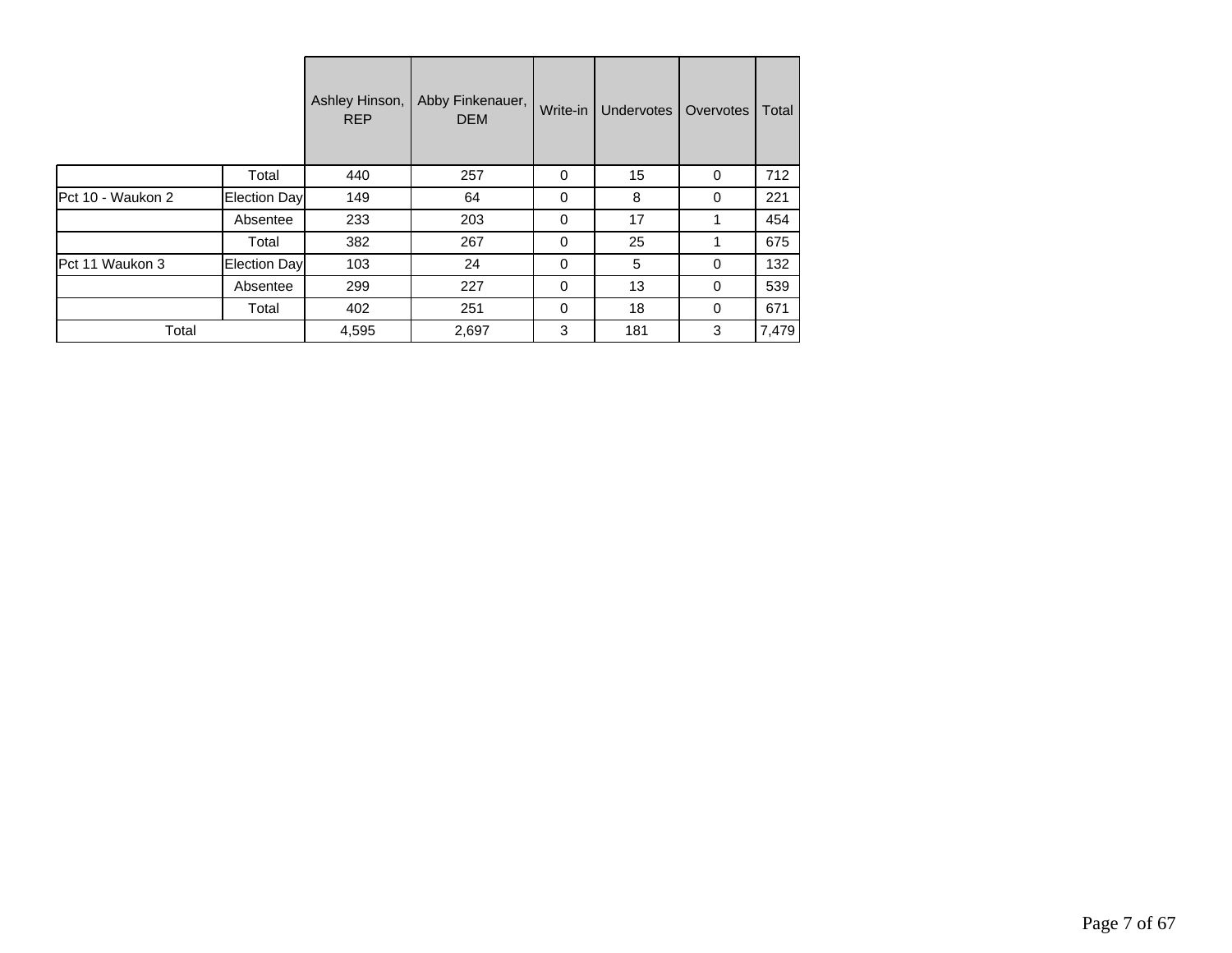

### **General Election - 2020**

#### **State Senator District 28**

|                                       |                     | Mike Klimesh,<br><b>REP</b> | Matt Tapscott,<br><b>DEM</b> | Write-in       | <b>Undervotes</b> | Overvotes    | Total |
|---------------------------------------|---------------------|-----------------------------|------------------------------|----------------|-------------------|--------------|-------|
| Pct 1-WL/HV                           | <b>Election Day</b> | 92                          | 21                           | $\mathbf 0$    | 3                 | $\Omega$     | 116   |
|                                       | Absentee            | 83                          | 65                           | 0              | 6                 | 1            | 155   |
|                                       | Total               | 175                         | 86                           | $\mathbf 0$    | 9                 | $\mathbf{1}$ | 271   |
| Pct 2-FC/JF/LL/MK/UP                  | <b>Election Day</b> | 344                         | 75                           | $\mathbf{1}$   | 12                | $\mathbf 0$  | 432   |
|                                       | Absentee            | 583                         | 309                          | 1              | 40                | $\mathbf 0$  | 933   |
|                                       | Total               | 927                         | 384                          | $\overline{2}$ | 52                | $\Omega$     | 1,365 |
| Pct - PO/FK                           | <b>Election Day</b> | 119                         | 9                            | 0              | 3                 | $\Omega$     | 131   |
|                                       | Absentee            | 174                         | 66                           | $\Omega$       | 12                | $\Omega$     | 252   |
|                                       | Total               | 293                         | 75                           | 0              | 15                | 0            | 383   |
| Pct 4 - Postville City                | <b>Election Day</b> | 180                         | 67                           | $\Omega$       | 16                | $\Omega$     | 263   |
|                                       | Absentee            | 159                         | 134                          | $\Omega$       | 18                | $\Omega$     | 311   |
|                                       | Total               | 339                         | 201                          | $\mathbf 0$    | 34                | $\mathbf 0$  | 574   |
| Pct 5 - LT/PC/WV CITY                 | <b>Election Day</b> | 156                         | 19                           | 1              | 5                 | $\Omega$     | 181   |
|                                       | Absentee            | 155                         | 98                           | $\mathbf 0$    | 9                 | $\mathbf 0$  | 262   |
|                                       | Total               | 311                         | 117                          | $\mathbf{1}$   | 14                | $\Omega$     | 443   |
| Pct 6 - FV/TL/HF CITY                 | <b>Election Day</b> | 175                         | 47                           | $\mathbf 0$    | 20                | $\Omega$     | 242   |
|                                       | Absentee            | 150                         | 145                          | $\mathbf 0$    | 14                | $\mathbf 0$  | 309   |
|                                       | Total               | 325                         | 192                          | 0              | 34                | $\mathbf 0$  | 551   |
| Pct 7 - CN/LF/LS/LS CITY Election Day |                     | 299                         | 128                          | 1              | 17                | $\mathbf 0$  | 445   |
|                                       | Absentee            | 386                         | 391                          | 0              | 42                | $\Omega$     | 819   |
|                                       | Total               | 685                         | 519                          | 1              | 59                | 0            | 1.264 |
| Pct 8 - IA/UC/NA CITY                 | <b>Election Day</b> | 232                         | 54                           | $\Omega$       | 11                | $\Omega$     | 297   |
|                                       | Absentee            | 144                         | 119                          | 0              | 9                 | 1            | 273   |
|                                       | Total               | 376                         | 173                          | $\mathbf 0$    | 20                | $\mathbf{1}$ | 570   |
| Pct 9 - Waukon 1                      | <b>Election Day</b> | 113                         | 33                           | 0              | 6                 | $\mathbf 0$  | 152   |
|                                       | Absentee            | 331                         | 200                          | $\pmb{0}$      | 28                | 1            | 560   |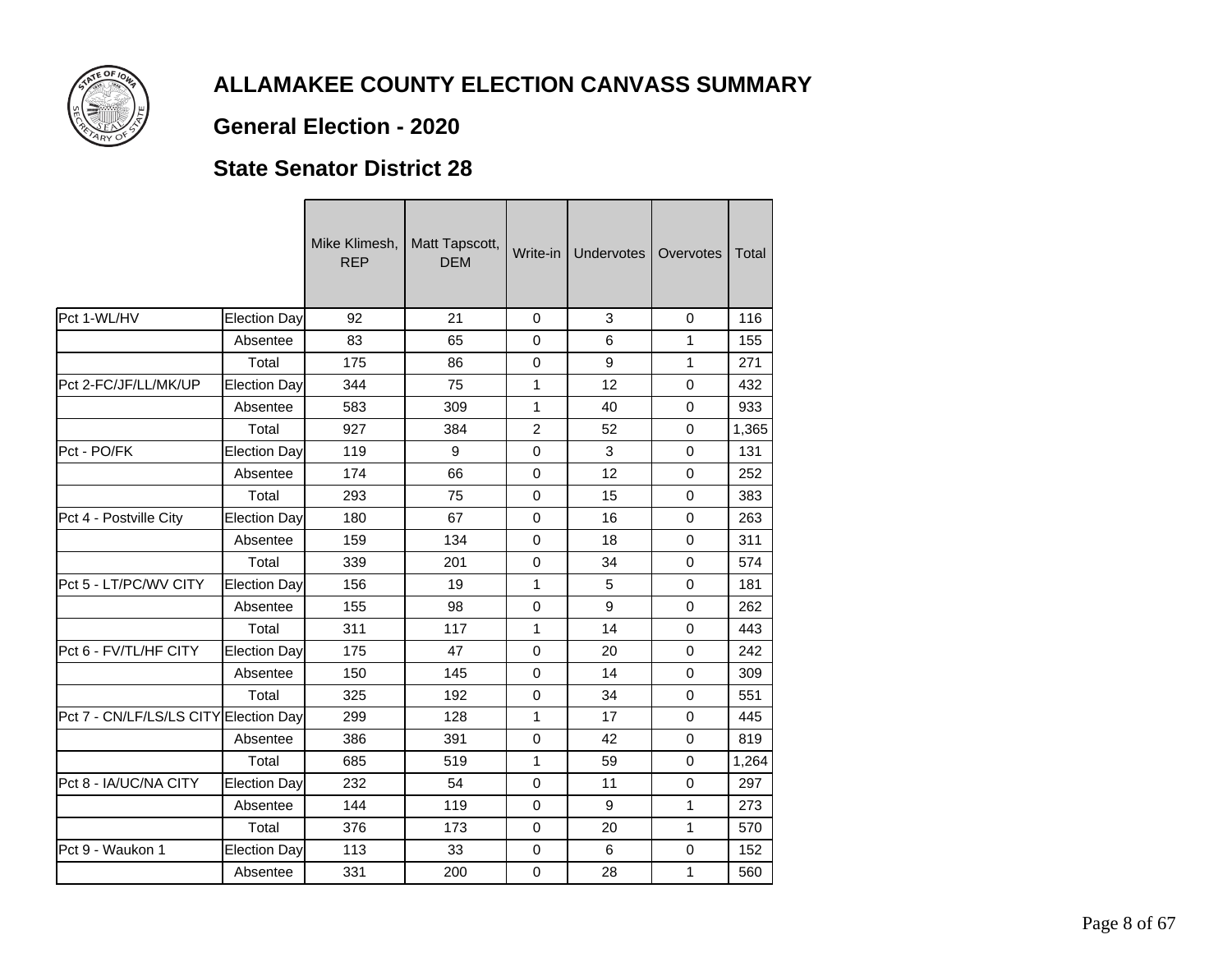|                   |              | Mike Klimesh,<br><b>REP</b> | Matt Tapscott,<br><b>DEM</b> | Write-in | Undervotes | Overvotes | Total |
|-------------------|--------------|-----------------------------|------------------------------|----------|------------|-----------|-------|
|                   | Total        | 444                         | 233                          | 0        | 34         |           | 712   |
| Pct 10 - Waukon 2 | Election Day | 144                         | 63                           | 1        | 13         | 0         | 221   |
|                   | Absentee     | 250                         | 177                          | 0        | 27         | $\Omega$  | 454   |
|                   | Total        | 394                         | 240                          | 1        | 40         | $\Omega$  | 675   |
| Pct 11 Waukon 3   | Election Day | 99                          | 27                           | $\Omega$ | 6          | $\Omega$  | 132   |
|                   | Absentee     | 322                         | 188                          | $\Omega$ | 29         | $\Omega$  | 539   |
|                   | Total        | 421                         | 215                          | 0        | 35         | 0         | 671   |
| Total             |              | 4,690                       | 2,435                        | 5        | 346        | 3         | 7,479 |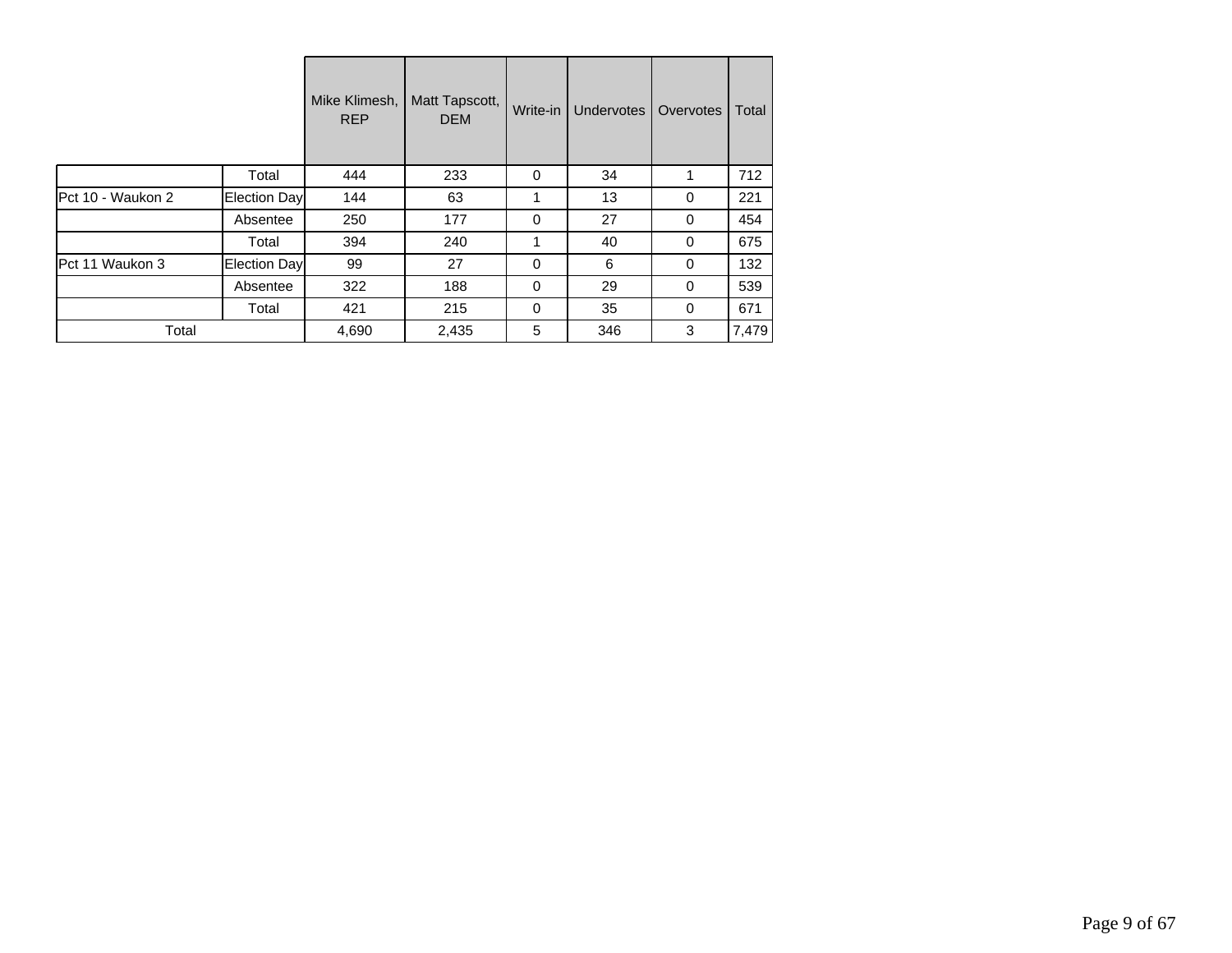

#### **General Election - 2020**

## **State Representative District 56**

|                                       |                     | Anne Osmundson,<br><b>REP</b> | Angela Reed,<br><b>DEM</b> | Write-in       | Undervotes       | Overvotes      | Total |
|---------------------------------------|---------------------|-------------------------------|----------------------------|----------------|------------------|----------------|-------|
| Pct 1-WL/HV                           | <b>Election Day</b> | 97                            | 14                         | $\Omega$       | 5                | 0              | 116   |
|                                       | Absentee            | 85                            | 60                         | $\Omega$       | 8                | $\overline{2}$ | 155   |
|                                       | Total               | 182                           | 74                         | $\mathbf 0$    | 13               | 2              | 271   |
| Pct 2-FC/JF/LL/MK/UP                  | <b>Election Day</b> | 356                           | 58                         | 1              | 17               | $\mathbf 0$    | 432   |
|                                       | Absentee            | 598                           | 285                        | $\mathbf 0$    | 50               | $\mathbf 0$    | 933   |
|                                       | Total               | 954                           | 343                        | $\mathbf{1}$   | 67               | $\Omega$       | 1,365 |
| Pct - PO/FK                           | <b>Election Day</b> | 116                           | 12                         | $\Omega$       | 3                | $\mathbf 0$    | 131   |
|                                       | Absentee            | 177                           | 62                         | $\Omega$       | 13               | $\mathbf 0$    | 252   |
|                                       | Total               | 293                           | 74                         | $\mathbf 0$    | 16               | $\mathbf 0$    | 383   |
| Pct 4 - Postville City                | <b>Election Day</b> | 180                           | 63                         | $\Omega$       | 20               | $\mathbf 0$    | 263   |
|                                       | Absentee            | 169                           | 122                        | $\Omega$       | 20               | $\Omega$       | 311   |
|                                       | Total               | 349                           | 185                        | $\mathbf 0$    | 40               | $\mathbf 0$    | 574   |
| Pct 5 - LT/PC/WV CITY                 | <b>Election Day</b> | 154                           | 20                         | 1              | 6                | $\mathbf 0$    | 181   |
|                                       | Absentee            | 163                           | 93                         | $\mathbf 0$    | 6                | 0              | 262   |
|                                       | Total               | 317                           | 113                        | 1              | 12               | $\Omega$       | 443   |
| Pct 6 - FV/TL/HF CITY                 | <b>Election Day</b> | 184                           | 39                         | $\mathbf 0$    | 19               | $\mathbf 0$    | 242   |
|                                       | Absentee            | 150                           | 144                        | $\mathbf 0$    | 15               | $\mathbf 0$    | 309   |
|                                       | Total               | 334                           | 183                        | $\Omega$       | 34               | $\mathbf 0$    | 551   |
| Pct 7 - CN/LF/LS/LS CITY Election Day |                     | 302                           | 119                        | $\overline{2}$ | 22               | $\mathbf 0$    | 445   |
|                                       | Absentee            | 407                           | 359                        | $\overline{2}$ | 51               | $\Omega$       | 819   |
|                                       | Total               | 709                           | 478                        | $\overline{4}$ | 73               | $\mathbf 0$    | 1,264 |
| Pct 8 - IA/UC/NA CITY                 | <b>Election Day</b> | 231                           | 53                         | $\Omega$       | 13               | $\mathbf 0$    | 297   |
|                                       | Absentee            | 154                           | 110                        | 0              | 8                | 1              | 273   |
|                                       | Total               | 385                           | 163                        | $\mathbf 0$    | 21               | $\mathbf{1}$   | 570   |
| Pct 9 - Waukon 1                      | <b>Election Day</b> | 114                           | 29                         | $\mathbf 0$    | $\boldsymbol{9}$ | 0              | 152   |
|                                       | Absentee            | 361                           | 164                        | $\Omega$       | 35               | 0              | 560   |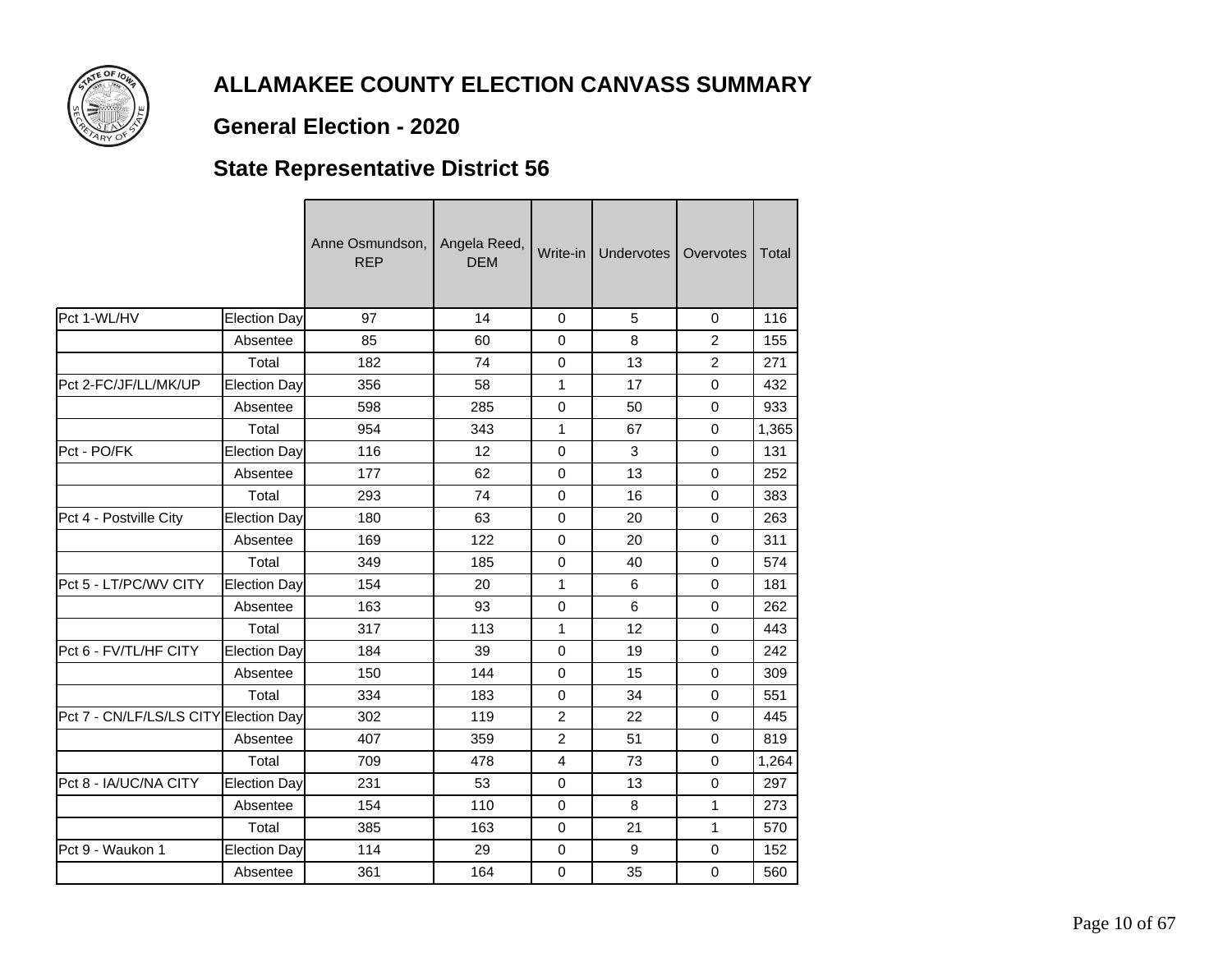|                   |              | Anne Osmundson,<br><b>REP</b> | Angela Reed,<br><b>DEM</b> | Write-in | <b>Undervotes</b> | Overvotes | Total |
|-------------------|--------------|-------------------------------|----------------------------|----------|-------------------|-----------|-------|
|                   | Total        | 475                           | 193                        | 0        | 44                | 0         | 712   |
| Pct 10 - Waukon 2 | Election Day | 151                           | 54                         | 1        | 15                | 0         | 221   |
|                   | Absentee     | 261                           | 158                        | $\Omega$ | 34                |           | 454   |
|                   | Total        | 412                           | 212                        | 1        | 49                |           | 675   |
| Pct 11 Waukon 3   | Election Day | 101                           | 24                         | $\Omega$ | 7                 | $\Omega$  | 132   |
|                   | Absentee     | 332                           | 178                        | 2        | 27                | 0         | 539   |
|                   | Total        | 433                           | 202                        | 2        | 34                | 0         | 671   |
| Total             |              | 4,843                         | 2,220                      | 9        | 403               | 4         | 7,479 |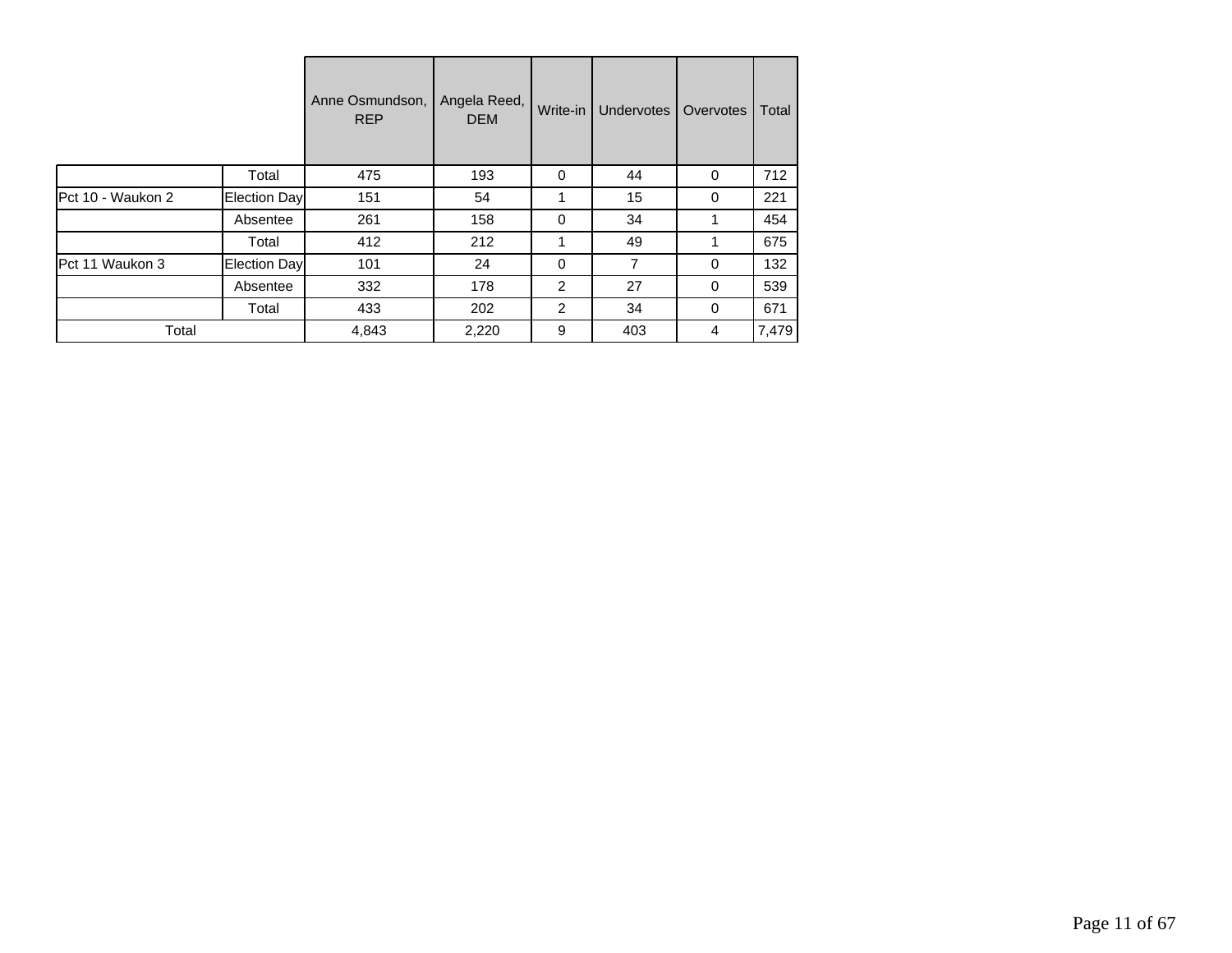

### **General Election - 2020**

### **Supreme Court Justice - Susan Kay Christensen**

|                          |                     | Yes | <b>No</b> | <b>Undervotes</b> | Overvotes      | Total |
|--------------------------|---------------------|-----|-----------|-------------------|----------------|-------|
| Pct 1-WL/HV              | Election Day        | 57  | 21        | 38                | 0              | 116   |
|                          | Absentee            | 78  | 27        | 50                | 0              | 155   |
|                          | Total               | 135 | 48        | 88                | 0              | 271   |
| Pct 2-FC/JF/LL/MK/UP     | Election Day        | 228 | 74        | 130               | 0              | 432   |
|                          | Absentee            | 469 | 148       | 316               | 0              | 933   |
|                          | Total               | 697 | 222       | 446               | 0              | 1,365 |
| Pct - PO/FK              | Election Day        | 78  | 19        | 34                | 0              | 131   |
|                          | Absentee            | 148 | 40        | 63                | 1              | 252   |
|                          | Total               | 226 | 59        | 97                | 1              | 383   |
| Pct 4 - Postville City   | Election Day        | 119 | 29        | 115               | 0              | 263   |
|                          | Absentee            | 158 | 32        | 121               | 0              | 311   |
|                          | Total               | 277 | 61        | 236               | 0              | 574   |
| Pct 5 - LT/PC/WV CITY    | <b>Election Day</b> | 90  | 29        | 62                | 0              | 181   |
|                          | Absentee            | 137 | 52        | 73                | 0              | 262   |
|                          | Total               | 227 | 81        | 135               | 0              | 443   |
| Pct 6 - FV/TL/HF CITY    | Election Day        | 130 | 37        | 75                | 0              | 242   |
|                          | Absentee            | 161 | 53        | 95                | 0              | 309   |
|                          | Total               | 291 | 90        | 170               | 0              | 551   |
| Pct 7 - CN/LF/LS/LS CITY | Election Day        | 236 | 74        | 135               | 0              | 445   |
|                          | Absentee            | 420 | 145       | 252               | $\overline{2}$ | 819   |
|                          | Total               | 656 | 219       | 387               | 2              | 1,264 |
| Pct 8 - IA/UC/NA CITY    | Election Day        | 161 | 38        | 98                | 0              | 297   |
|                          | Absentee            | 145 | 44        | 84                | 0              | 273   |
|                          | Total               | 306 | 82        | 182               | 0              | 570   |
| Pct 9 - Waukon 1         | Election Day        | 91  | 27        | 34                | 0              | 152   |
|                          | Absentee            | 310 | 80        | 170               | 0              | 560   |
|                          | Total               | 401 | 107       | 204               | 0              | 712   |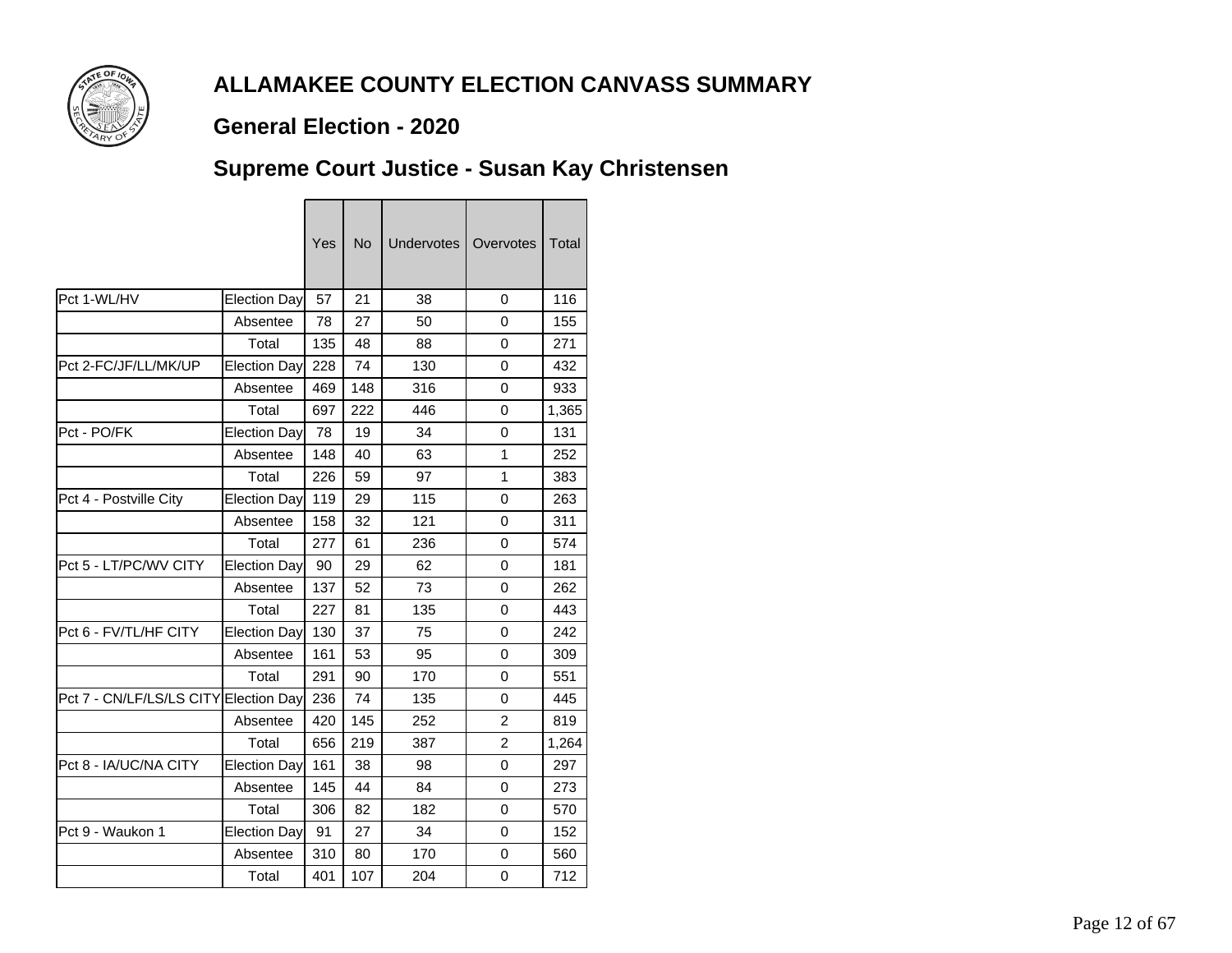|                   |              | Yes         | <b>No</b> | <b>Undervotes</b> | Overvotes | Total |
|-------------------|--------------|-------------|-----------|-------------------|-----------|-------|
| Pct 10 - Waukon 2 | Election Day | 124         | 44        | 53                | 0         | 221   |
|                   | Absentee     | 240         | 74        | 139               |           | 454   |
|                   | Total        | 364         | 118       | 192               |           | 675   |
| Pct 11 Waukon 3   | Election Day | 76          | 28        | 28                | 0         | 132   |
|                   | Absentee     | 292         | 92        | 154               |           | 539   |
|                   | Total        | 368         | 120       | 182               | 1         | 671   |
| Total             |              | 3,948 1,207 |           | 2,319             | 5         | 7,479 |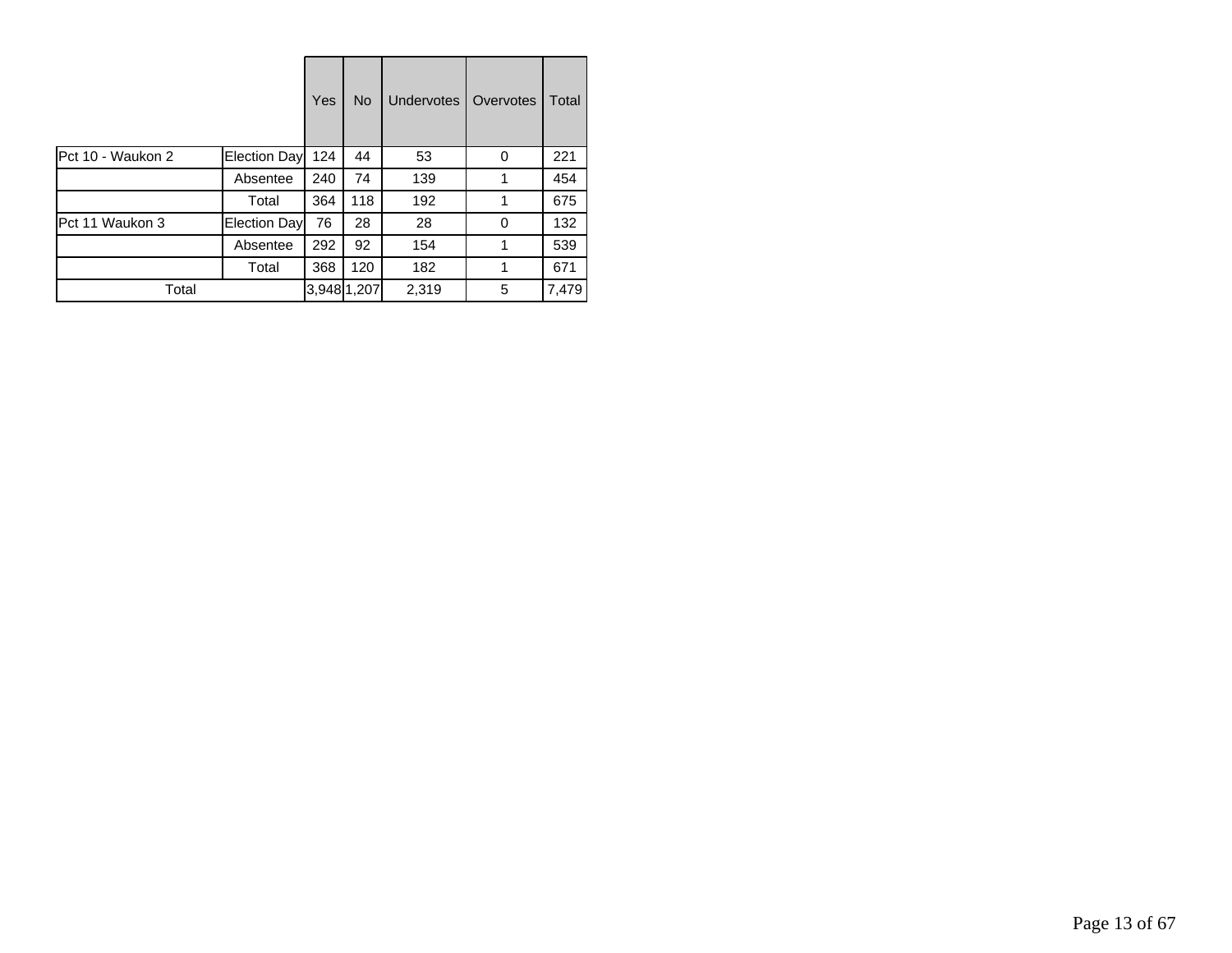

### **General Election - 2020**

╼

 $\overline{ }$ 

### **Supreme Court Justice - Edward Mansfield**

|                                       |                     | Yes | <b>No</b> | <b>Undervotes</b> | Overvotes | <b>Total</b> |
|---------------------------------------|---------------------|-----|-----------|-------------------|-----------|--------------|
| Pct 1-WL/HV                           | <b>Election Day</b> | 55  | 21        | 40                | 0         | 116          |
|                                       | Absentee            | 72  | 31        | 52                | 0         | 155          |
|                                       | Total               | 127 | 52        | 92                | 0         | 271          |
| Pct 2-FC/JF/LL/MK/UP                  | Election Day        | 225 | 75        | 132               | 0         | 432          |
|                                       | Absentee            | 420 | 184       | 329               | 0         | 933          |
|                                       | Total               | 645 | 259       | 461               | 0         | 1,365        |
| Pct - PO/FK                           | Election Day        | 78  | 17        | 36                | $\Omega$  | 131          |
|                                       | Absentee            | 144 | 42        | 66                | 0         | 252          |
|                                       | Total               | 222 | 59        | 102               | 0         | 383          |
| Pct 4 - Postville City                | <b>Election Day</b> | 112 | 32        | 119               | 0         | 263          |
|                                       | Absentee            | 139 | 44        | 128               | 0         | 311          |
|                                       | Total               | 251 | 76        | 247               | 0         | 574          |
| Pct 5 - LT/PC/WV CITY                 | Election Day        | 90  | 27        | 64                | 0         | 181          |
|                                       | Absentee            | 129 | 50        | 83                | 0         | 262          |
|                                       | Total               | 219 | 77        | 147               | 0         | 443          |
| Pct 6 - FV/TL/HF CITY                 | Election Day        | 122 | 42        | 78                | 0         | 242          |
|                                       | Absentee            | 150 | 62        | 97                | 0         | 309          |
|                                       | Total               | 272 | 104       | 175               | 0         | 551          |
| Pct 7 - CN/LF/LS/LS CITY Election Day |                     | 214 | 87        | 144               | 0         | 445          |
|                                       | Absentee            | 389 | 164       | 266               | 0         | 819          |
|                                       | Total               | 603 | 251       | 410               | 0         | 1,264        |
| Pct 8 - IA/UC/NA CITY                 | Election Day        | 142 | 53        | 102               | 0         | 297          |
|                                       | Absentee            | 125 | 59        | 89                | 0         | 273          |
|                                       | Total               | 267 | 112       | 191               | $\Omega$  | 570          |
| Pct 9 - Waukon 1                      | Election Day        | 95  | 24        | 33                | 0         | 152          |
|                                       | Absentee            | 287 | 95        | 178               | 0         | 560          |
|                                       | Total               | 382 | 119       | 211               | 0         | 712          |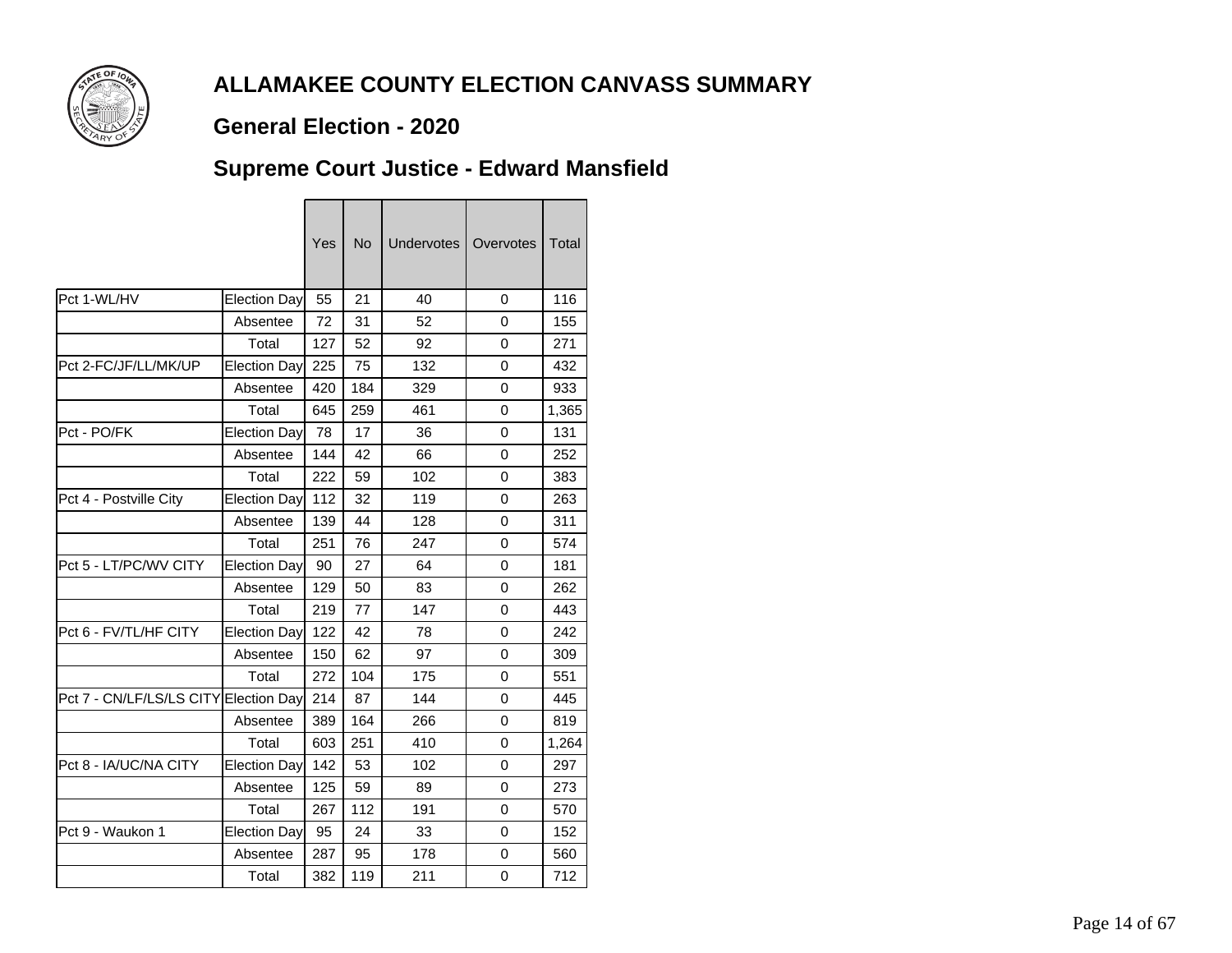|                   |              | Yes | <b>No</b>   | <b>Undervotes</b> | Overvotes | Total |
|-------------------|--------------|-----|-------------|-------------------|-----------|-------|
| Pct 10 - Waukon 2 | Election Day | 116 | 50          | 55                | 0         | 221   |
|                   | Absentee     | 220 | 79          | 155               | 0         | 454   |
|                   | Total        | 336 | 129         | 210               | 0         | 675   |
| Pct 11 Waukon 3   | Election Day | 69  | 35          | 28                | 0         | 132   |
|                   | Absentee     | 270 | 106         | 163               | 0         | 539   |
|                   | Total        | 339 | 141         | 191               | 0         | 671   |
| Total             |              |     | 3,663 1,379 | 2,437             | 0         | 7,479 |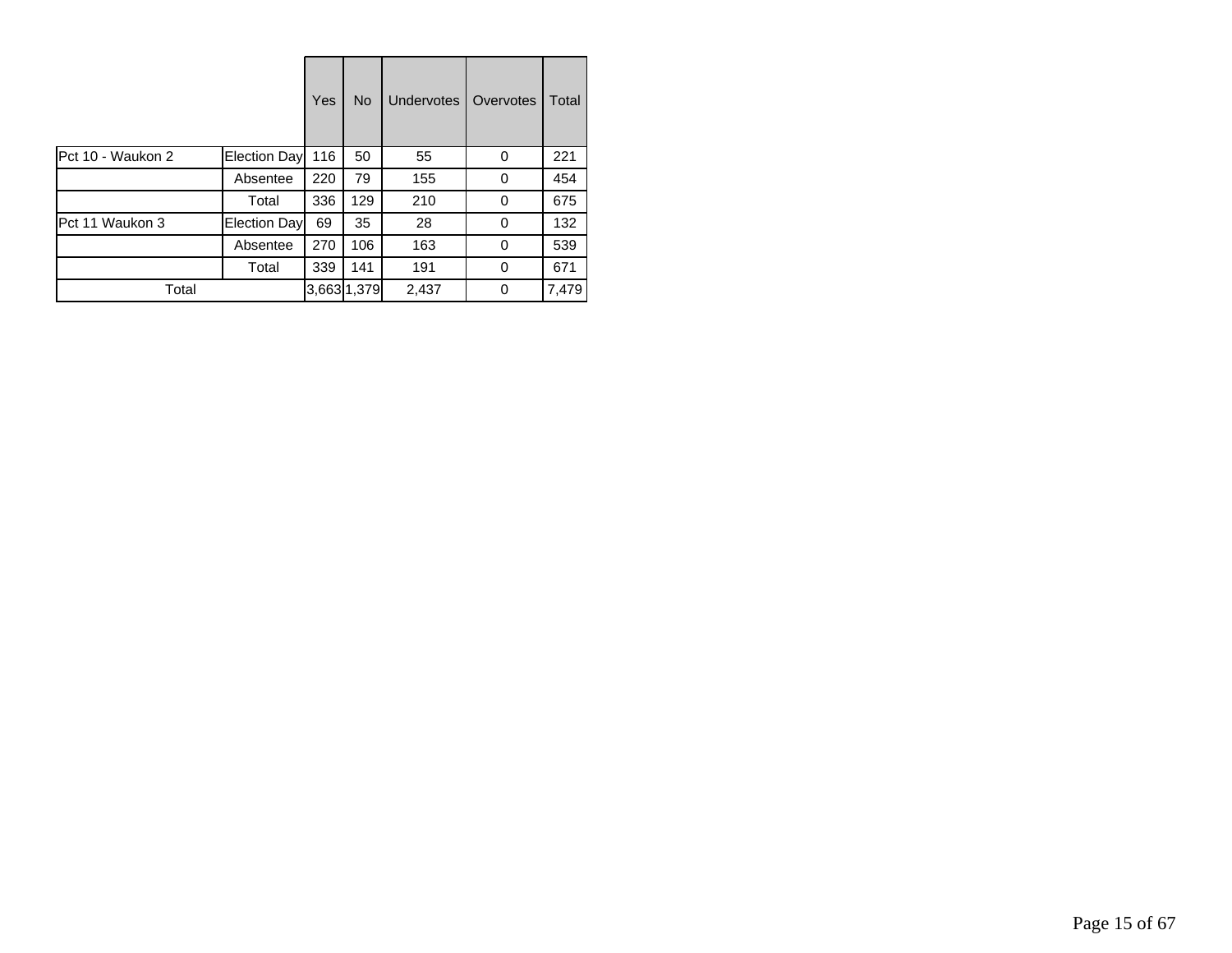

### **General Election - 2020**

## **Supreme Court Justice - Christopher McDonald**

|                          |                     | Yes | <b>No</b> | <b>Undervotes</b> | Overvotes    | Total |
|--------------------------|---------------------|-----|-----------|-------------------|--------------|-------|
| Pct 1-WL/HV              | Election Day        | 56  | 22        | 38                | 0            | 116   |
|                          | Absentee            | 78  | 32        | 45                | 0            | 155   |
|                          | Total               | 134 | 54        | 83                | 0            | 271   |
| Pct 2-FC/JF/LL/MK/UP     | Election Day        | 235 | 69        | 128               | 0            | 432   |
|                          | Absentee            | 442 | 167       | 323               | 1            | 933   |
|                          | Total               | 677 | 236       | 451               | $\mathbf{1}$ | 1,365 |
| Pct - PO/FK              | Election Day        | 82  | 16        | 33                | 0            | 131   |
|                          | Absentee            | 146 | 41        | 65                | 0            | 252   |
|                          | Total               | 228 | 57        | 98                | 0            | 383   |
| Pct 4 - Postville City   | Election Day        | 122 | 25        | 116               | 0            | 263   |
|                          | Absentee            | 153 | 35        | 123               | 0            | 311   |
|                          | Total               | 275 | 60        | 239               | 0            | 574   |
| Pct 5 - LT/PC/WV CITY    | <b>Election Day</b> | 90  | 28        | 63                | 0            | 181   |
|                          | Absentee            | 141 | 42        | 79                | 0            | 262   |
|                          | Total               | 231 | 70        | 142               | 0            | 443   |
| Pct 6 - FV/TL/HF CITY    | Election Day        | 132 | 36        | 74                | 0            | 242   |
|                          | Absentee            | 160 | 55        | 94                | 0            | 309   |
|                          | Total               | 292 | 91        | 168               | 0            | 551   |
| Pct 7 - CN/LF/LS/LS CITY | Election Day        | 231 | 80        | 134               | 0            | 445   |
|                          | Absentee            | 416 | 149       | 250               | 4            | 819   |
|                          | Total               | 647 | 229       | 384               | 4            | 1,264 |
| Pct 8 - IA/UC/NA CITY    | Election Day        | 156 | 45        | 96                | 0            | 297   |
|                          | Absentee            | 137 | 46        | 89                | 1            | 273   |
|                          | Total               | 293 | 91        | 185               | 1            | 570   |
| Pct 9 - Waukon 1         | Election Day        | 92  | 27        | 32                | 1            | 152   |
|                          | Absentee            | 298 | 95        | 167               | 0            | 560   |
|                          | Total               | 390 | 122       | 199               | 1            | 712   |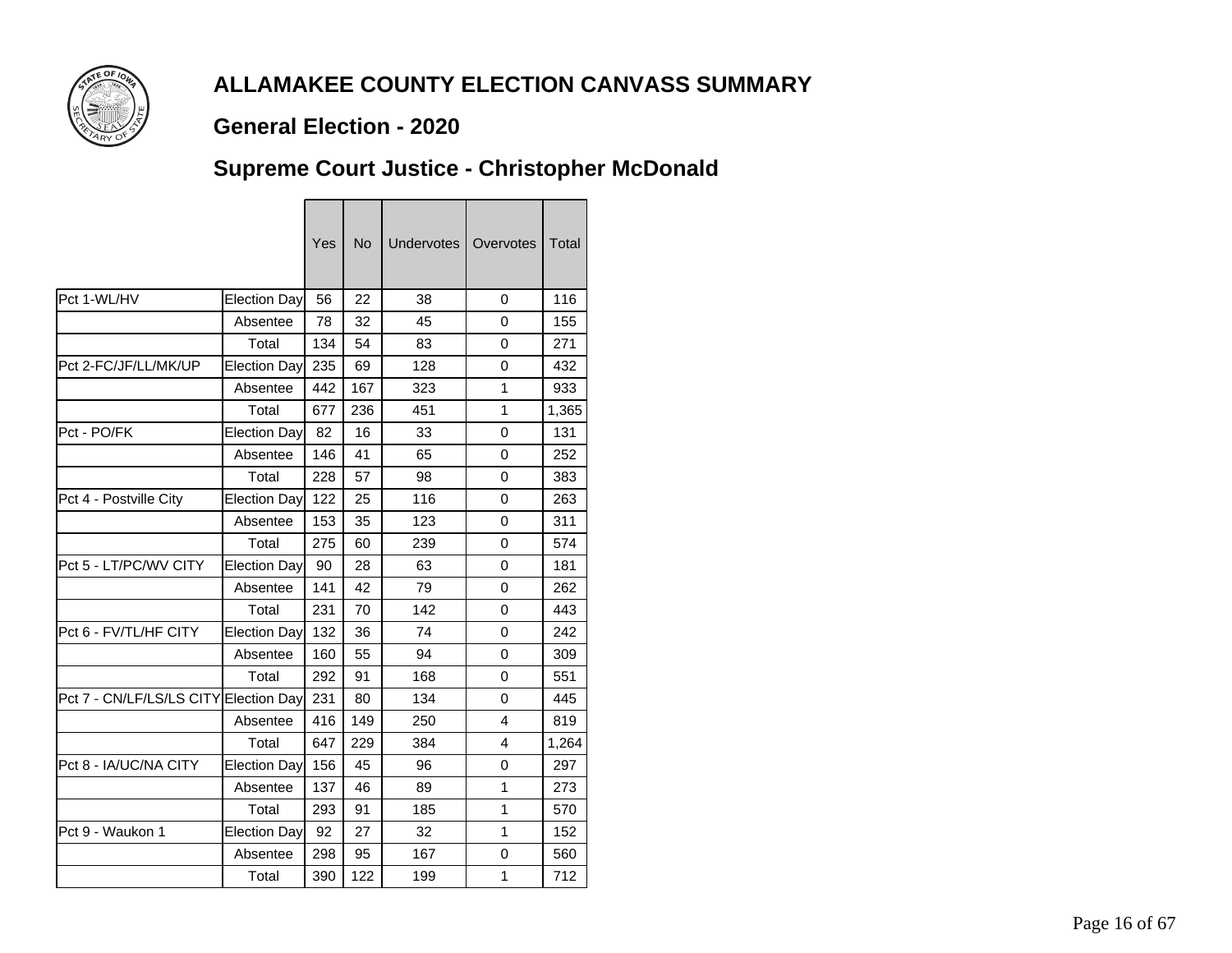|                   |              | Yes | <b>No</b>   | <b>Undervotes</b> | Overvotes | Total |
|-------------------|--------------|-----|-------------|-------------------|-----------|-------|
| Pct 10 - Waukon 2 | Election Day | 118 | 46          | 55                | 2         | 221   |
|                   | Absentee     | 238 | 76          | 140               | 0         | 454   |
|                   | Total        | 356 | 122         | 195               | 2         | 675   |
| Pct 11 Waukon 3   | Election Day | 72  | 33          | 27                | 0         | 132   |
|                   | Absentee     | 279 | 97          | 161               | 2         | 539   |
|                   | Total        | 351 | 130         | 188               | 2         | 671   |
| Total             |              |     | 3,874 1,262 | 2,332             | 11        | 7,479 |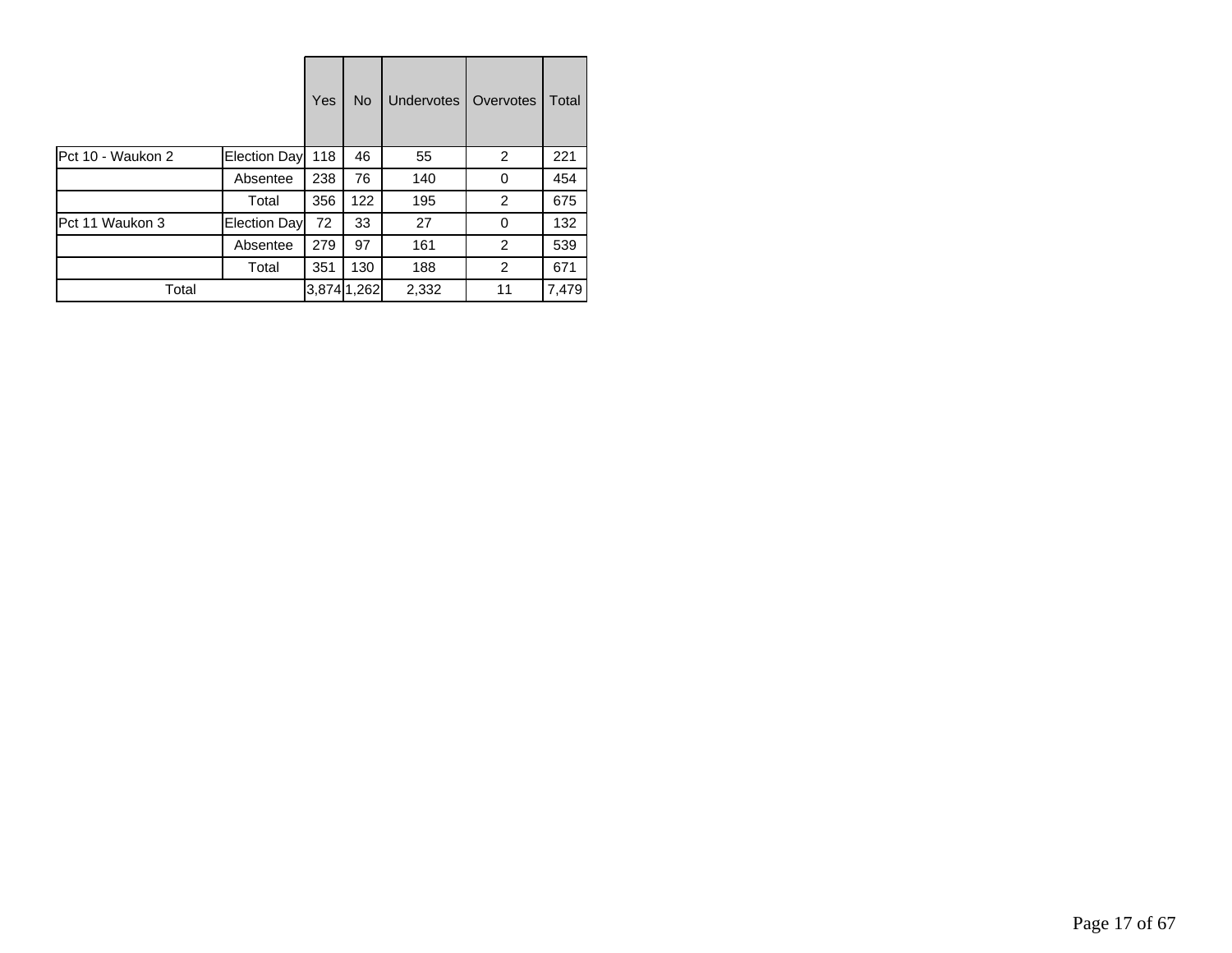

### **General Election - 2020**

### **Supreme Court Justice - Thomas Waterman**

|                          |                     | Yes | <b>No</b> | <b>Undervotes</b> | Overvotes      | Total |
|--------------------------|---------------------|-----|-----------|-------------------|----------------|-------|
| Pct 1-WL/HV              | Election Day        | 55  | 21        | 40                | 0              | 116   |
|                          | Absentee            | 77  | 26        | 51                | 1              | 155   |
|                          | Total               | 132 | 47        | 91                | 1              | 271   |
| Pct 2-FC/JF/LL/MK/UP     | Election Day        | 220 | 82        | 130               | 0              | 432   |
|                          | Absentee            | 437 | 169       | 327               | 0              | 933   |
|                          | Total               | 657 | 251       | 457               | 0              | 1,365 |
| Pct - PO/FK              | Election Day        | 84  | 14        | 33                | 0              | 131   |
|                          | Absentee            | 149 | 38        | 65                | 0              | 252   |
|                          | Total               | 233 | 52        | 98                | 0              | 383   |
| Pct 4 - Postville City   | Election Day        | 126 | 23        | 114               | 0              | 263   |
|                          | Absentee            | 142 | 42        | 126               | 1              | 311   |
|                          | Total               | 268 | 65        | 240               | 1              | 574   |
| Pct 5 - LT/PC/WV CITY    | <b>Election Day</b> | 89  | 28        | 64                | 0              | 181   |
|                          | Absentee            | 134 | 46        | 82                | 0              | 262   |
|                          | Total               | 223 | 74        | 146               | 0              | 443   |
| Pct 6 - FV/TL/HF CITY    | Election Day        | 124 | 42        | 76                | 0              | 242   |
|                          | Absentee            | 148 | 66        | 95                | 0              | 309   |
|                          | Total               | 272 | 108       | 171               | 0              | 551   |
| Pct 7 - CN/LF/LS/LS CITY | Election Day        | 225 | 80        | 138               | $\overline{2}$ | 445   |
|                          | Absentee            | 401 | 154       | 262               | $\overline{2}$ | 819   |
|                          | Total               | 626 | 234       | 400               | 4              | 1,264 |
| Pct 8 - IA/UC/NA CITY    | Election Day        | 148 | 49        | 100               | 0              | 297   |
|                          | Absentee            | 135 | 49        | 89                | 0              | 273   |
|                          | Total               | 283 | 98        | 189               | 0              | 570   |
| Pct 9 - Waukon 1         | Election Day        | 92  | 28        | 32                | 0              | 152   |
|                          | Absentee            | 292 | 91        | 176               | 1              | 560   |
|                          | Total               | 384 | 119       | 208               | $\mathbf{1}$   | 712   |
|                          |                     |     |           |                   |                |       |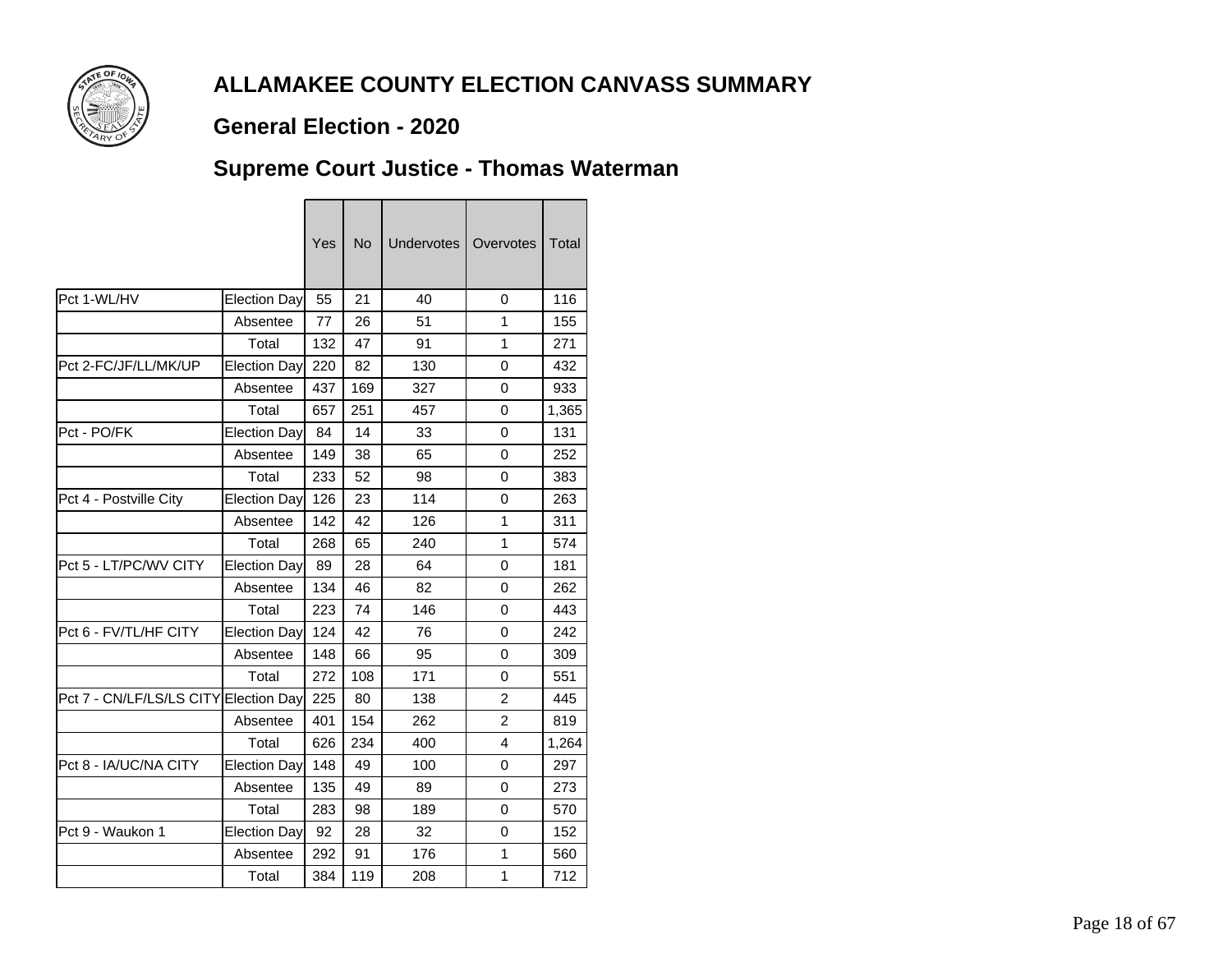|                   |              | Yes | <b>No</b>   | <b>Undervotes</b> | Overvotes | Total |
|-------------------|--------------|-----|-------------|-------------------|-----------|-------|
| Pct 10 - Waukon 2 | Election Day | 120 | 49          | 52                | 0         | 221   |
|                   | Absentee     | 226 | 82          | 146               | 0         | 454   |
|                   | Total        | 346 | 131         | 198               | 0         | 675   |
| Pct 11 Waukon 3   | Election Day | 74  | 29          | 29                | 0         | 132   |
|                   | Absentee     | 272 | 98          | 168               |           | 539   |
|                   | Total        | 346 | 127         | 197               | 1         | 671   |
| Total             |              |     | 3,770 1,306 | 2,395             | 8         | 7,479 |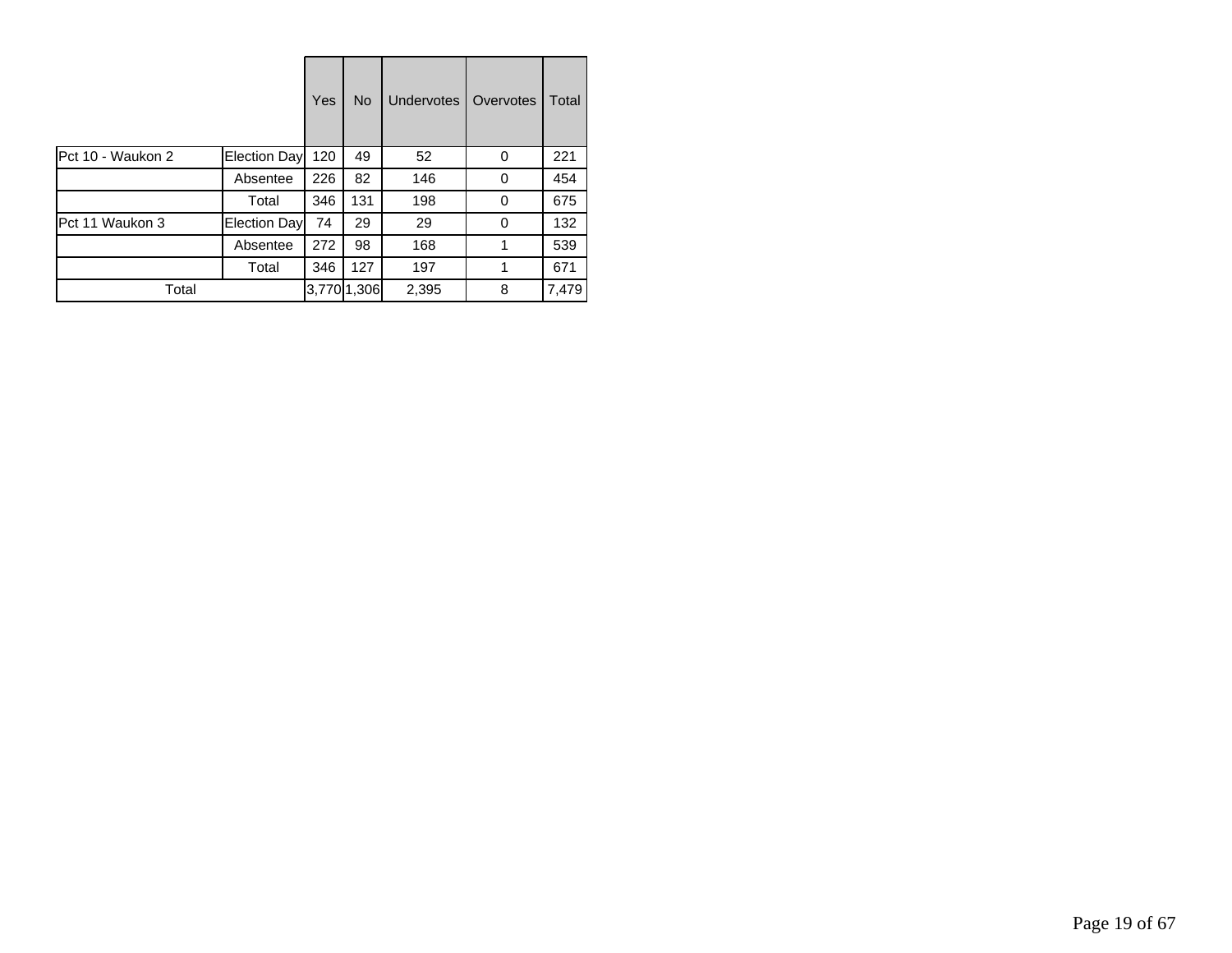

### **General Election - 2020**

## **Court of Appeals Judge - Thomas N. Bower**

|                          |                      | Yes | <b>No</b> | Undervotes | Overvotes      | Total |
|--------------------------|----------------------|-----|-----------|------------|----------------|-------|
| Pct 1-WL/HV              | Election Day         | 57  | 21        | 38         | 0              | 116   |
|                          | Absentee             | 73  | 26        | 56         | 0              | 155   |
|                          | Total                | 130 | 47        | 94         | 0              | 271   |
| Pct 2-FC/JF/LL/MK/UP     | Election Day         | 222 | 69        | 141        | 0              | 432   |
|                          | Absentee             | 442 | 147       | 342        | $\overline{2}$ | 933   |
|                          | Total                | 664 | 216       | 483        | $\overline{2}$ | 1,365 |
| Pct - PO/FK              | Election Day         | 81  | 12        | 38         | 0              | 131   |
|                          | Absentee             | 132 | 45        | 75         | 0              | 252   |
|                          | Total                | 213 | 57        | 113        | 0              | 383   |
| Pct 4 - Postville City   | <b>Election Davl</b> | 123 | 21        | 119        | 0              | 263   |
|                          | Absentee             | 141 | 39        | 131        | 0              | 311   |
|                          | Total                | 264 | 60        | 250        | 0              | 574   |
| Pct 5 - LT/PC/WV CITY    | <b>Election Day</b>  | 89  | 28        | 64         | 0              | 181   |
|                          | Absentee             | 131 | 43        | 88         | 0              | 262   |
|                          | Total                | 220 | 71        | 152        | 0              | 443   |
| Pct 6 - FV/TL/HF CITY    | Election Day         | 128 | 38        | 76         | 0              | 242   |
|                          | Absentee             | 154 | 50        | 104        | 1              | 309   |
|                          | Total                | 282 | 88        | 180        | $\mathbf{1}$   | 551   |
| Pct 7 - CN/LF/LS/LS CITY | Election Day         | 223 | 77        | 145        | 0              | 445   |
|                          | Absentee             | 387 | 142       | 290        | 0              | 819   |
|                          | Total                | 610 | 219       | 435        | 0              | 1,264 |
| Pct 8 - IA/UC/NA CITY    | Election Day         | 143 | 51        | 103        | 0              | 297   |
|                          | Absentee             | 134 | 40        | 99         | 0              | 273   |
|                          | Total                | 277 | 91        | 202        | 0              | 570   |
| Pct 9 - Waukon 1         | Election Day         | 86  | 29        | 37         | 0              | 152   |
|                          | Absentee             | 297 | 79        | 184        | 0              | 560   |
|                          | Total                | 383 | 108       | 221        | 0              | 712   |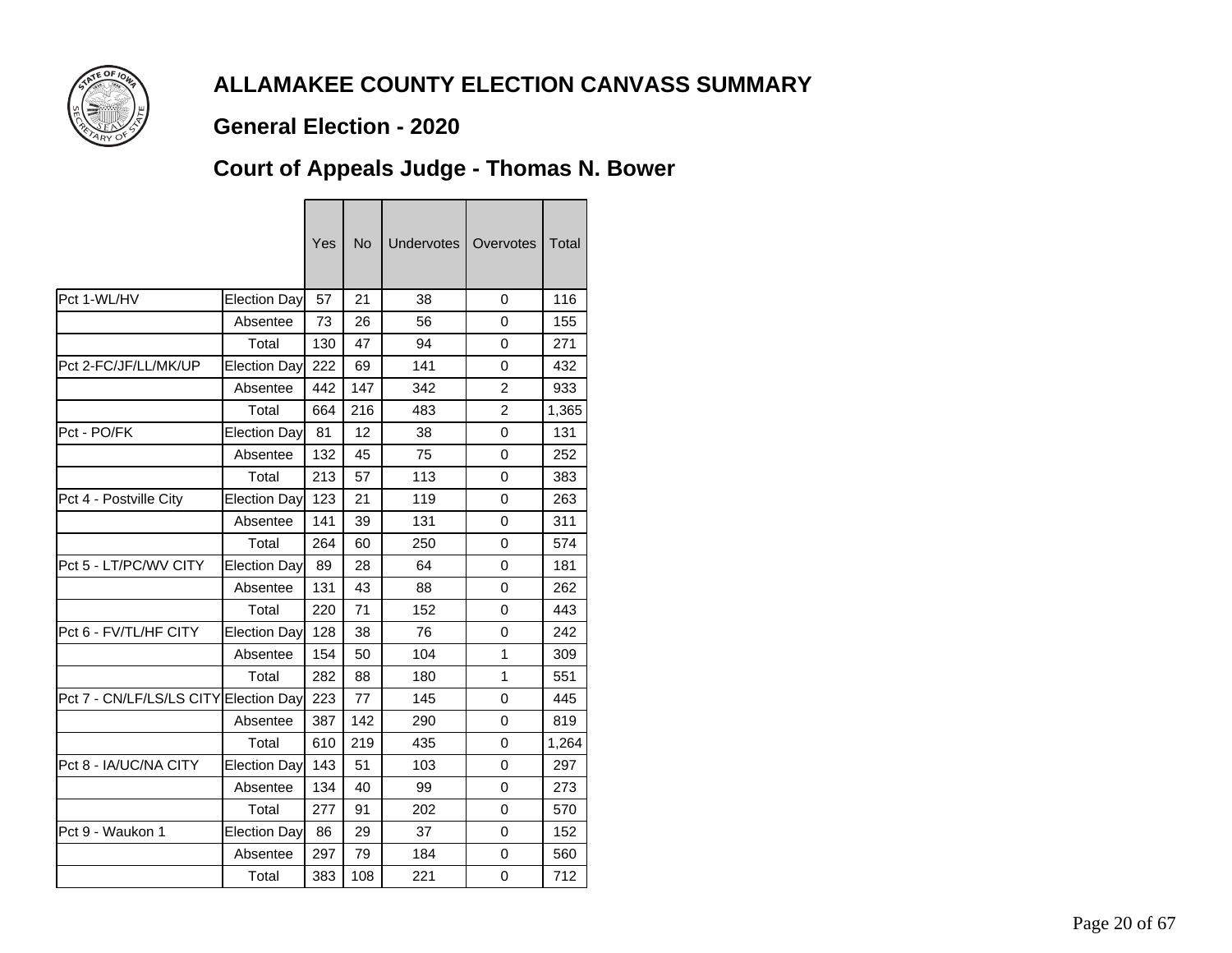|                   |              | Yes | <b>No</b>   | <b>Undervotes</b> | Overvotes | Total |
|-------------------|--------------|-----|-------------|-------------------|-----------|-------|
| Pct 10 - Waukon 2 | Election Day | 118 | 46          | 57                | 0         | 221   |
|                   | Absentee     | 219 | 71          | 162               | 2         | 454   |
|                   | Total        | 337 | 117         | 219               | 2         | 675   |
| Pct 11 Waukon 3   | Election Day | 71  | 32          | 29                | 0         | 132   |
|                   | Absentee     | 278 | 87          | 173               |           | 539   |
|                   | Total        | 349 | 119         | 202               | 1         | 671   |
| Total             |              |     | 3,729 1,193 | 2,551             | 6         | 7,479 |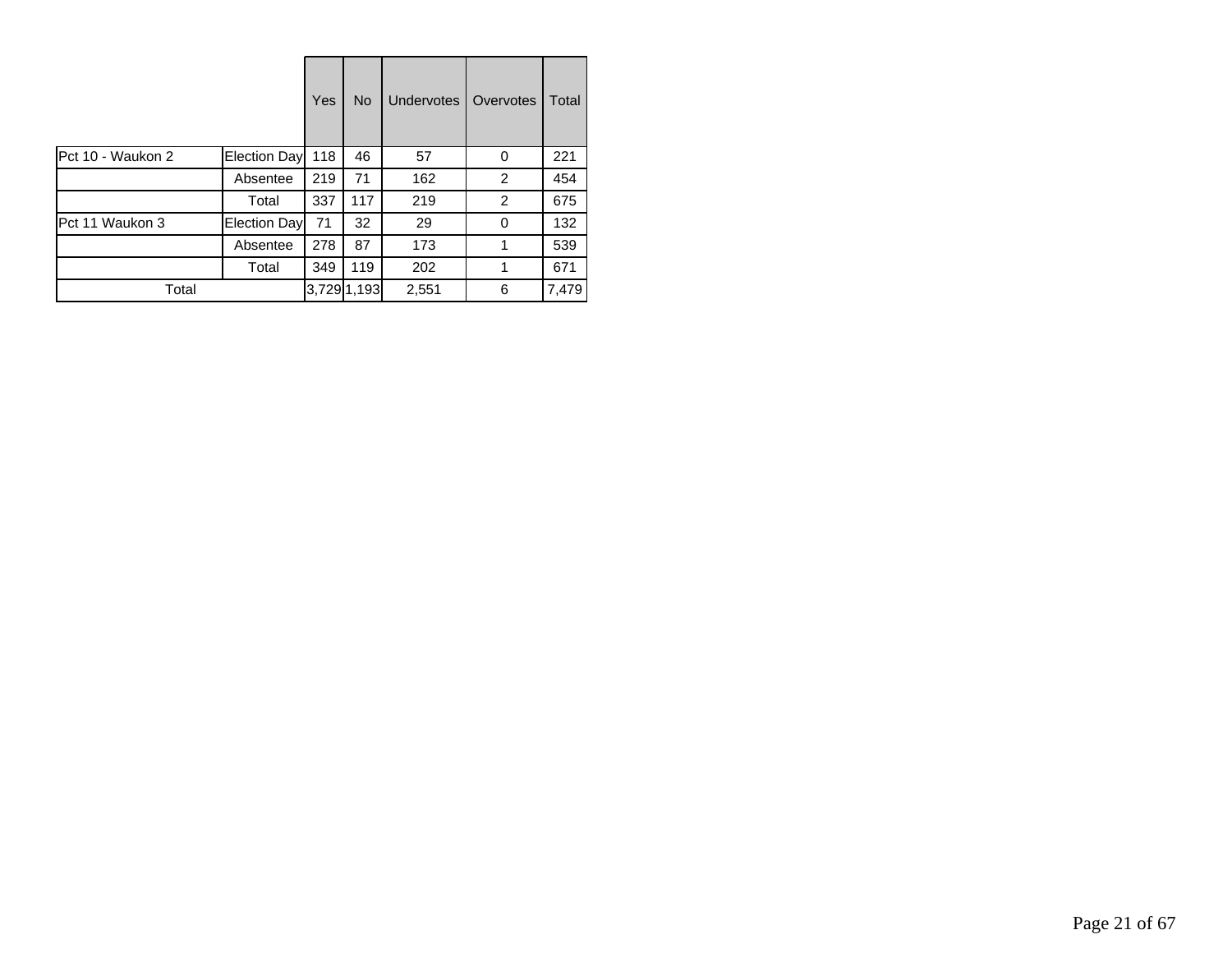

### **General Election - 2020**

## **Court of Appeals Judge - David May**

|                          |                     | Yes | No  | <b>Undervotes</b> | Overvotes | Total |
|--------------------------|---------------------|-----|-----|-------------------|-----------|-------|
| Pct 1-WL/HV              | Election Day        | 55  | 23  | 38                | 0         | 116   |
|                          | Absentee            | 73  | 27  | 55                | 0         | 155   |
|                          | Total               | 128 | 50  | 93                | 0         | 271   |
| Pct 2-FC/JF/LL/MK/UP     | Election Day        | 220 | 71  | 141               | 0         | 432   |
|                          | Absentee            | 426 | 158 | 349               | 0         | 933   |
|                          | Total               | 646 | 229 | 490               | 0         | 1,365 |
| Pct - PO/FK              | Election Day        | 77  | 14  | 40                | 0         | 131   |
|                          | Absentee            | 139 | 36  | 77                | 0         | 252   |
|                          | Total               | 216 | 50  | 117               | 0         | 383   |
| Pct 4 - Postville City   | Election Day        | 115 | 25  | 123               | 0         | 263   |
|                          | Absentee            | 139 | 36  | 136               | 0         | 311   |
|                          | Total               | 254 | 61  | 259               | 0         | 574   |
| Pct 5 - LT/PC/WV CITY    | Election Day        | 88  | 25  | 68                | 0         | 181   |
|                          | Absentee            | 134 | 39  | 88                | 1         | 262   |
|                          | Total               | 222 | 64  | 156               | 1         | 443   |
| Pct 6 - FV/TL/HF CITY    | Election Day        | 121 | 39  | 82                | 0         | 242   |
|                          | Absentee            | 153 | 48  | 108               | 0         | 309   |
|                          | Total               | 274 | 87  | 190               | 0         | 551   |
| Pct 7 - CN/LF/LS/LS CITY | <b>Election Day</b> | 222 | 73  | 150               | 0         | 445   |
|                          | Absentee            | 371 | 147 | 301               | 0         | 819   |
|                          | Total               | 593 | 220 | 451               | $\Omega$  | 1,264 |
| Pct 8 - IA/UC/NA CITY    | Election Day        | 144 | 42  | 111               | 0         | 297   |
|                          | Absentee            | 134 | 37  | 102               | 0         | 273   |
|                          | Total               | 278 | 79  | 213               | 0         | 570   |
| Pct 9 - Waukon 1         | Election Day        | 87  | 28  | 37                | 0         | 152   |
|                          | Absentee            | 299 | 74  | 187               | 0         | 560   |
|                          | Total               | 386 | 102 | 224               | 0         | 712   |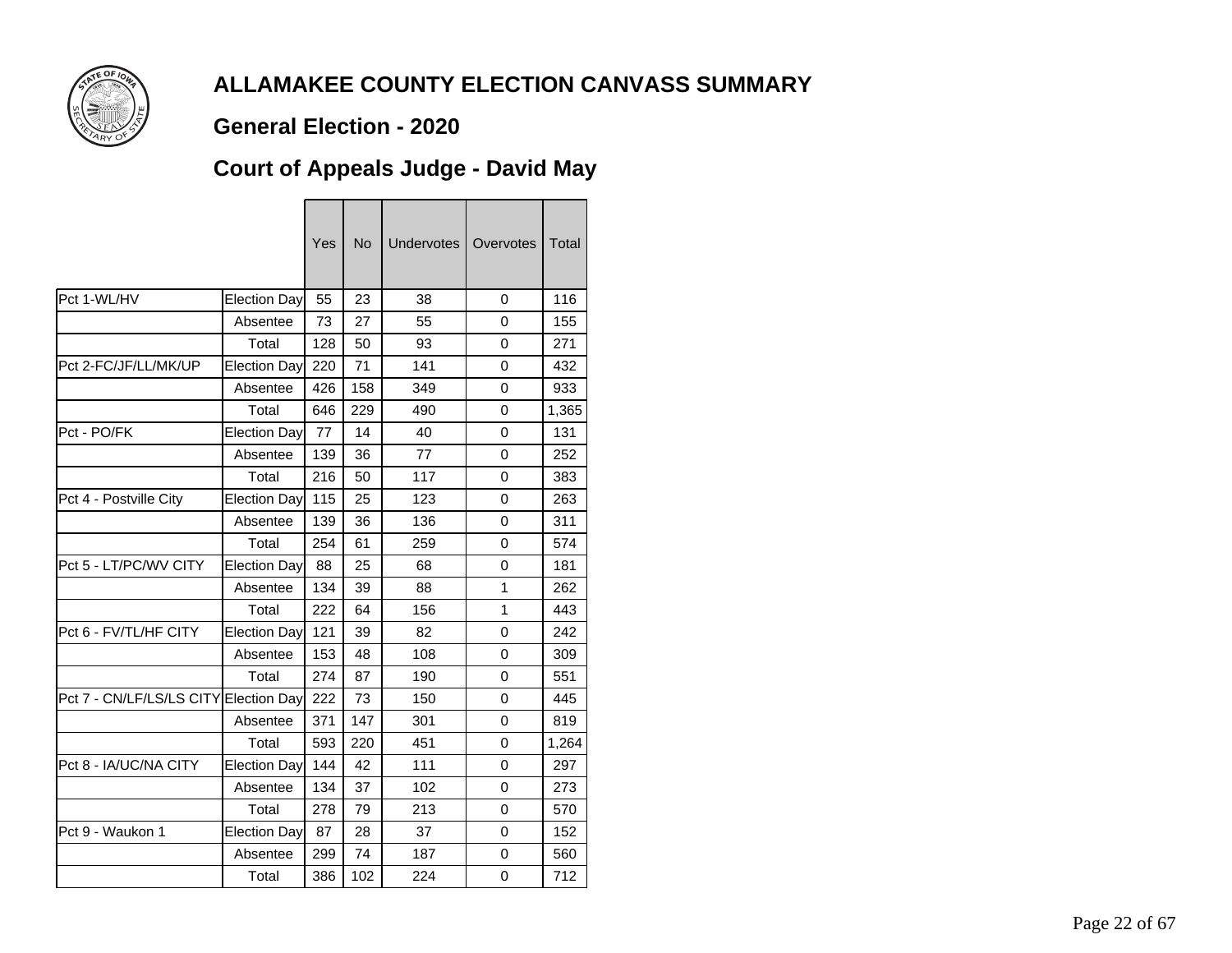|                   |              | Yes | <b>No</b>   | <b>Undervotes</b> | Overvotes | Total |
|-------------------|--------------|-----|-------------|-------------------|-----------|-------|
| Pct 10 - Waukon 2 | Election Day | 116 | 44          | 61                | 0         | 221   |
|                   | Absentee     | 215 | 68          | 171               | 0         | 454   |
|                   | Total        | 331 | 112         | 232               | 0         | 675   |
| Pct 11 Waukon 3   | Election Day | 69  | 30          | 33                | 0         | 132   |
|                   | Absentee     | 281 | 79          | 179               | 0         | 539   |
|                   | Total        | 350 | 109         | 212               | 0         | 671   |
| Total             |              |     | 3,678 1,163 | 2,637             |           | 7,479 |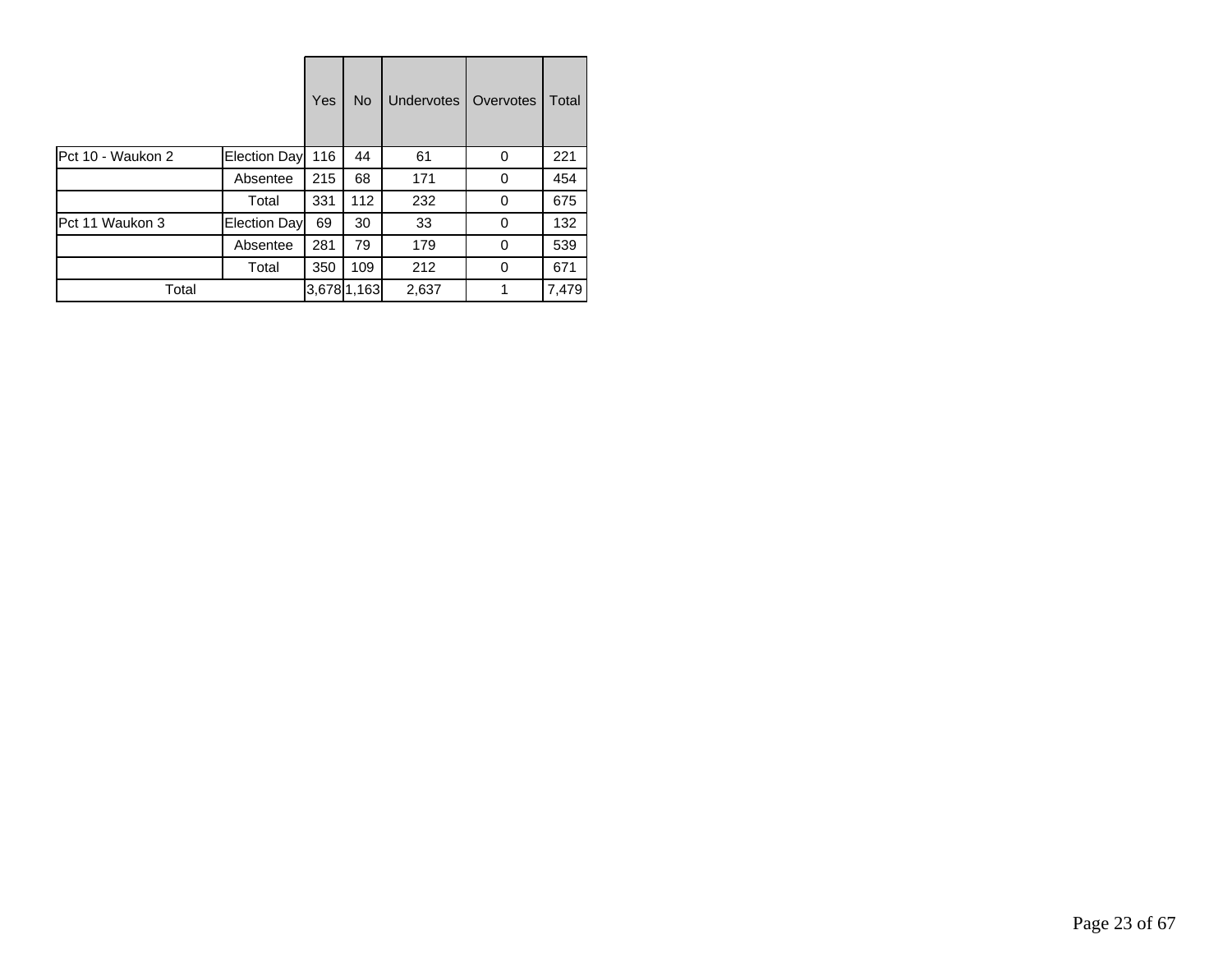

### **General Election - 2020**

# **Court of Appeals Judge - Julie A. Schumacher**

|                          |                     | Yes | <b>No</b> | <b>Undervotes</b> | Overvotes      | Total |
|--------------------------|---------------------|-----|-----------|-------------------|----------------|-------|
| Pct 1-WL/HV              | Election Day        | 59  | 19        | 38                | 0              | 116   |
|                          | Absentee            | 77  | 23        | 55                | 0              | 155   |
|                          | Total               | 136 | 42        | 93                | 0              | 271   |
| Pct 2-FC/JF/LL/MK/UP     | Election Day        | 227 | 68        | 137               | 0              | 432   |
|                          | Absentee            | 455 | 142       | 334               | $\overline{2}$ | 933   |
|                          | Total               | 682 | 210       | 471               | $\overline{c}$ | 1,365 |
| Pct - PO/FK              | Election Day        | 79  | 16        | 36                | 0              | 131   |
|                          | Absentee            | 142 | 39        | 71                | 0              | 252   |
|                          | Total               | 221 | 55        | 107               | 0              | 383   |
| Pct 4 - Postville City   | Election Day        | 124 | 23        | 116               | 0              | 263   |
|                          | Absentee            | 152 | 33        | 126               | 0              | 311   |
|                          | Total               | 276 | 56        | 242               | 0              | 574   |
| Pct 5 - LT/PC/WV CITY    | <b>Election Day</b> | 96  | 23        | 62                | 0              | 181   |
|                          | Absentee            | 134 | 46        | 82                | 0              | 262   |
|                          | Total               | 230 | 69        | 144               | 0              | 443   |
| Pct 6 - FV/TL/HF CITY    | Election Day        | 128 | 37        | 77                | 0              | 242   |
|                          | Absentee            | 159 | 48        | 102               | 0              | 309   |
|                          | Total               | 287 | 85        | 179               | 0              | 551   |
| Pct 7 - CN/LF/LS/LS CITY | Election Day        | 240 | 69        | 136               | 0              | 445   |
|                          | Absentee            | 417 | 123       | 277               | $\overline{2}$ | 819   |
|                          | Total               | 657 | 192       | 413               | $\overline{c}$ | 1,264 |
| Pct 8 - IA/UC/NA CITY    | Election Day        | 163 | 39        | 95                | 0              | 297   |
|                          | Absentee            | 135 | 39        | 98                | 1              | 273   |
|                          | Total               | 298 | 78        | 193               | 1              | 570   |
| Pct 9 - Waukon 1         | Election Day        | 89  | 29        | 34                | 0              | 152   |
|                          | Absentee            | 318 | 66        | 175               | 1              | 560   |
|                          | Total               | 407 | 95        | 209               | 1              | 712   |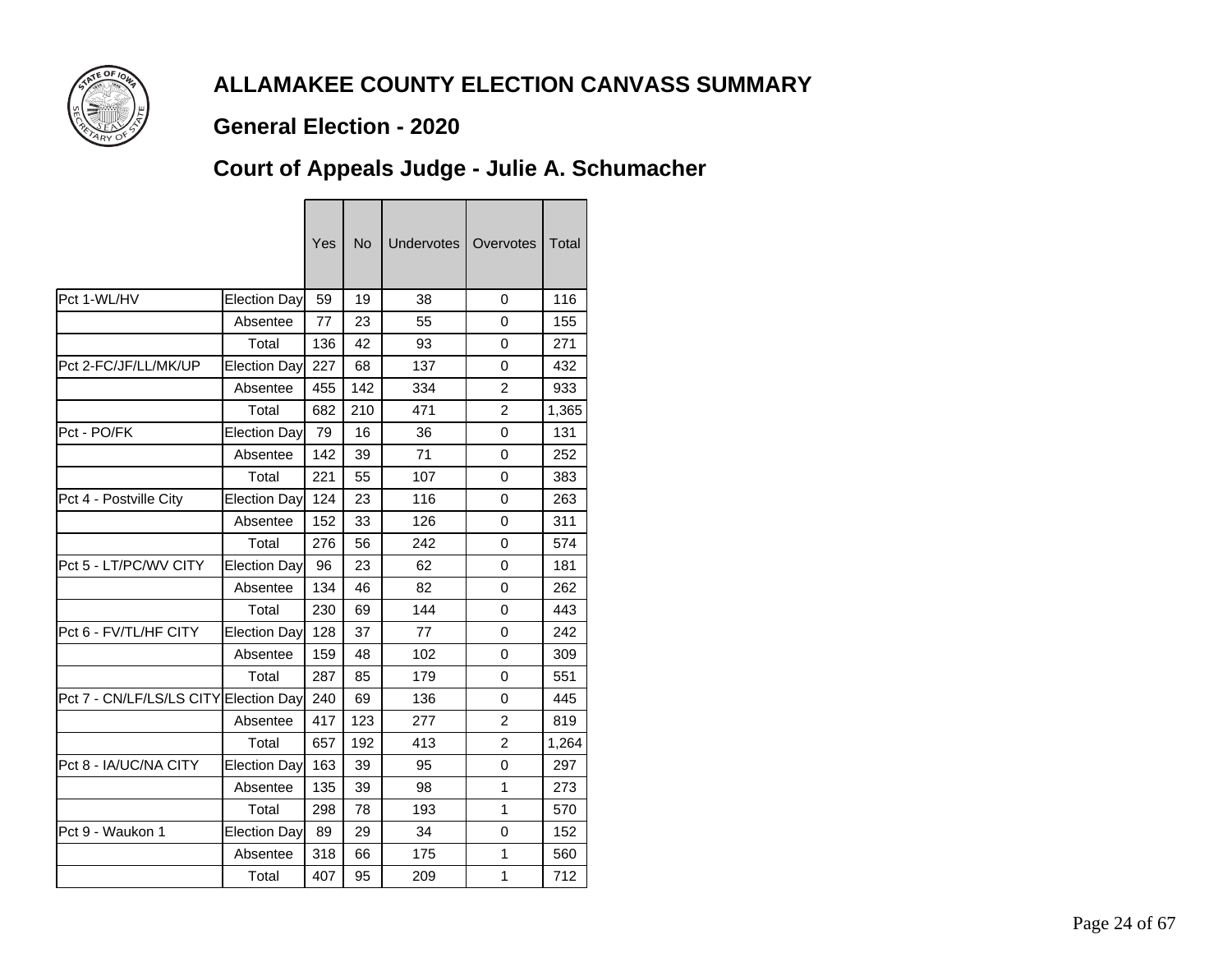|                   |              | Yes | <b>No</b>   | <b>Undervotes</b> | Overvotes | Total |
|-------------------|--------------|-----|-------------|-------------------|-----------|-------|
| Pct 10 - Waukon 2 | Election Day | 130 | 33          | 57                |           | 221   |
|                   | Absentee     | 235 | 65          | 151               | 3         | 454   |
|                   | Total        | 365 | 98          | 208               | 4         | 675   |
| Pct 11 Waukon 3   | Election Day | 75  | 27          | 30                | 0         | 132   |
|                   | Absentee     | 304 | 76          | 159               | 0         | 539   |
|                   | Total        | 379 | 103         | 189               | 0         | 671   |
| Total             |              |     | 3,938 1,083 | 2,448             | 10        | 7,479 |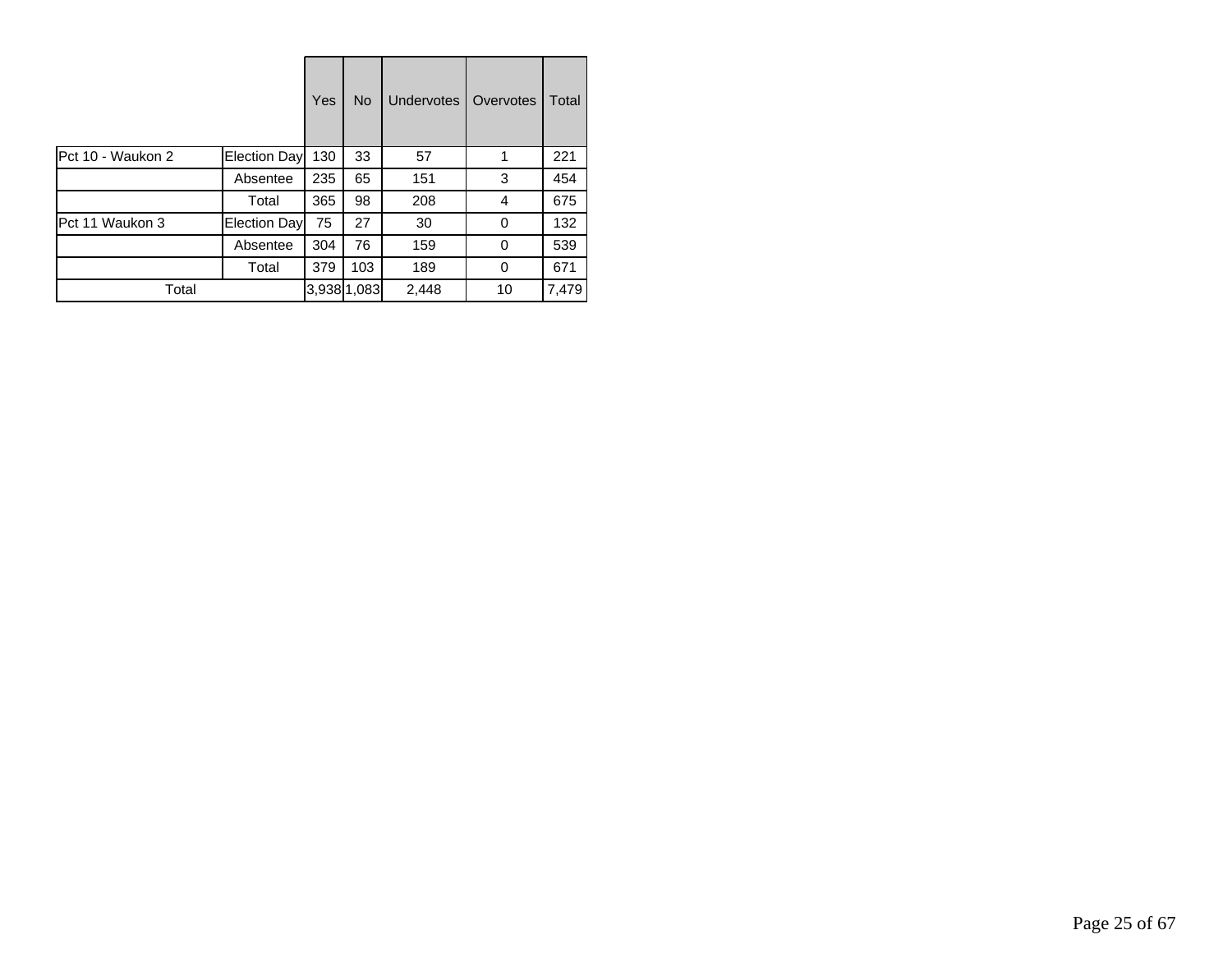

### **General Election - 2020**

## **Court of Appeals Judge - Sharon Soorholtz Greer**

|                          |                     | Yes | No  | <b>Undervotes</b> | Overvotes | Total |
|--------------------------|---------------------|-----|-----|-------------------|-----------|-------|
| Pct 1-WL/HV              | <b>Election Day</b> | 55  | 22  | 39                | 0         | 116   |
|                          | Absentee            | 74  | 24  | 57                | 0         | 155   |
|                          | Total               | 129 | 46  | 96                | 0         | 271   |
| Pct 2-FC/JF/LL/MK/UP     | Election Day        | 216 | 76  | 140               | 0         | 432   |
|                          | Absentee            | 438 | 151 | 344               | 0         | 933   |
|                          | Total               | 654 | 227 | 484               | 0         | 1,365 |
| Pct - PO/FK              | Election Day        | 73  | 19  | 39                | 0         | 131   |
|                          | Absentee            | 136 | 41  | 75                | 0         | 252   |
|                          | Total               | 209 | 60  | 114               | 0         | 383   |
| Pct 4 - Postville City   | Election Day        | 114 | 31  | 118               | 0         | 263   |
|                          | Absentee            | 145 | 36  | 130               | $\Omega$  | 311   |
|                          | Total               | 259 | 67  | 248               | 0         | 574   |
| Pct 5 - LT/PC/WV CITY    | Election Day        | 92  | 24  | 65                | 0         | 181   |
|                          | Absentee            | 125 | 52  | 85                | 0         | 262   |
|                          | Total               | 217 | 76  | 150               | 0         | 443   |
| Pct 6 - FV/TL/HF CITY    | Election Day        | 117 | 44  | 81                | 0         | 242   |
|                          | Absentee            | 148 | 54  | 106               | 1         | 309   |
|                          | Total               | 265 | 98  | 187               | 1         | 551   |
| Pct 7 - CN/LF/LS/LS CITY | Election Day        | 222 | 79  | 144               | 0         | 445   |
|                          | Absentee            | 390 | 142 | 286               | 1         | 819   |
|                          | Total               | 612 | 221 | 430               | 1         | 1,264 |
| Pct 8 - IA/UC/NA CITY    | Election Day        | 137 | 52  | 108               | 0         | 297   |
|                          | Absentee            | 132 | 42  | 99                | 0         | 273   |
|                          | Total               | 269 | 94  | 207               | 0         | 570   |
| Pct 9 - Waukon 1         | Election Day        | 84  | 29  | 39                | 0         | 152   |
|                          | Absentee            | 304 | 71  | 185               | 0         | 560   |
|                          | Total               | 388 | 100 | 224               | 0         | 712   |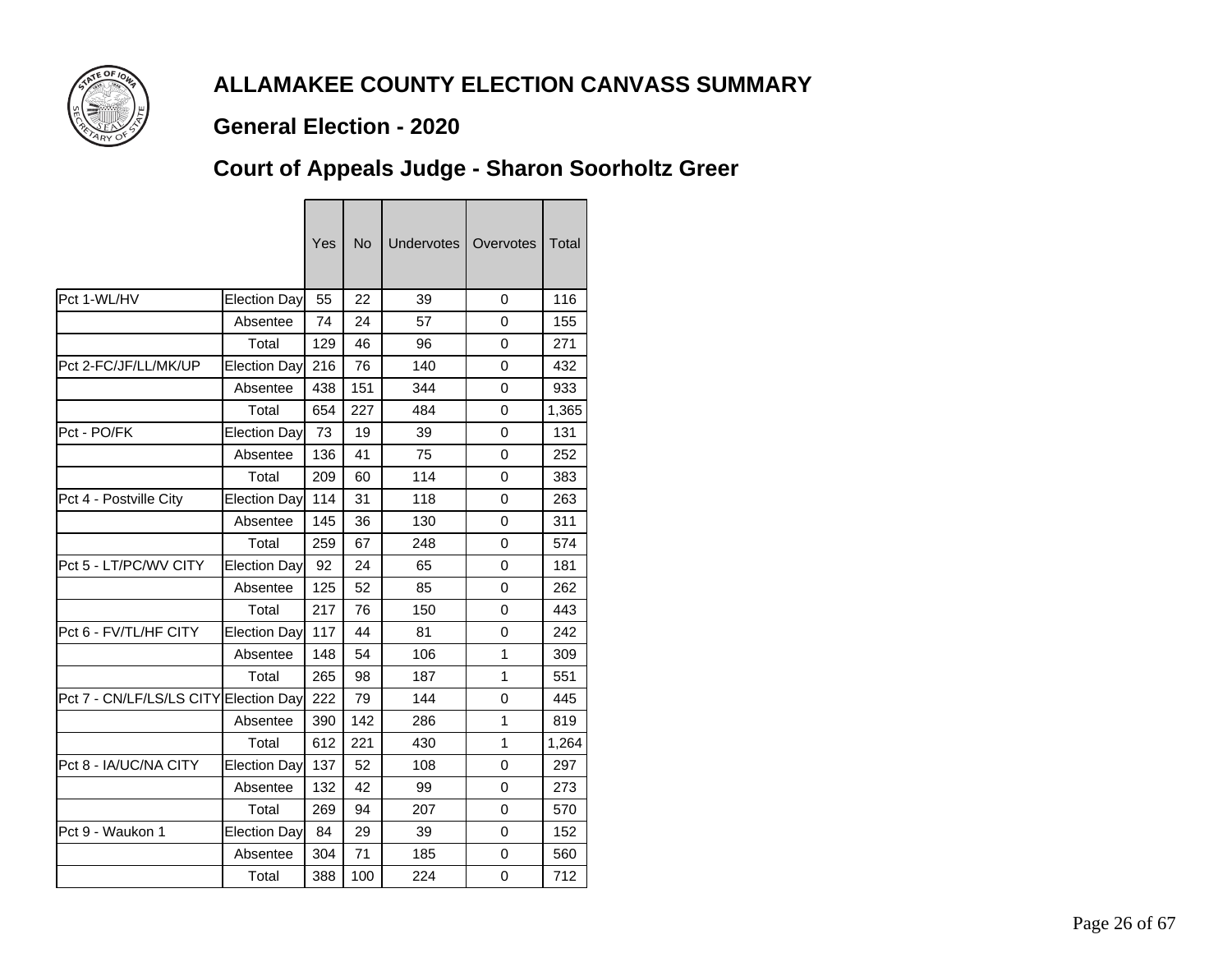|                   |              | Yes   | <b>No</b> | <b>Undervotes</b> | Overvotes | Total |
|-------------------|--------------|-------|-----------|-------------------|-----------|-------|
| Pct 10 - Waukon 2 | Election Day | 115   | 48        | 58                | 0         | 221   |
|                   | Absentee     | 226   | 70        | 158               | 0         | 454   |
|                   | Total        | 341   | 118       | 216               | 0         | 675   |
| Pct 11 Waukon 3   | Election Day | 71    | 30        | 31                | 0         | 132   |
|                   | Absentee     | 277   | 93        | 169               | 0         | 539   |
|                   | Total        | 348   | 123       | 200               | 0         | 671   |
| Total             |              | 3,691 | 1,230     | 2,556             | 2         | 7,479 |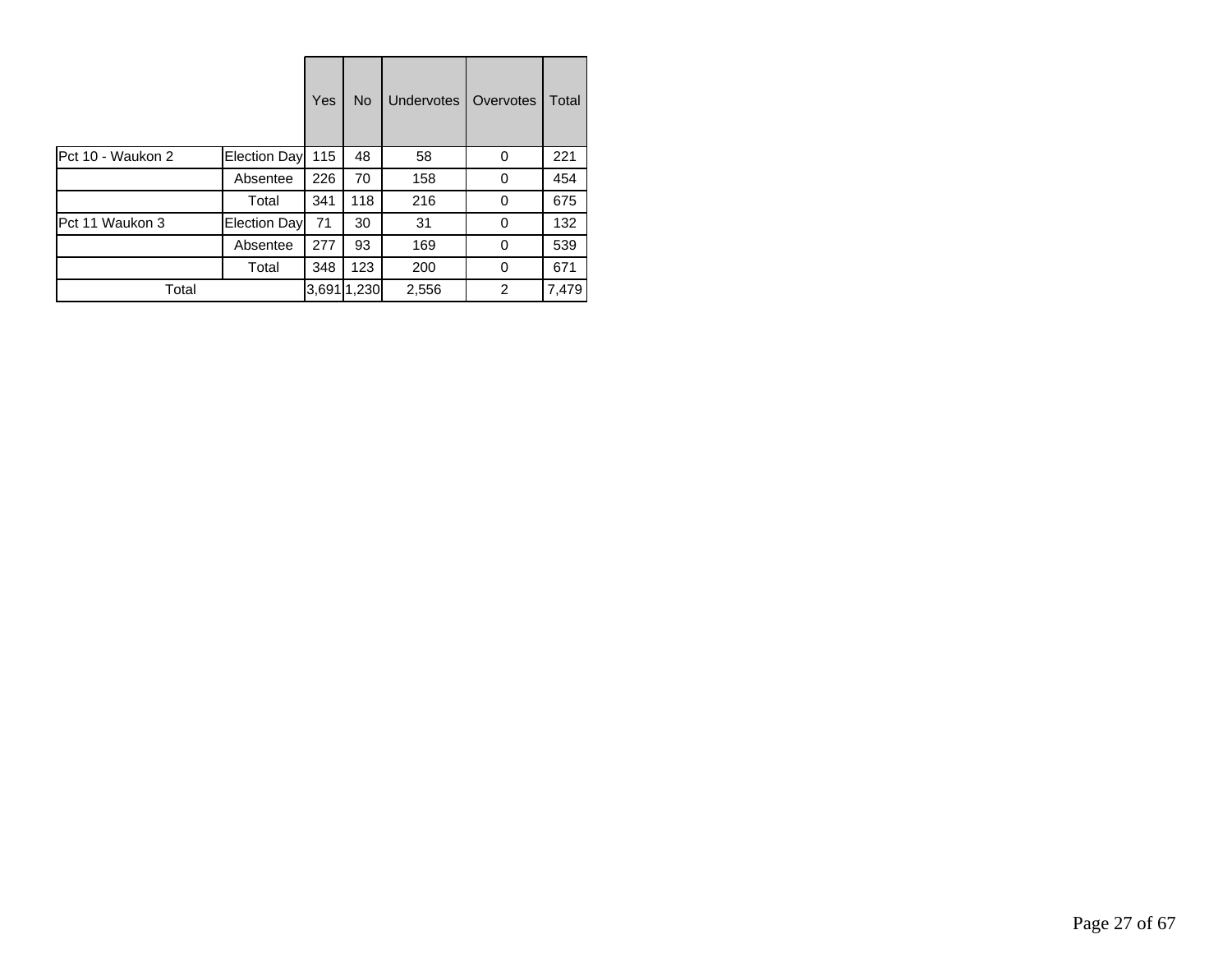

### **General Election - 2020**

## **District 1A Judge - Alan Heavens**

|                                       |              | Yes | <b>No</b> | <b>Undervotes</b> | Overvotes | <b>Total</b> |
|---------------------------------------|--------------|-----|-----------|-------------------|-----------|--------------|
| Pct 1-WL/HV                           | Election Day | 59  | 19        | 38                | 0         | 116          |
|                                       | Absentee     | 76  | 25        | 54                | 0         | 155          |
|                                       | Total        | 135 | 44        | 92                | 0         | 271          |
| Pct 2-FC/JF/LL/MK/UP                  | Election Day | 232 | 66        | 134               | 0         | 432          |
|                                       | Absentee     | 468 | 133       | 332               | 0         | 933          |
|                                       | Total        | 700 | 199       | 466               | 0         | 1,365        |
| Pct - PO/FK                           | Election Day | 83  | 14        | 34                | 0         | 131          |
|                                       | Absentee     | 151 | 35        | 66                | 0         | 252          |
|                                       | Total        | 234 | 49        | 100               | 0         | 383          |
| Pct 4 - Postville City                | Election Day | 127 | 21        | 115               | 0         | 263          |
|                                       | Absentee     | 158 | 30        | 122               | 1         | 311          |
|                                       | Total        | 285 | 51        | 237               | 1         | 574          |
| Pct 5 - LT/PC/WV CITY                 | Election Day | 96  | 21        | 64                | 0         | 181          |
|                                       | Absentee     | 140 | 41        | 81                | 0         | 262          |
|                                       | Total        | 236 | 62        | 145               | 0         | 443          |
| Pct 6 - FV/TL/HF CITY                 | Election Day | 132 | 32        | 78                | 0         | 242          |
|                                       | Absentee     | 163 | 45        | 101               | 0         | 309          |
|                                       | Total        | 295 | 77        | 179               | 0         | 551          |
| Pct 7 - CN/LF/LS/LS CITY Election Day |              | 239 | 65        | 141               | $\Omega$  | 445          |
|                                       | Absentee     | 408 | 123       | 288               | 0         | 819          |
|                                       | Total        | 647 | 188       | 429               | 0         | 1,264        |
| Pct 8 - IA/UC/NA CITY                 | Election Day | 166 | 37        | 94                | 0         | 297          |
|                                       | Absentee     | 142 | 38        | 93                | 0         | 273          |
|                                       | Total        | 308 | 75        | 187               | 0         | 570          |
| Pct 9 - Waukon 1                      | Election Day | 94  | 27        | 31                | 0         | 152          |
|                                       | Absentee     | 319 | 68        | 173               | 0         | 560          |
|                                       | Total        | 413 | 95        | 204               | 0         | 712          |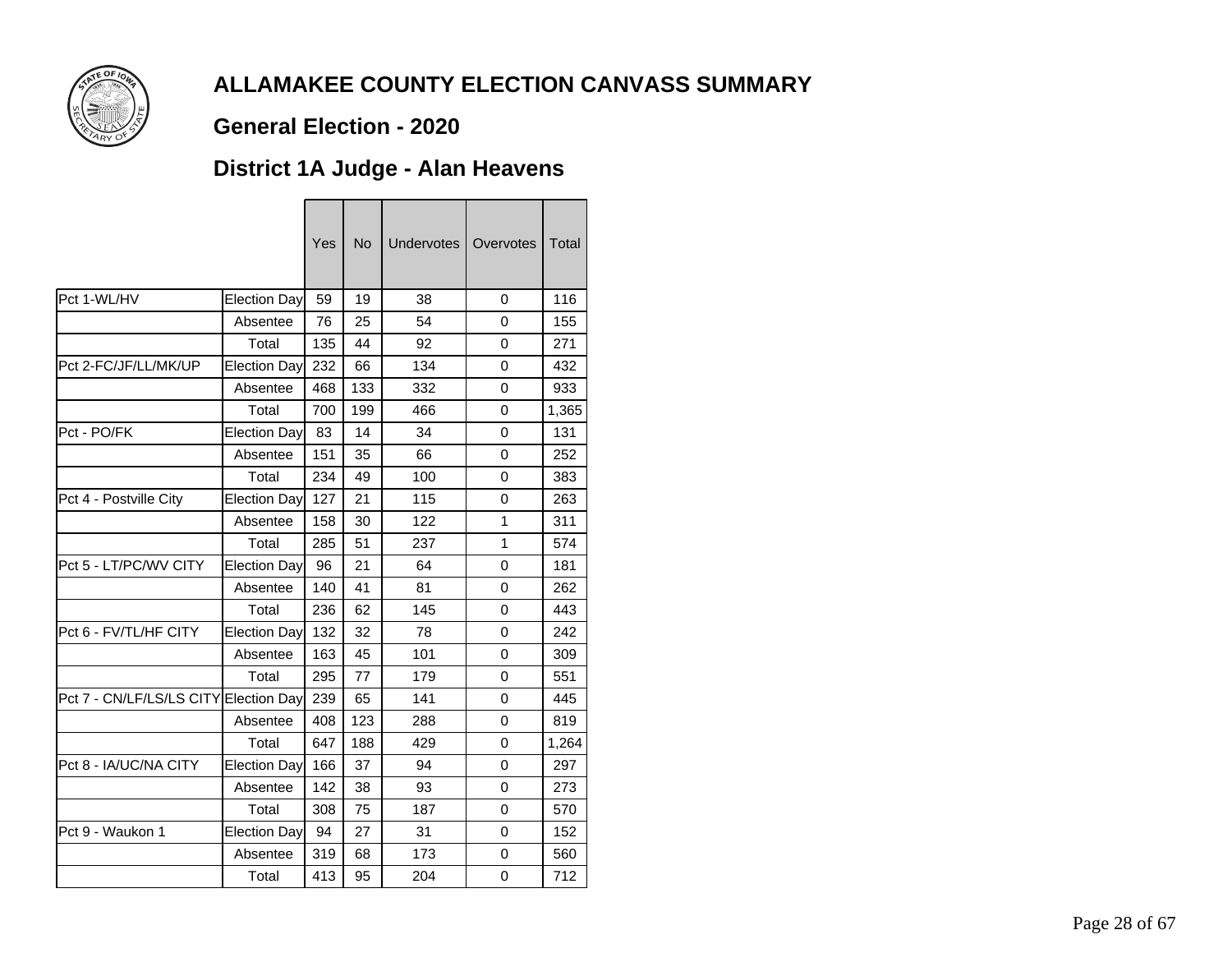|                   |              | Yes | <b>No</b>   | <b>Undervotes</b> | Overvotes | Total |
|-------------------|--------------|-----|-------------|-------------------|-----------|-------|
| Pct 10 - Waukon 2 | Election Day | 136 | 31          | 54                | 0         | 221   |
|                   | Absentee     | 241 | 58          | 155               | 0         | 454   |
|                   | Total        | 377 | 89          | 209               | 0         | 675   |
| Pct 11 Waukon 3   | Election Day | 77  | 26          | 29                | 0         | 132   |
|                   | Absentee     | 297 | 71          | 171               | 0         | 539   |
|                   | Total        | 374 | 97          | 200               | 0         | 671   |
| Total             |              |     | 4,004 1,026 | 2,448             |           | 7,479 |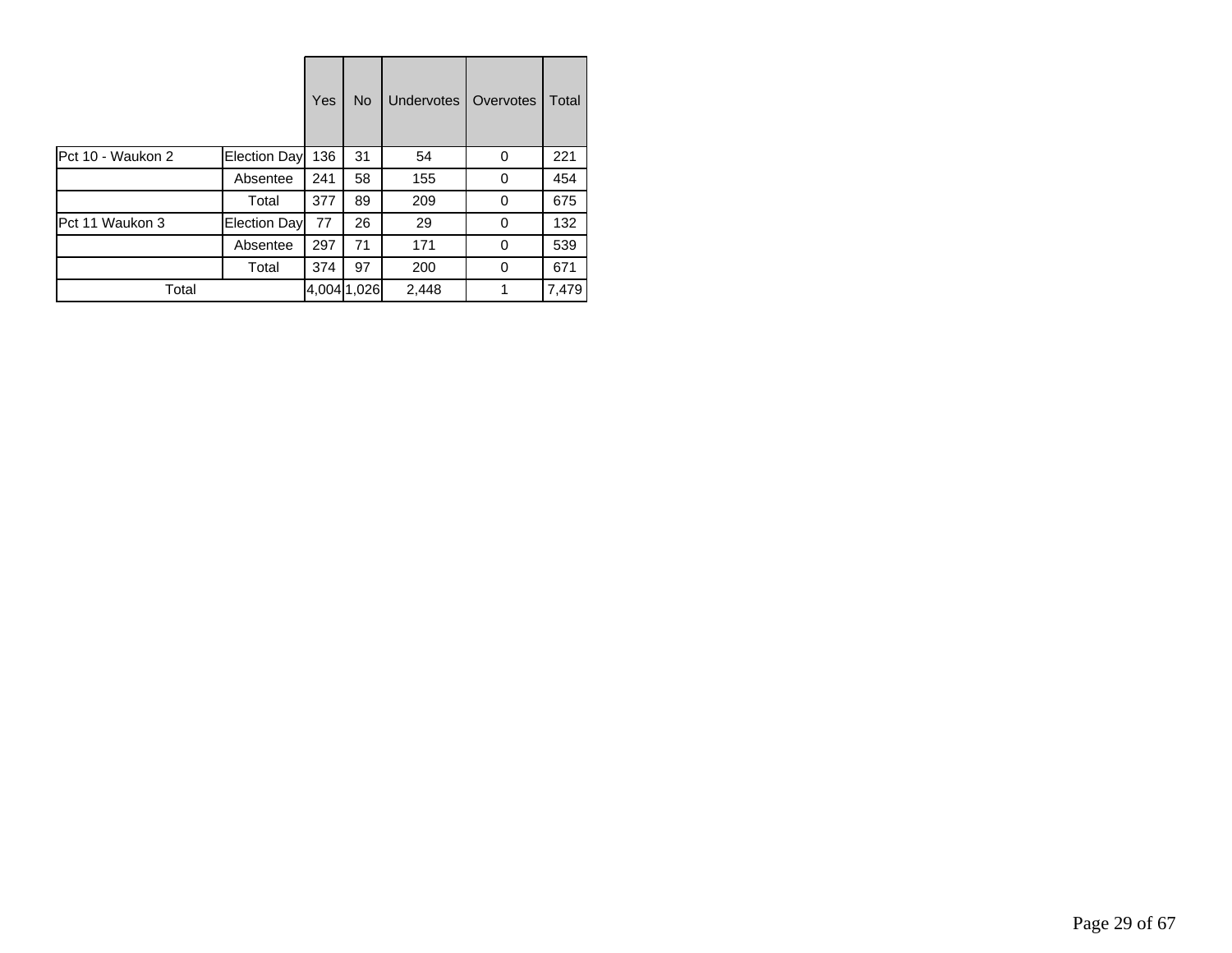

### **General Election - 2020**

## **District 1A Associate Judge - Mark Hostager**

<u> Tanzania de la contrada de la contrada de la contrada de la contrada de la contrada de la contrada de la con</u>

|                                       |                     | Yes | <b>No</b> | <b>Undervotes</b> | Overvotes | <b>Total</b> |
|---------------------------------------|---------------------|-----|-----------|-------------------|-----------|--------------|
| Pct 1-WL/HV                           | <b>Election Day</b> | 58  | 22        | 36                | 0         | 116          |
|                                       | Absentee            | 76  | 22        | 57                | 0         | 155          |
|                                       | Total               | 134 | 44        | 93                | 0         | 271          |
| Pct 2-FC/JF/LL/MK/UP                  | Election Day        | 235 | 65        | 132               | 0         | 432          |
|                                       | Absentee            | 445 | 146       | 342               | 0         | 933          |
|                                       | Total               | 680 | 211       | 474               | 0         | 1,365        |
| Pct - PO/FK                           | Election Day        | 85  | 11        | 35                | 0         | 131          |
|                                       | Absentee            | 136 | 37        | 78                | 1         | 252          |
|                                       | Total               | 221 | 48        | 113               | 1         | 383          |
| Pct 4 - Postville City                | <b>Election Day</b> | 119 | 28        | 116               | 0         | 263          |
|                                       | Absentee            | 148 | 34        | 129               | 0         | 311          |
|                                       | Total               | 267 | 62        | 245               | $\Omega$  | 574          |
| Pct 5 - LT/PC/WV CITY                 | Election Day        | 94  | 21        | 66                | 0         | 181          |
|                                       | Absentee            | 129 | 47        | 86                | 0         | 262          |
|                                       | Total               | 223 | 68        | 152               | 0         | 443          |
| Pct 6 - FV/TL/HF CITY                 | Election Day        | 132 | 33        | 77                | 0         | 242          |
|                                       | Absentee            | 156 | 45        | 108               | 0         | 309          |
|                                       | Total               | 288 | 78        | 185               | 0         | 551          |
| Pct 7 - CN/LF/LS/LS CITY Election Day |                     | 232 | 72        | 141               | 0         | 445          |
|                                       | Absentee            | 402 | 122       | 295               | 0         | 819          |
|                                       | Total               | 634 | 194       | 436               | 0         | 1,264        |
| Pct 8 - IA/UC/NA CITY                 | Election Day        | 158 | 36        | 103               | 0         | 297          |
|                                       | Absentee            | 147 | 31        | 95                | 0         | 273          |
|                                       | Total               | 305 | 67        | 198               | 0         | 570          |
| Pct 9 - Waukon 1                      | Election Day        | 89  | 26        | 37                | 0         | 152          |
|                                       | Absentee            | 314 | 68        | 177               | 1         | 560          |
|                                       | Total               | 403 | 94        | 214               | 1         | 712          |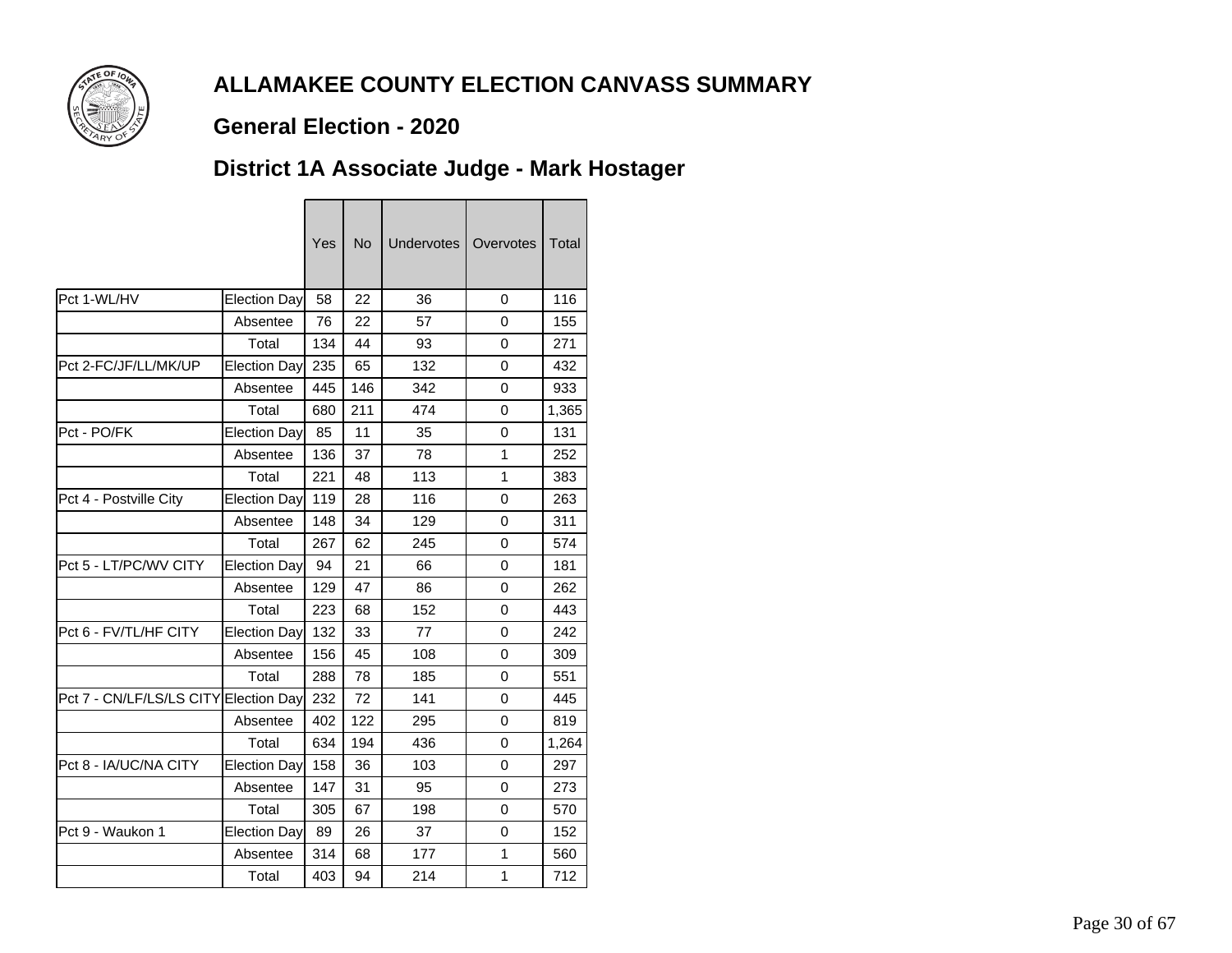|                   |              | Yes | <b>No</b>   | <b>Undervotes</b> | Overvotes | Total |
|-------------------|--------------|-----|-------------|-------------------|-----------|-------|
| Pct 10 - Waukon 2 | Election Day | 121 | 42          | 58                | 0         | 221   |
|                   | Absentee     | 230 | 66          | 158               | 0         | 454   |
|                   | Total        | 351 | 108         | 216               | 0         | 675   |
| Pct 11 Waukon 3   | Election Day | 75  | 27          | 30                | 0         | 132   |
|                   | Absentee     | 283 | 78          | 178               | 0         | 539   |
|                   | Total        | 358 | 105         | 208               | 0         | 671   |
| Total             |              |     | 3,864 1,079 | 2,534             | 2         | 7,479 |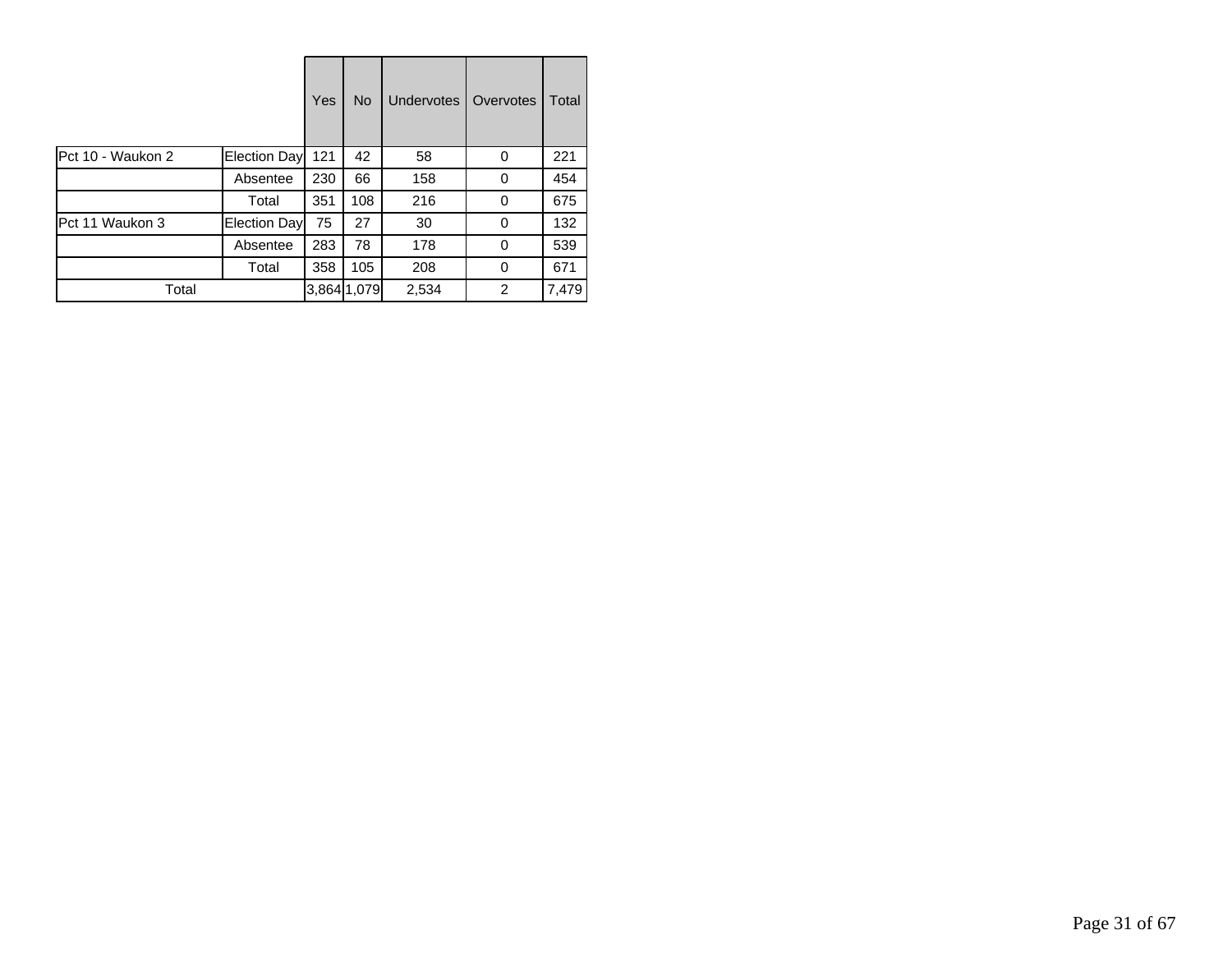

### **General Election - 2020**

## **District 1A Associate Judge - Stephanie C. Rattenborg**

<u> Tanzania de la contrada de la contrada de la contrada de la contrada de la contrada de la contrada de la con</u>

|                                       |                     | Yes | <b>No</b> | <b>Undervotes</b> | Overvotes | <b>Total</b> |
|---------------------------------------|---------------------|-----|-----------|-------------------|-----------|--------------|
| Pct 1-WL/HV                           | <b>Election Day</b> | 56  | 22        | 38                | 0         | 116          |
|                                       | Absentee            | 71  | 27        | 57                | 0         | 155          |
|                                       | Total               | 127 | 49        | 95                | 0         | 271          |
| Pct 2-FC/JF/LL/MK/UP                  | Election Day        | 212 | 81        | 139               | 0         | 432          |
|                                       | Absentee            | 447 | 142       | 344               | 0         | 933          |
|                                       | Total               | 659 | 223       | 483               | 0         | 1,365        |
| Pct - PO/FK                           | Election Day        | 75  | 17        | 39                | 0         | 131          |
|                                       | Absentee            | 138 | 39        | 75                | 0         | 252          |
|                                       | Total               | 213 | 56        | 114               | 0         | 383          |
| Pct 4 - Postville City                | Election Day        | 119 | 21        | 123               | 0         | 263          |
|                                       | Absentee            | 156 | 27        | 128               | 0         | 311          |
|                                       | Total               | 275 | 48        | 251               | $\Omega$  | 574          |
| Pct 5 - LT/PC/WV CITY                 | Election Day        | 91  | 23        | 67                | 0         | 181          |
|                                       | Absentee            | 128 | 53        | 81                | 0         | 262          |
|                                       | Total               | 219 | 76        | 148               | 0         | 443          |
| Pct 6 - FV/TL/HF CITY                 | Election Day        | 125 | 34        | 83                | 0         | 242          |
|                                       | Absentee            | 160 | 44        | 105               | 0         | 309          |
|                                       | Total               | 285 | 78        | 188               | 0         | 551          |
| Pct 7 - CN/LF/LS/LS CITY Election Day |                     | 229 | 70        | 146               | 0         | 445          |
|                                       | Absentee            | 409 | 115       | 295               | 0         | 819          |
|                                       | Total               | 638 | 185       | 441               | 0         | 1,264        |
| Pct 8 - IA/UC/NA CITY                 | Election Day        | 140 | 45        | 112               | 0         | 297          |
|                                       | Absentee            | 142 | 34        | 97                | 0         | 273          |
|                                       | Total               | 282 | 79        | 209               | 0         | 570          |
| Pct 9 - Waukon 1                      | Election Day        | 89  | 27        | 36                | 0         | 152          |
|                                       | Absentee            | 306 | 70        | 184               | 0         | 560          |
|                                       | Total               | 395 | 97        | 220               | 0         | 712          |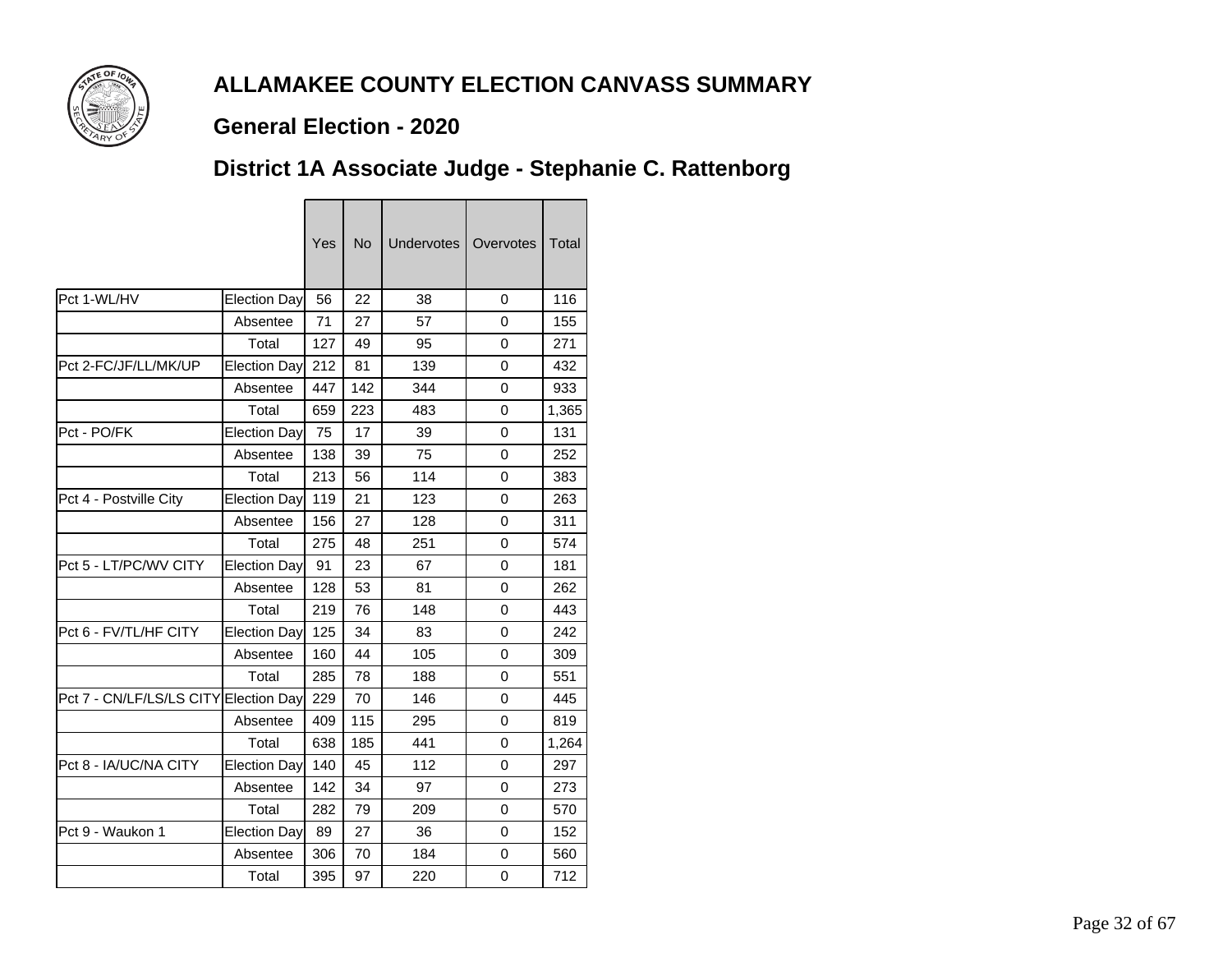|                   |              | Yes | <b>No</b>   | <b>Undervotes</b> | Overvotes | Total |
|-------------------|--------------|-----|-------------|-------------------|-----------|-------|
| Pct 10 - Waukon 2 | Election Day | 121 | 40          | 60                | 0         | 221   |
|                   | Absentee     | 227 | 66          | 161               | 0         | 454   |
|                   | Total        | 348 | 106         | 221               | 0         | 675   |
| Pct 11 Waukon 3   | Election Day | 76  | 26          | 30                | 0         | 132   |
|                   | Absentee     | 280 | 80          | 179               | 0         | 539   |
|                   | Total        | 356 | 106         | 209               | 0         | 671   |
| Total             |              |     | 3,797 1,103 | 2,579             | 0         | 7,479 |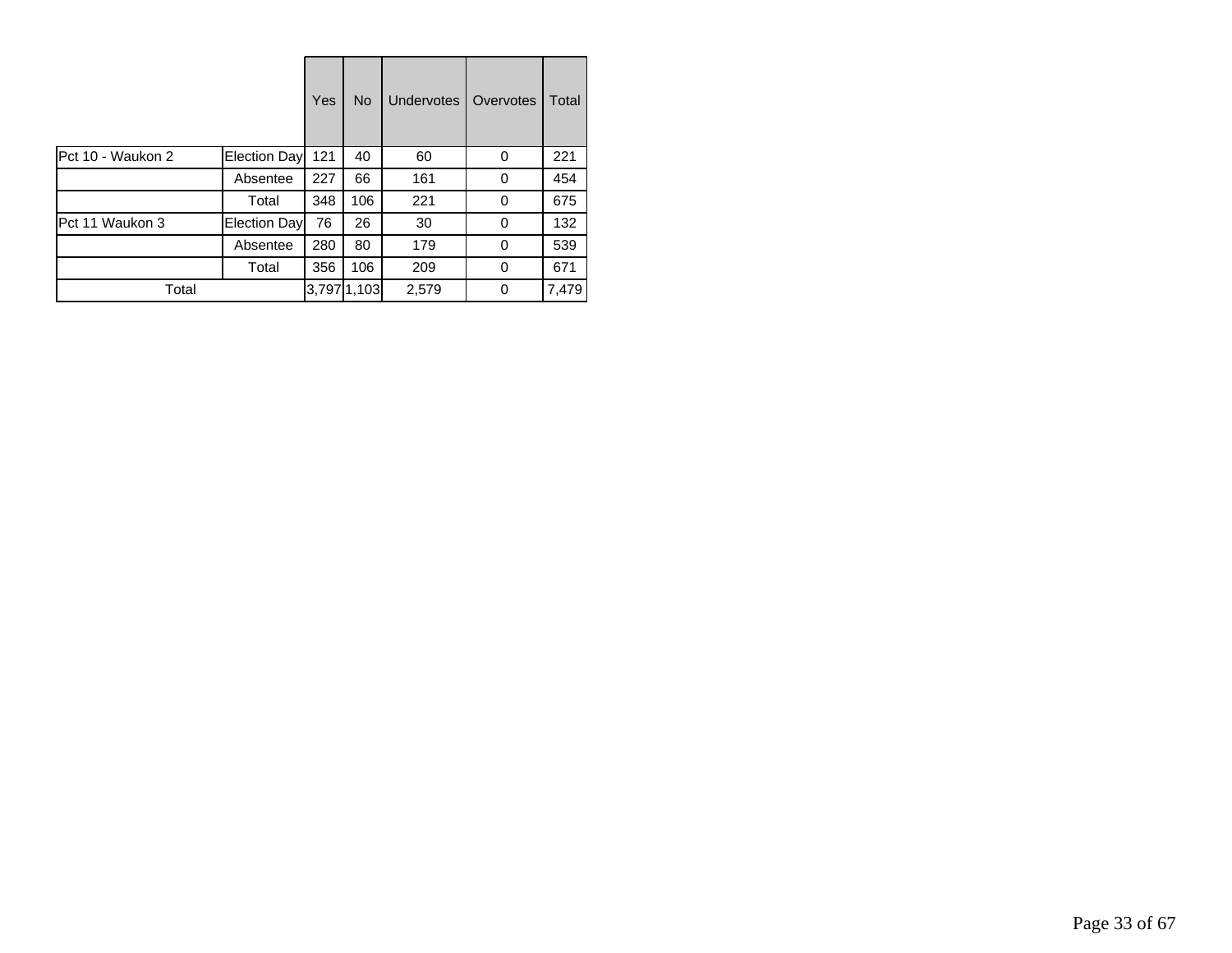

#### **General Election - 2020**

## **District 1A Associate Juvenile Judge - Thomas J. Straka**

|                          |                     | Yes | No  | <b>Undervotes</b> | Overvotes    | Total |
|--------------------------|---------------------|-----|-----|-------------------|--------------|-------|
| Pct 1-WL/HV              | <b>Election Day</b> | 64  | 15  | 37                | 0            | 116   |
|                          | Absentee            | 79  | 22  | 54                | 0            | 155   |
|                          | Total               | 143 | 37  | 91                | 0            | 271   |
| Pct 2-FC/JF/LL/MK/UP     | <b>Election Day</b> | 234 | 65  | 133               | 0            | 432   |
|                          | Absentee            | 481 | 119 | 333               | 0            | 933   |
|                          | Total               | 715 | 184 | 466               | 0            | 1,365 |
| Pct - PO/FK              | Election Day        | 88  | 10  | 33                | 0            | 131   |
|                          | Absentee            | 145 | 36  | 71                | 0            | 252   |
|                          | Total               | 233 | 46  | 104               | 0            | 383   |
| Pct 4 - Postville City   | Election Day        | 126 | 18  | 118               | $\mathbf{1}$ | 263   |
|                          | Absentee            | 167 | 26  | 118               | 0            | 311   |
|                          | Total               | 293 | 44  | 236               | 1            | 574   |
| Pct 5 - LT/PC/WV CITY    | <b>Election Day</b> | 100 | 19  | 62                | 0            | 181   |
|                          | Absentee            | 143 | 39  | 80                | 0            | 262   |
|                          | Total               | 243 | 58  | 142               | 0            | 443   |
| Pct 6 - FV/TL/HF CITY    | <b>Election Day</b> | 145 | 27  | 70                | 0            | 242   |
|                          | Absentee            | 171 | 41  | 97                | 0            | 309   |
|                          | Total               | 316 | 68  | 167               | 0            | 551   |
| Pct 7 - CN/LF/LS/LS CITY | <b>Election Day</b> | 249 | 59  | 137               | 0            | 445   |
|                          | Absentee            | 432 | 101 | 286               | 0            | 819   |
|                          | Total               | 681 | 160 | 423               | 0            | 1,264 |
| Pct 8 - IA/UC/NA CITY    | Election Day        | 171 | 33  | 93                | 0            | 297   |
|                          | Absentee            | 151 | 32  | 90                | 0            | 273   |
|                          | Total               | 322 | 65  | 183               | 0            | 570   |
| Pct 9 - Waukon 1         | Election Day        | 97  | 24  | 31                | 0            | 152   |
|                          | Absentee            | 315 | 72  | 173               | 0            | 560   |
|                          | Total               | 412 | 96  | 204               | 0            | 712   |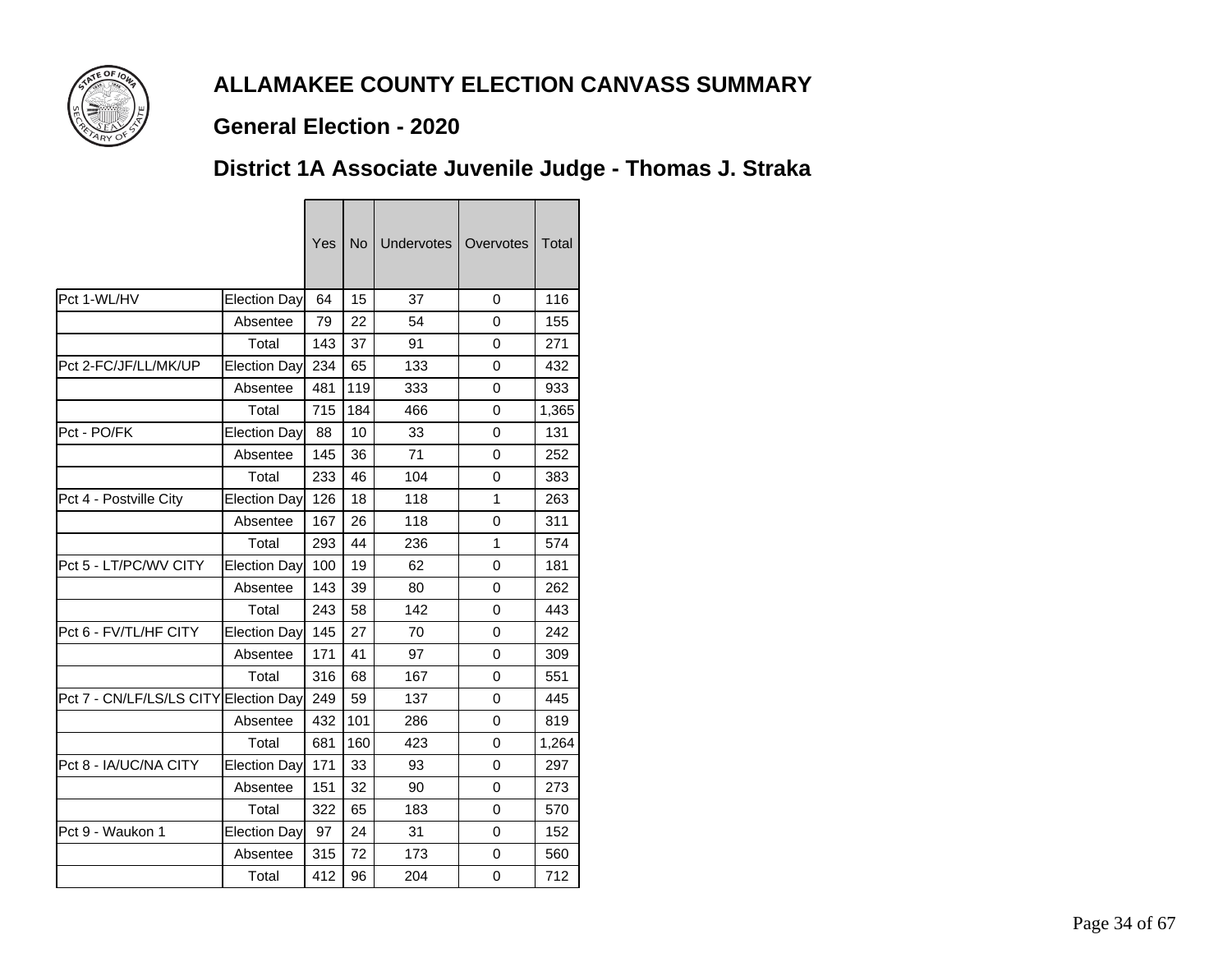|                   |                     | Yes       | <b>No</b> | <b>Undervotes</b> | Overvotes | Total |
|-------------------|---------------------|-----------|-----------|-------------------|-----------|-------|
| Pct 10 - Waukon 2 | <b>Election Day</b> | 136       | 32        | 53                | 0         | 221   |
|                   | Absentee            | 258       | 47        | 148               | 1         | 454   |
|                   | Total               | 394       | 79        | 201               |           | 675   |
| Pct 11 Waukon 3   | Election Day        | 84        | 23        | 25                | 0         | 132   |
|                   | Absentee            | 296       | 78        | 165               | 0         | 539   |
|                   | Total               | 380       | 101       | 190               | 0         | 671   |
| Total             |                     | 4,132 938 |           | 2,407             | 2         | 7,479 |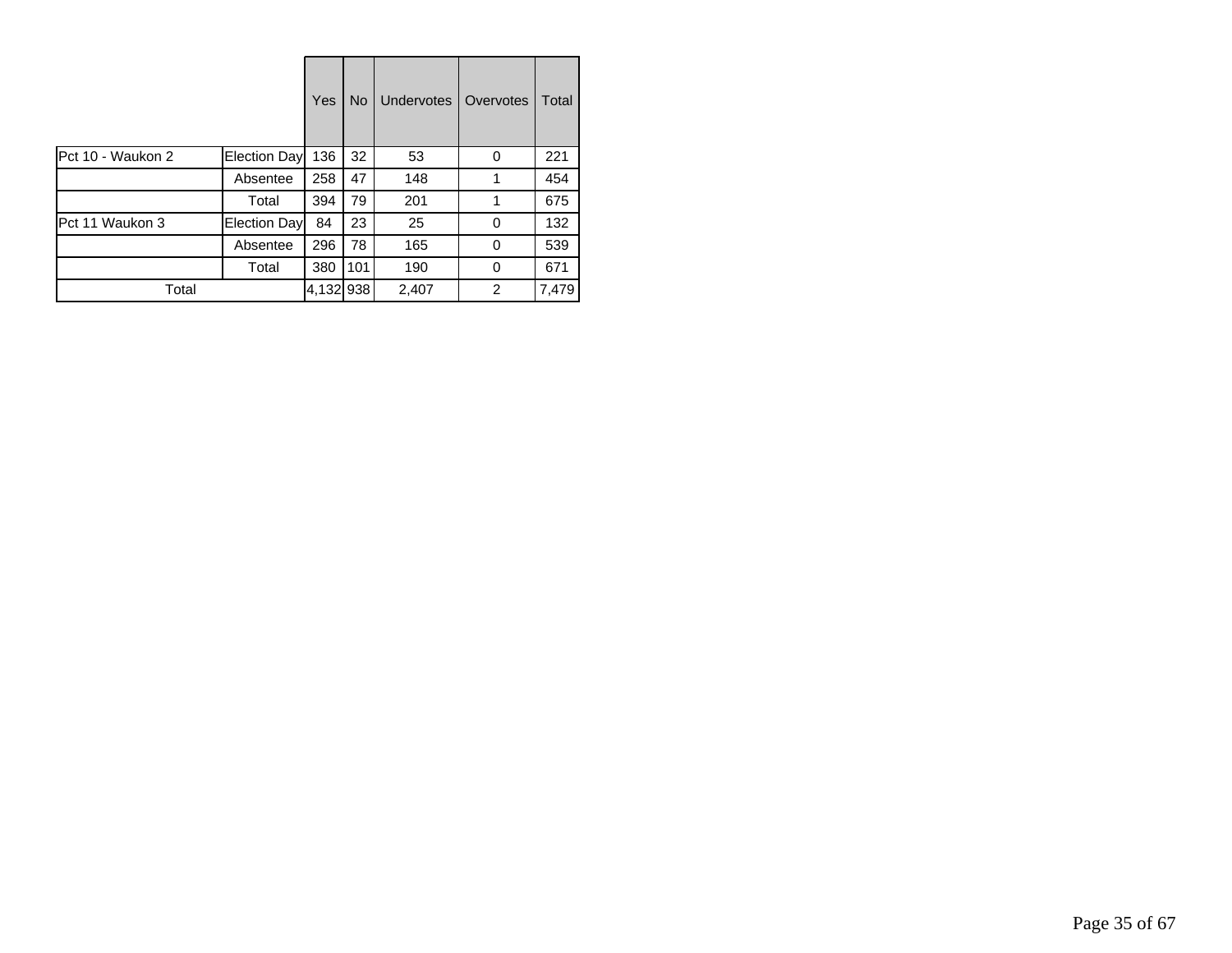

#### **General Election - 2020**

 $\blacksquare$ 

### **Question 1 - Shall there be a convention to revise the Constitution, and propose amendment or amendments to same?**

|                                       |                     | Yes | <b>No</b> | <b>Undervotes</b> | Overvotes | Total |
|---------------------------------------|---------------------|-----|-----------|-------------------|-----------|-------|
| Pct 1-WL/HV                           | Election Day        | 17  | 80        | 19                | $\Omega$  | 116   |
|                                       | Absentee            | 21  | 101       | 33                | 0         | 155   |
|                                       | Total               | 38  | 181       | 52                | 0         | 271   |
| Pct 2-FC/JF/LL/MK/UP                  | <b>Election Day</b> | 76  | 264       | 92                | 0         | 432   |
|                                       | Absentee            | 160 | 575       | 195               | 3         | 933   |
|                                       | Total               | 236 | 839       | 287               | 3         | 1,365 |
| Pct - PO/FK                           | Election Day        | 22  | 92        | 16                | 1         | 131   |
|                                       | Absentee            | 49  | 156       | 47                | 0         | 252   |
|                                       | Total               | 71  | 248       | 63                | 1         | 383   |
| Pct 4 - Postville City                | Election Day        | 54  | 117       | 92                | 0         | 263   |
|                                       | Absentee            | 68  | 147       | 96                | 0         | 311   |
|                                       | Total               | 122 | 264       | 188               | 0         | 574   |
| Pct 5 - LT/PC/WV CITY                 | Election Day        | 26  | 123       | 32                | $\Omega$  | 181   |
|                                       | Absentee            | 54  | 166       | 42                | 0         | 262   |
|                                       | Total               | 80  | 289       | 74                | 0         | 443   |
| Pct 6 - FV/TL/HF CITY                 | <b>Election Day</b> | 51  | 143       | 48                | 0         | 242   |
|                                       | Absentee            | 57  | 187       | 65                | 0         | 309   |
|                                       | Total               | 108 | 330       | 113               | 0         | 551   |
| Pct 7 - CN/LF/LS/LS CITY Election Day |                     | 91  | 259       | 94                | 1         | 445   |
|                                       | Absentee            | 155 | 504       | 160               | 0         | 819   |
|                                       | Total               | 246 | 763       | 254               | 1         | 1,264 |
| Pct 8 - IA/UC/NA CITY                 | <b>Election Dav</b> | 53  | 185       | 59                | 0         | 297   |
|                                       | Absentee            | 50  | 173       | 50                | 0         | 273   |
|                                       | Total               | 103 | 358       | 109               | 0         | 570   |
| Pct 9 - Waukon 1                      | Election Day        | 30  | 99        | 23                | $\Omega$  | 152   |
|                                       | Absentee            | 95  | 351       | 113               | 1         | 560   |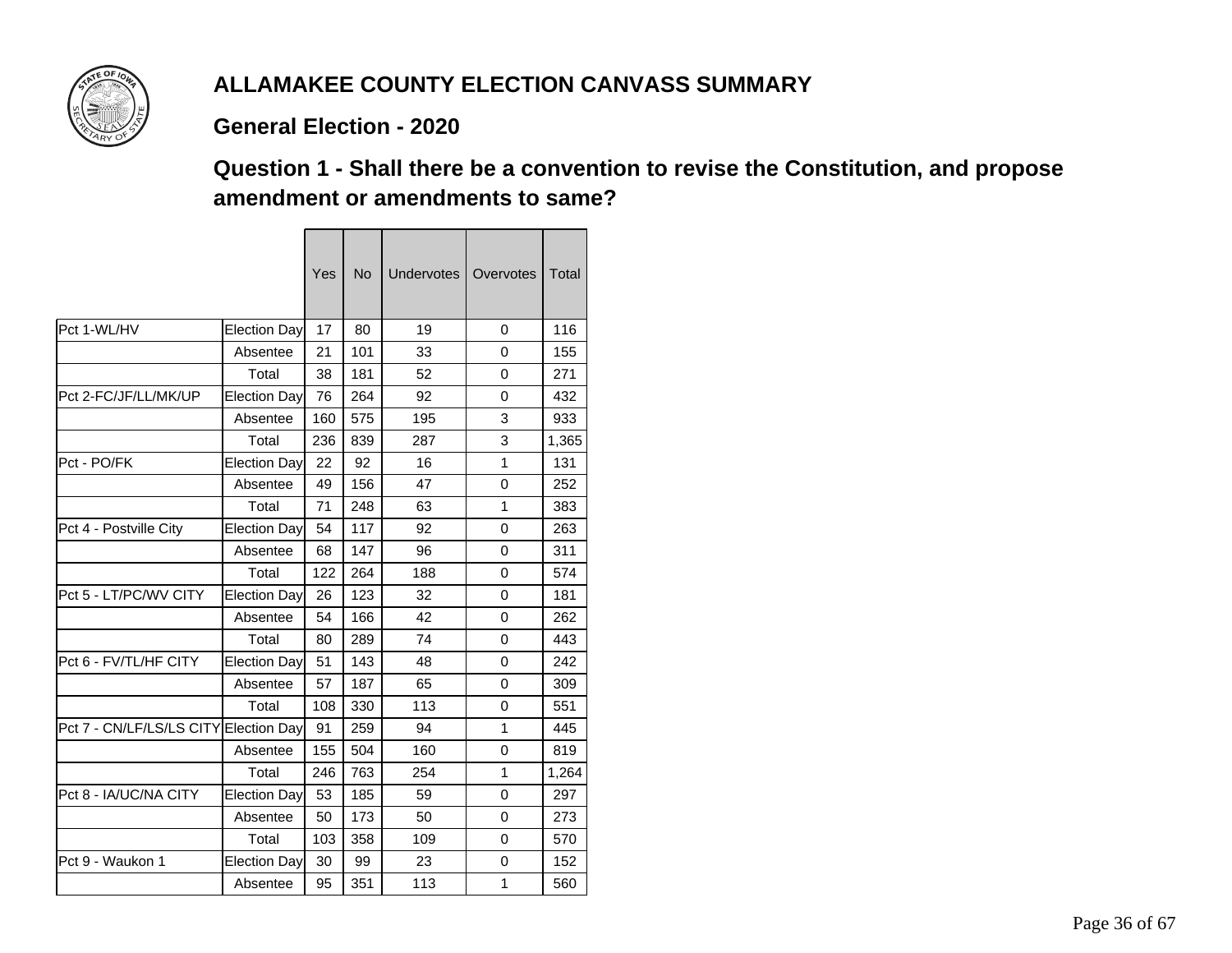|                   |              | Yes | <b>No</b>   | <b>Undervotes</b> | Overvotes | Total |
|-------------------|--------------|-----|-------------|-------------------|-----------|-------|
|                   | Total        | 125 | 450         | 136               | 1         | 712   |
| Pct 10 - Waukon 2 | Election Day | 52  | 142         | 27                | 0         | 221   |
|                   | Absentee     | 96  | 265         | 92                | 1         | 454   |
|                   | Total        | 148 | 407         | 119               | 1         | 675   |
| Pct 11 Waukon 3   | Election Day | 27  | 90          | 14                | 1         | 132   |
|                   | Absentee     | 113 | 315         | 109               | 2         | 539   |
|                   | Total        | 140 | 405         | 123               | 3         | 671   |
| Total             |              |     | 1,417 4,534 | 1,518             | 10        | 7,479 |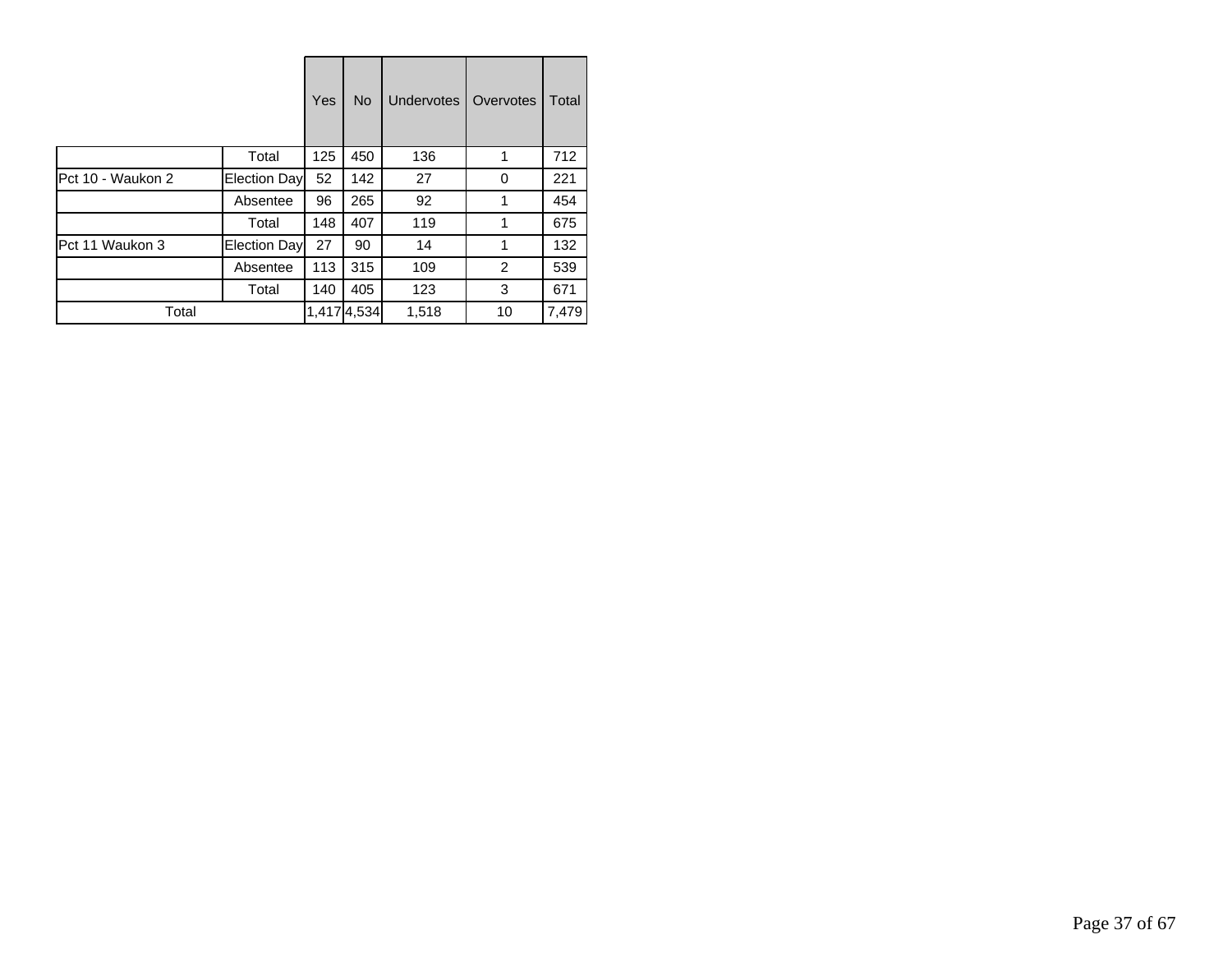

#### **General Election - 2020**

# **County Supervisor**

|                                       |                     | Mark Reiser,<br><b>REP</b> | Andy Kelleher,<br><b>DEM</b> | Write-in       | Undervotes     | Overvotes      | Total |
|---------------------------------------|---------------------|----------------------------|------------------------------|----------------|----------------|----------------|-------|
| Pct 1-WL/HV                           | <b>Election Day</b> | 103                        | 10                           | $\mathbf{1}$   | 2              | 0              | 116   |
|                                       | Absentee            | 96                         | 51                           | 0              | 6              | $\overline{2}$ | 155   |
|                                       | Total               | 199                        | 61                           | 1              | 8              | $\overline{2}$ | 271   |
| Pct 2-FC/JF/LL/MK/UP                  | <b>Election Day</b> | 355                        | 68                           | 1              | 8              | $\mathbf 0$    | 432   |
|                                       | Absentee            | 628                        | 282                          | $\mathbf 0$    | 23             | $\mathbf 0$    | 933   |
|                                       | Total               | 983                        | 350                          | 1              | 31             | $\Omega$       | 1,365 |
| Pct - PO/FK                           | <b>Election Day</b> | 102                        | 24                           | 0              | 5              | $\Omega$       | 131   |
|                                       | Absentee            | 170                        | 72                           | $\mathbf 0$    | 10             | $\mathbf 0$    | 252   |
|                                       | Total               | 272                        | 96                           | $\mathbf 0$    | 15             | $\mathbf 0$    | 383   |
| Pct 4 - Postville City                | <b>Election Day</b> | 169                        | 70                           | $\Omega$       | 24             | 0              | 263   |
|                                       | Absentee            | 151                        | 140                          | $\overline{2}$ | 18             | $\Omega$       | 311   |
|                                       | Total               | 320                        | 210                          | $\overline{2}$ | 42             | $\mathbf 0$    | 574   |
| Pct 5 - LT/PC/WV CITY                 | <b>Election Day</b> | 154                        | 20                           | 1              | 6              | $\mathbf 0$    | 181   |
|                                       | Absentee            | 166                        | 92                           | 0              | $\overline{4}$ | 0              | 262   |
|                                       | Total               | 320                        | 112                          | 1              | 10             | $\Omega$       | 443   |
| Pct 6 - FV/TL/HF CITY                 | <b>Election Day</b> | 174                        | 53                           | $\mathbf 0$    | 15             | $\mathbf 0$    | 242   |
|                                       | Absentee            | 160                        | 138                          | $\mathbf 0$    | 11             | $\mathbf 0$    | 309   |
|                                       | Total               | 334                        | 191                          | 0              | 26             | $\mathbf 0$    | 551   |
| Pct 7 - CN/LF/LS/LS CITY Election Day |                     | 278                        | 152                          | 1              | 14             | $\mathbf 0$    | 445   |
|                                       | Absentee            | 392                        | 395                          | 1              | 30             | 1              | 819   |
|                                       | Total               | 670                        | 547                          | $\overline{c}$ | 44             | 1              | 1,264 |
| Pct 8 - IA/UC/NA CITY                 | <b>Election Day</b> | 224                        | 69                           | $\mathbf 0$    | $\overline{4}$ | $\mathbf 0$    | 297   |
|                                       | Absentee            | 161                        | 103                          | 0              | 8              | 1              | 273   |
|                                       | Total               | 385                        | 172                          | $\mathbf 0$    | 12             | $\mathbf{1}$   | 570   |
| Pct 9 - Waukon 1                      | <b>Election Day</b> | 106                        | 38                           | 0              | 8              | 0              | 152   |
|                                       | Absentee            | 365                        | 186                          | 0              | 9              | $\mathbf 0$    | 560   |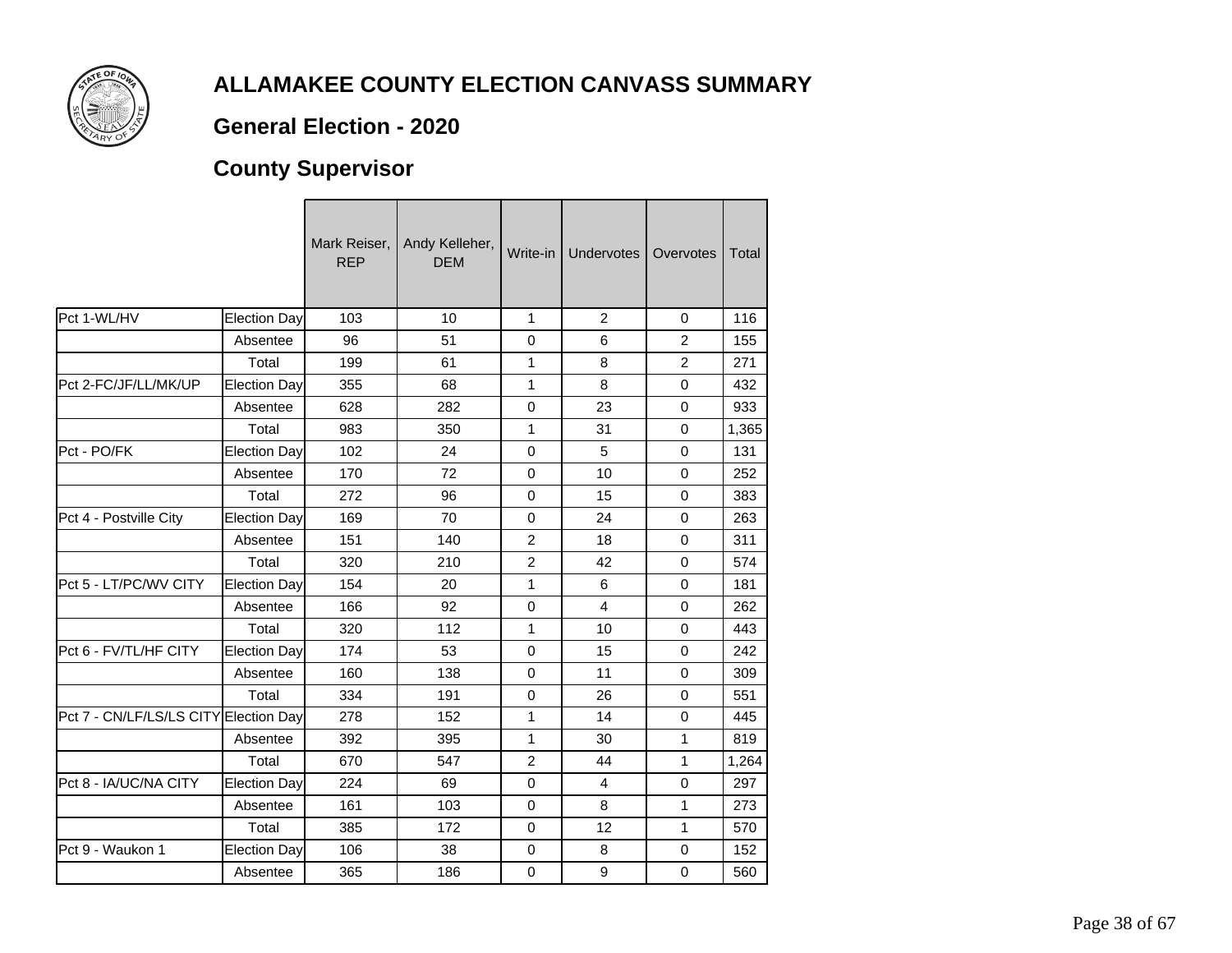|                   |              | Mark Reiser,<br><b>REP</b> | Andy Kelleher,<br><b>DEM</b> | Write-in | Undervotes | Overvotes | Total |
|-------------------|--------------|----------------------------|------------------------------|----------|------------|-----------|-------|
|                   | Total        | 471                        | 224                          | 0        | 17         | 0         | 712   |
| Pct 10 - Waukon 2 | Election Day | 149                        | 63                           | 0        | 9          | 0         | 221   |
|                   | Absentee     | 243                        | 189                          | 2        | 20         | 0         | 454   |
|                   | Total        | 392                        | 252                          | 2        | 29         | 0         | 675   |
| Pct 11 Waukon 3   | Election Day | 98                         | 28                           | 0        | 6          | 0         | 132   |
|                   | Absentee     | 328                        | 196                          | 1        | 14         | $\Omega$  | 539   |
|                   | Total        | 426                        | 224                          | 1        | 20         | 0         | 671   |
| Total             |              | 4,772                      | 2,439                        | 10       | 254        | 4         | 7,479 |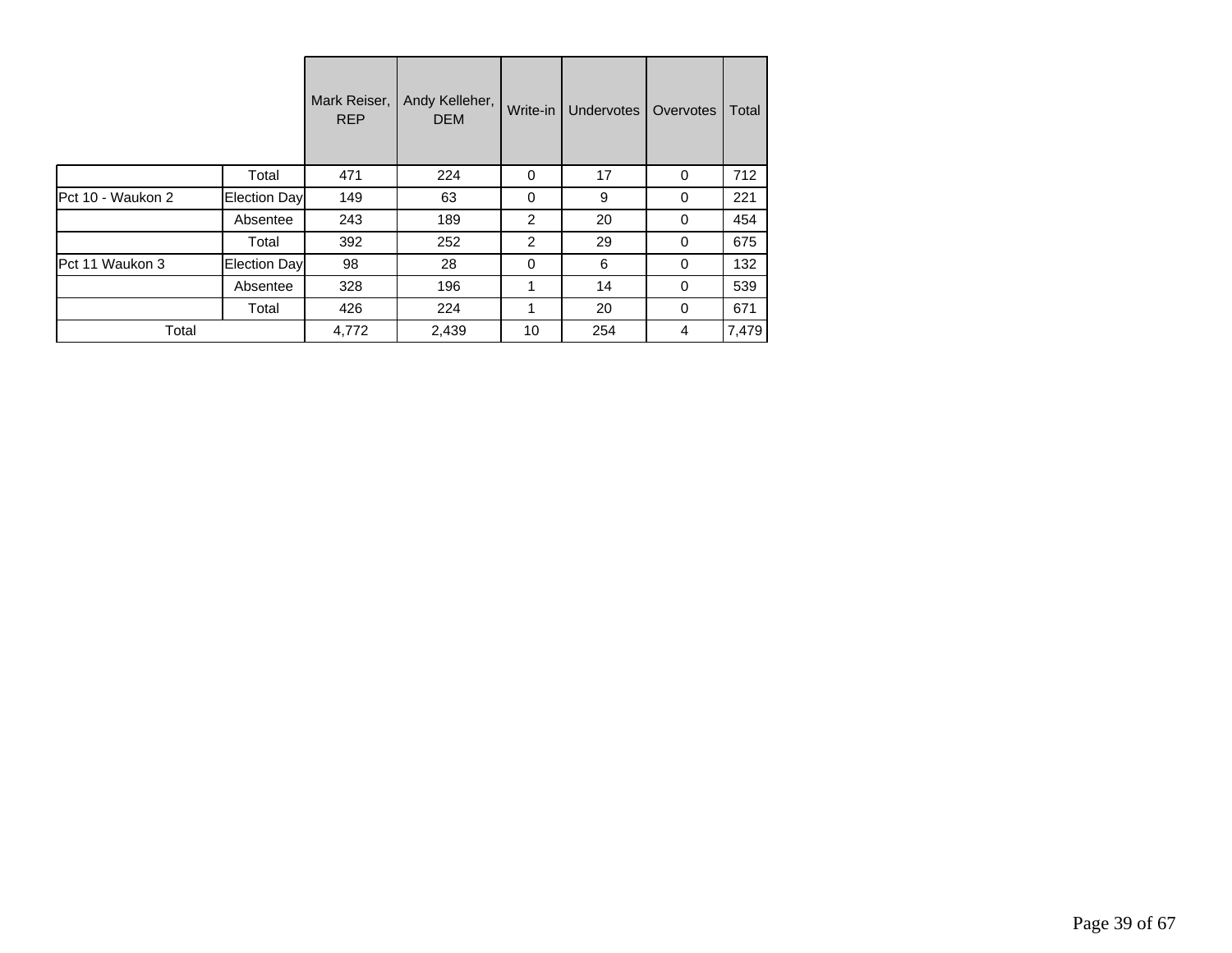

### **General Election - 2020**

## **County Auditor**

|                                       |                     | Denise Beyer,<br><b>REP</b> | Write-in       | <b>Undervotes</b> | Overvotes    | Total |
|---------------------------------------|---------------------|-----------------------------|----------------|-------------------|--------------|-------|
| Pct 1-WL/HV                           | Election Day        | 106                         | $\Omega$       | 10                | $\Omega$     | 116   |
|                                       | Absentee            | 120                         | 1              | 34                | $\Omega$     | 155   |
|                                       | Total               | 226                         | 1              | 44                | $\mathbf 0$  | 271   |
| Pct 2-FC/JF/LL/MK/UP                  | <b>Election Day</b> | 402                         | 1              | 29                | $\mathbf 0$  | 432   |
|                                       | Absentee            | 826                         | $\overline{2}$ | 105               | 0            | 933   |
|                                       | Total               | 1,228                       | 3              | 134               | $\Omega$     | 1,365 |
| Pct - PO/FK                           | <b>Election Day</b> | 127                         | $\mathbf 0$    | 4                 | $\Omega$     | 131   |
|                                       | Absentee            | 225                         | 1              | 26                | $\Omega$     | 252   |
|                                       | Total               | 352                         | 1              | 30                | 0            | 383   |
| Pct 4 - Postville City                | Election Day        | 215                         | 1              | 46                | $\mathbf{1}$ | 263   |
|                                       | Absentee            | 251                         | $\mathbf 0$    | 60                | $\Omega$     | 311   |
|                                       | Total               | 466                         | 1              | 106               | 1            | 574   |
| Pct 5 - LT/PC/WV CITY                 | Election Day        | 164                         | 1              | 16                | $\Omega$     | 181   |
|                                       | Absentee            | 234                         | $\mathbf 0$    | 28                | $\Omega$     | 262   |
|                                       | Total               | 398                         | 1              | 44                | $\Omega$     | 443   |
| Pct 6 - FV/TL/HF CITY                 | <b>Election Day</b> | 213                         | $\overline{2}$ | 27                | $\mathbf 0$  | 242   |
|                                       | Absentee            | 265                         | $\mathbf 0$    | 44                | $\mathbf 0$  | 309   |
|                                       | Total               | 478                         | $\overline{2}$ | 71                | $\Omega$     | 551   |
| Pct 7 - CN/LF/LS/LS CITY Election Day |                     | 392                         | $\overline{2}$ | 51                | 0            | 445   |
|                                       | Absentee            | 681                         | 5              | 133               | $\mathbf 0$  | 819   |
|                                       | Total               | 1,073                       | $\overline{7}$ | 184               | $\Omega$     | 1,264 |
| Pct 8 - IA/UC/NA CITY                 | Election Day        | 265                         | 1              | 31                | $\Omega$     | 297   |
|                                       | Absentee            | 248                         | $\mathbf 0$    | 24                | 1            | 273   |
|                                       | Total               | 513                         | 1              | 55                | 1            | 570   |
| Pct 9 - Waukon 1                      | <b>Election Day</b> | 134                         | $\overline{2}$ | 16                | $\mathbf 0$  | 152   |
|                                       | Absentee            | 502                         | $\overline{7}$ | 51                | $\mathbf 0$  | 560   |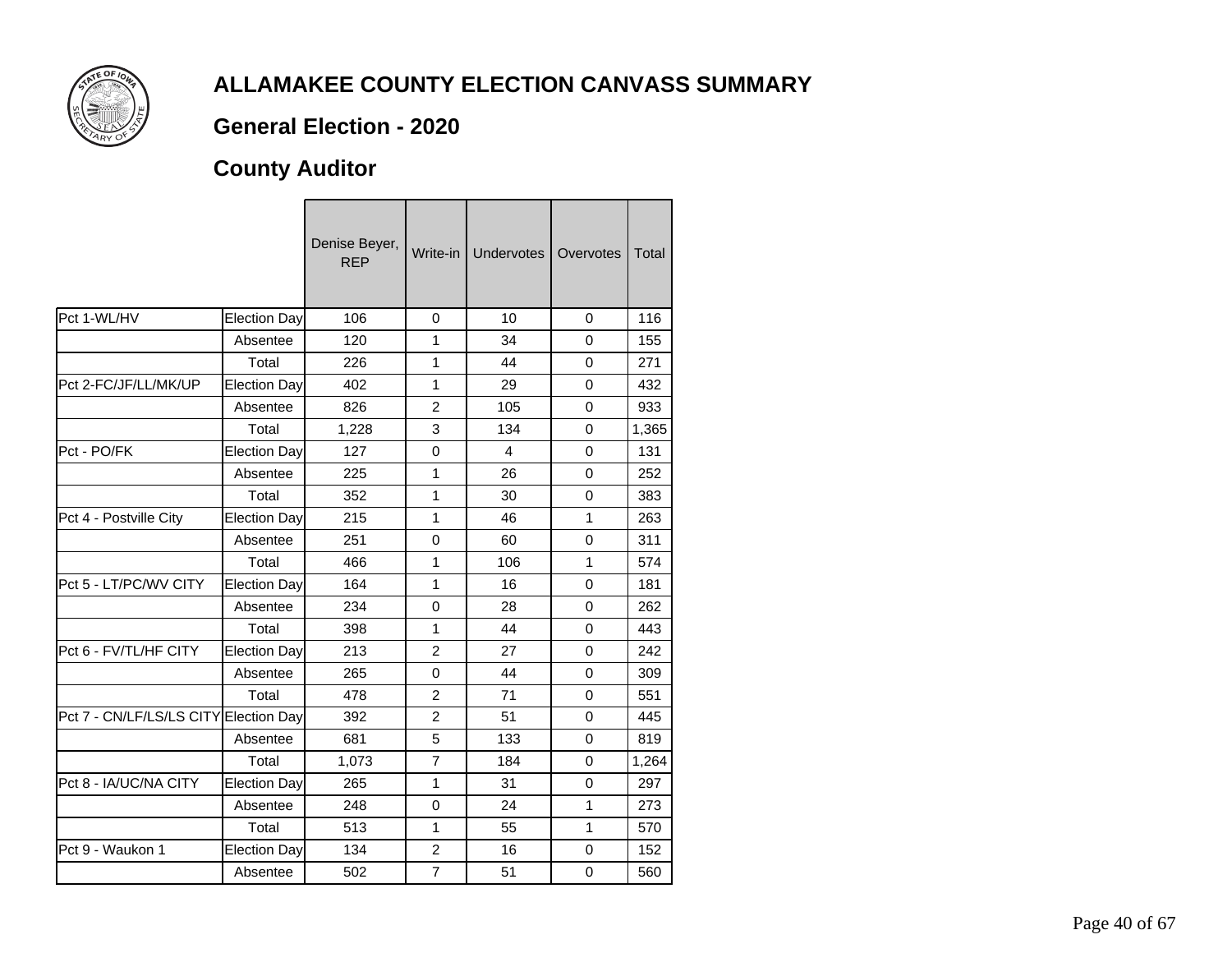|                   |              | Denise Beyer,<br><b>REP</b> | Write-in | <b>Undervotes</b> | Overvotes | Total |
|-------------------|--------------|-----------------------------|----------|-------------------|-----------|-------|
|                   | Total        | 636                         | 9        | 67                | 0         | 712   |
| Pct 10 - Waukon 2 | Election Day | 209                         | 0        | 12                | 0         | 221   |
|                   | Absentee     | 397                         | 0        | 57                | 0         | 454   |
|                   | Total        | 606                         | 0        | 69                | 0         | 675   |
| Pct 11 Waukon 3   | Election Day | 118                         | 0        | 14                | 0         | 132   |
|                   | Absentee     | 478                         | 5        | 56                | $\Omega$  | 539   |
|                   | Total        | 596                         | 5        | 70                | $\Omega$  | 671   |
| Total             |              | 6,572                       | 31       | 874               | 2         | 7,479 |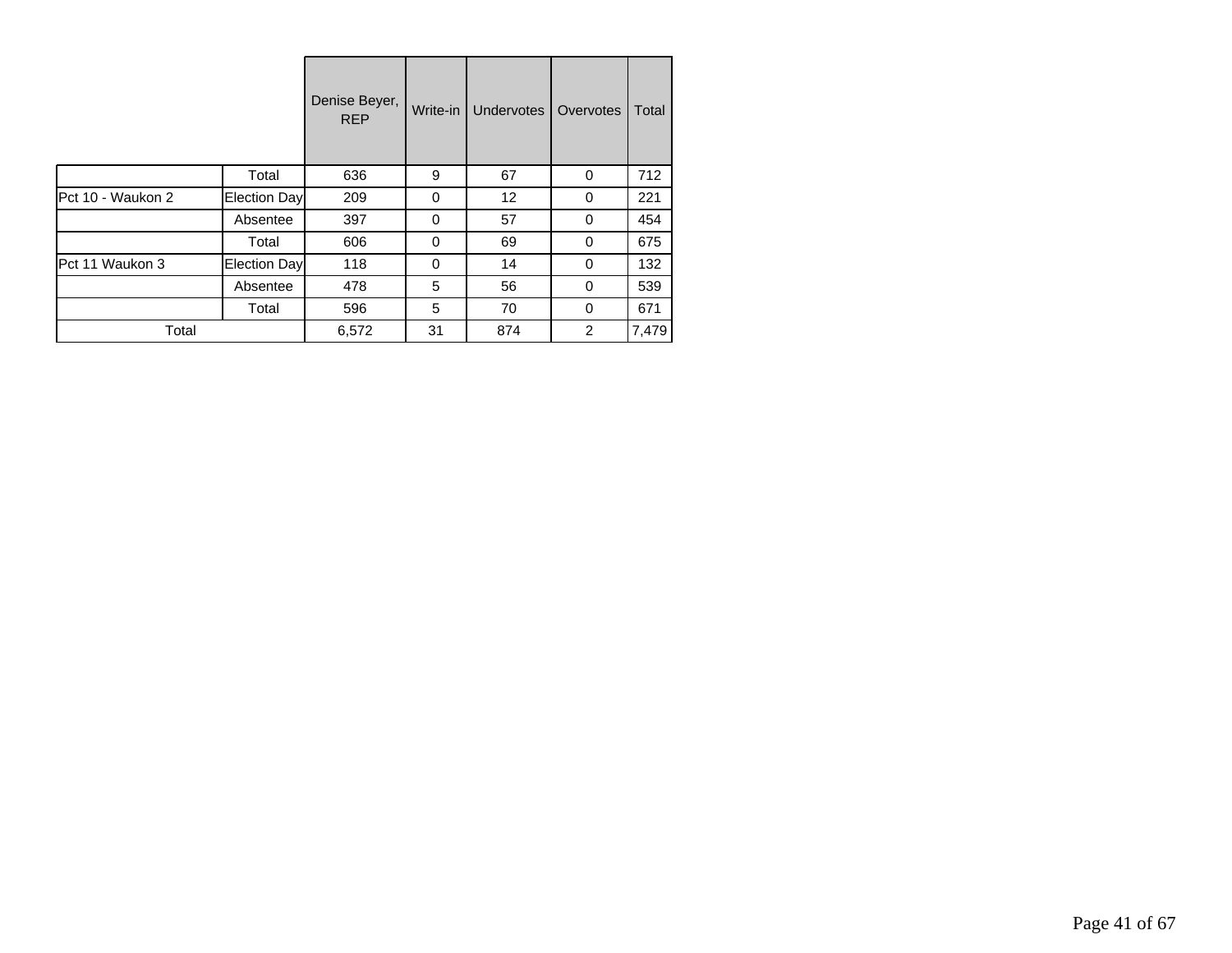

### **General Election - 2020**

## **County Sheriff**

|                          |                     | Clark A. Mellick,<br><b>REP</b> | Write-in I     | Undervotes | Overvotes      | Total |
|--------------------------|---------------------|---------------------------------|----------------|------------|----------------|-------|
| Pct 1-WL/HV              | Election Day        | 111                             | 0              | 5          | 0              | 116   |
|                          | Absentee            | 124                             | $\overline{0}$ | 31         | $\overline{0}$ | 155   |
|                          | Total               | 235                             | $\mathbf 0$    | 36         | 0              | 271   |
| Pct 2-FC/JF/LL/MK/UP     | <b>Election Day</b> | 404                             | 2              | 26         | 0              | 432   |
|                          | Absentee            | 839                             | 6              | 88         | 0              | 933   |
|                          | Total               | 1,243                           | 8              | 114        | $\Omega$       | 1,365 |
| Pct - PO/FK              | <b>Election Day</b> | 125                             | 1              | 5          | 0              | 131   |
|                          | Absentee            | 223                             | $\overline{2}$ | 27         | 0              | 252   |
|                          | Total               | 348                             | 3              | 32         | 0              | 383   |
| Pct 4 - Postville City   | <b>Election Day</b> | 214                             | 1              | 47         | 1              | 263   |
|                          | Absentee            | 245                             | 3              | 63         | 0              | 311   |
|                          | Total               | 459                             | 4              | 110        | 1              | 574   |
| Pct 5 - LT/PC/WV CITY    | <b>Election Day</b> | 170                             | 0              | 11         | $\Omega$       | 181   |
|                          | Absentee            | 230                             | 1              | 31         | $\Omega$       | 262   |
|                          | Total               | 400                             | 1              | 42         | 0              | 443   |
| Pct 6 - FV/TL/HF CITY    | <b>Election Day</b> | 216                             | $\overline{2}$ | 24         | $\overline{0}$ | 242   |
|                          | Absentee            | 260                             | 1              | 48         | 0              | 309   |
|                          | Total               | 476                             | 3              | 72         | 0              | 551   |
| Pct 7 - CN/LF/LS/LS CITY | Election Day        | 401                             | 4              | 40         | 0              | 445   |
|                          | Absentee            | 673                             | 10             | 136        | $\Omega$       | 819   |
|                          | Total               | 1,074                           | 14             | 176        | $\Omega$       | 1,264 |
| Pct 8 - IA/UC/NA CITY    | Election Day        | 271                             | 0              | 26         | 0              | 297   |
|                          | Absentee            | 240                             | $\mathbf 0$    | 32         | 1              | 273   |
|                          | Total               | 511                             | $\mathbf 0$    | 58         | 1              | 570   |
| Pct 9 - Waukon 1         | <b>Election Day</b> | 136                             | 1              | 15         | 0              | 152   |
|                          | Absentee            | 501                             | $\overline{7}$ | 52         | 0              | 560   |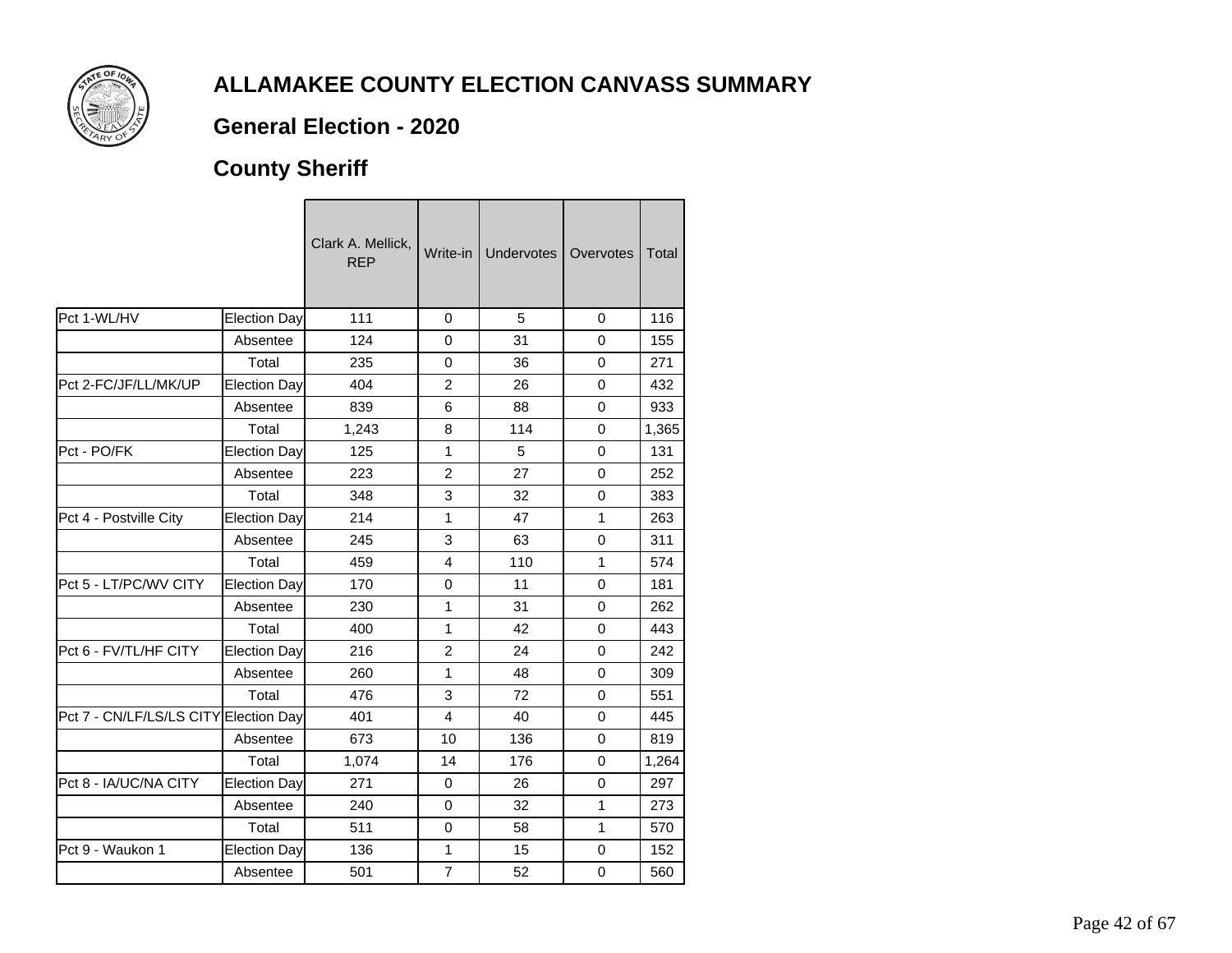|                   |              | Clark A. Mellick,<br><b>REP</b> | Write-in | <b>Undervotes</b> | Overvotes      | Total |
|-------------------|--------------|---------------------------------|----------|-------------------|----------------|-------|
|                   | Total        | 637                             | 8        | 67                | 0              | 712   |
| Pct 10 - Waukon 2 | Election Day | 210                             | 0        | 11                | 0              | 221   |
|                   | Absentee     | 393                             | 5        | 56                | 0              | 454   |
|                   | Total        | 603                             | 5        | 67                | 0              | 675   |
| Pct 11 Waukon 3   | Election Day | 124                             | 1        | 7                 | 0              | 132   |
|                   | Absentee     | 488                             | 6        | 45                | 0              | 539   |
|                   | Total        | 612                             | 7        | 52                | 0              | 671   |
| Total             |              | 6,598                           | 53       | 826               | $\overline{2}$ | 7,479 |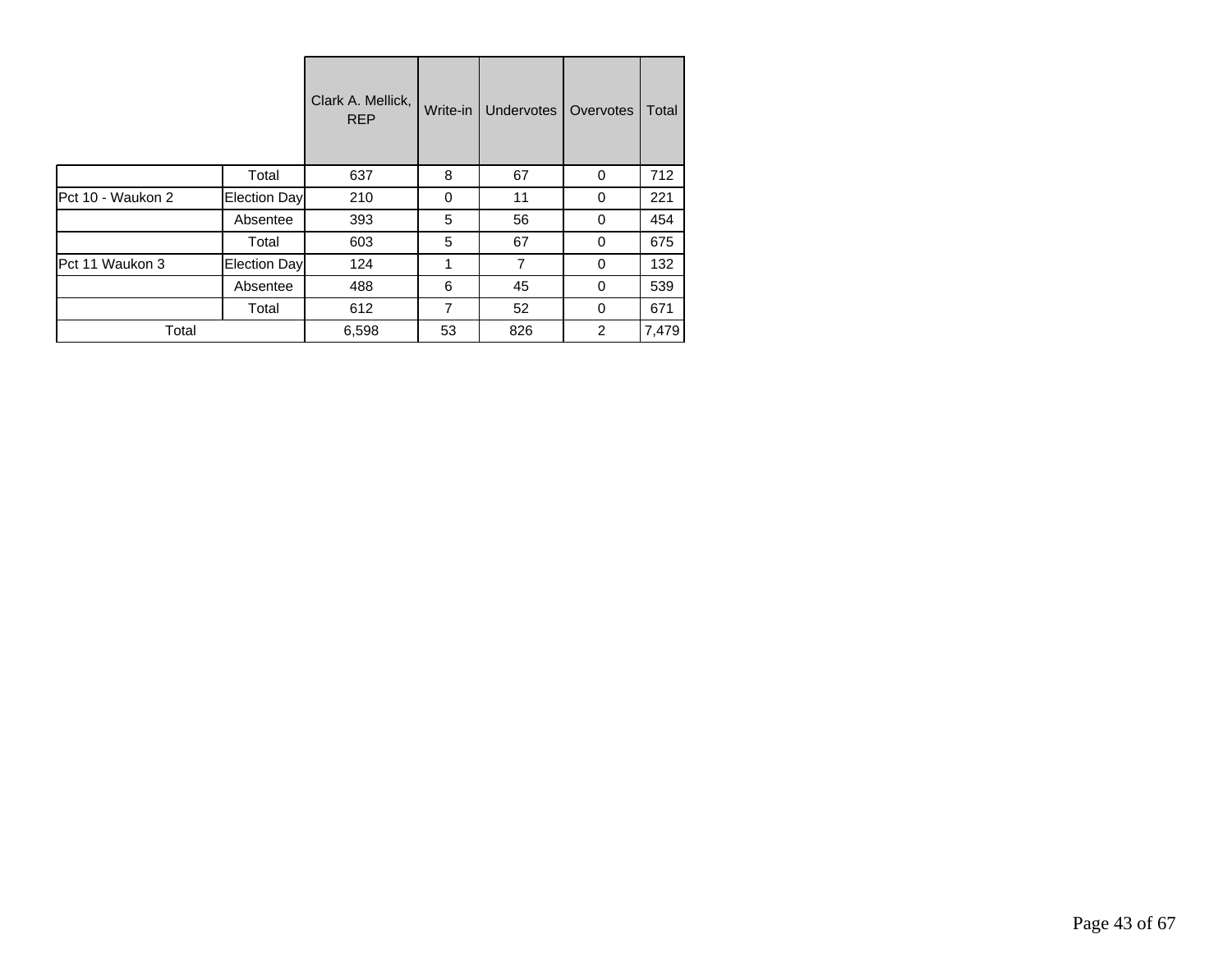

### **General Election - 2020**

## **Center Township Trustees**

|                                       |          | Brad Larkin | Write-in   Undervotes   Overvotes | Total |
|---------------------------------------|----------|-------------|-----------------------------------|-------|
| Pct 7 - CN/LF/LS/LS CITY Election Day |          | 41          | 12                                | 53    |
|                                       | Absentee | 104         | 21                                | 129   |
|                                       | Total    | 145         | 33                                | 182   |
| Total                                 |          | 145         | 33                                | 182   |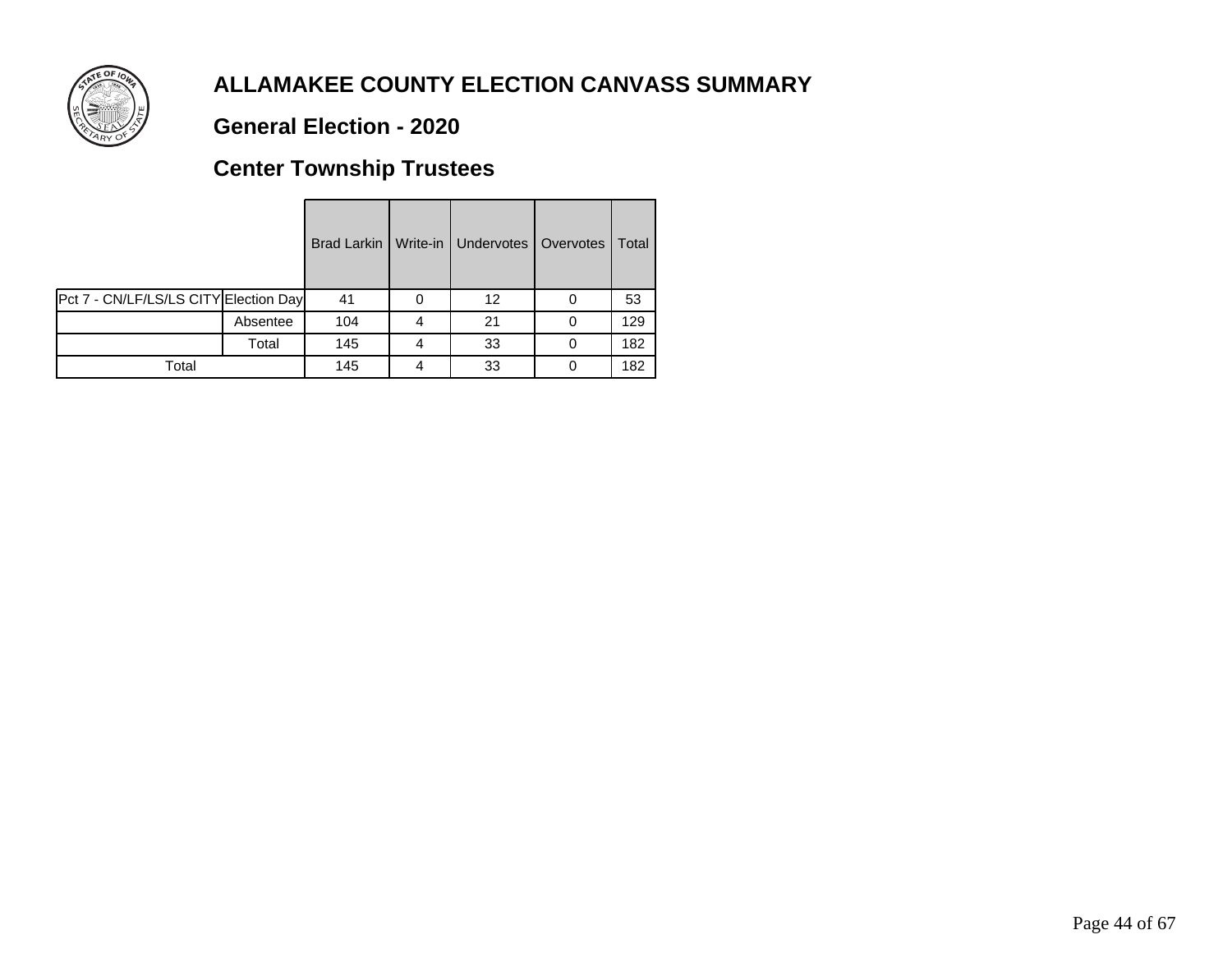

### **General Election - 2020**

## **Fairview Township Trustees**

|                                    |          | Tom McCormick   William Moody   Write-in   Undervotes   Overvotes |    |    | Total |
|------------------------------------|----------|-------------------------------------------------------------------|----|----|-------|
| Pct 6 - FV/TL/HF CITY Election Day |          | 46                                                                | 40 | 34 | 120   |
|                                    | Absentee | 55                                                                | 55 | 42 | 152   |
|                                    | Total    | 101                                                               | 95 | 76 | 272   |
| Total                              |          | 101                                                               | 95 | 76 | 272   |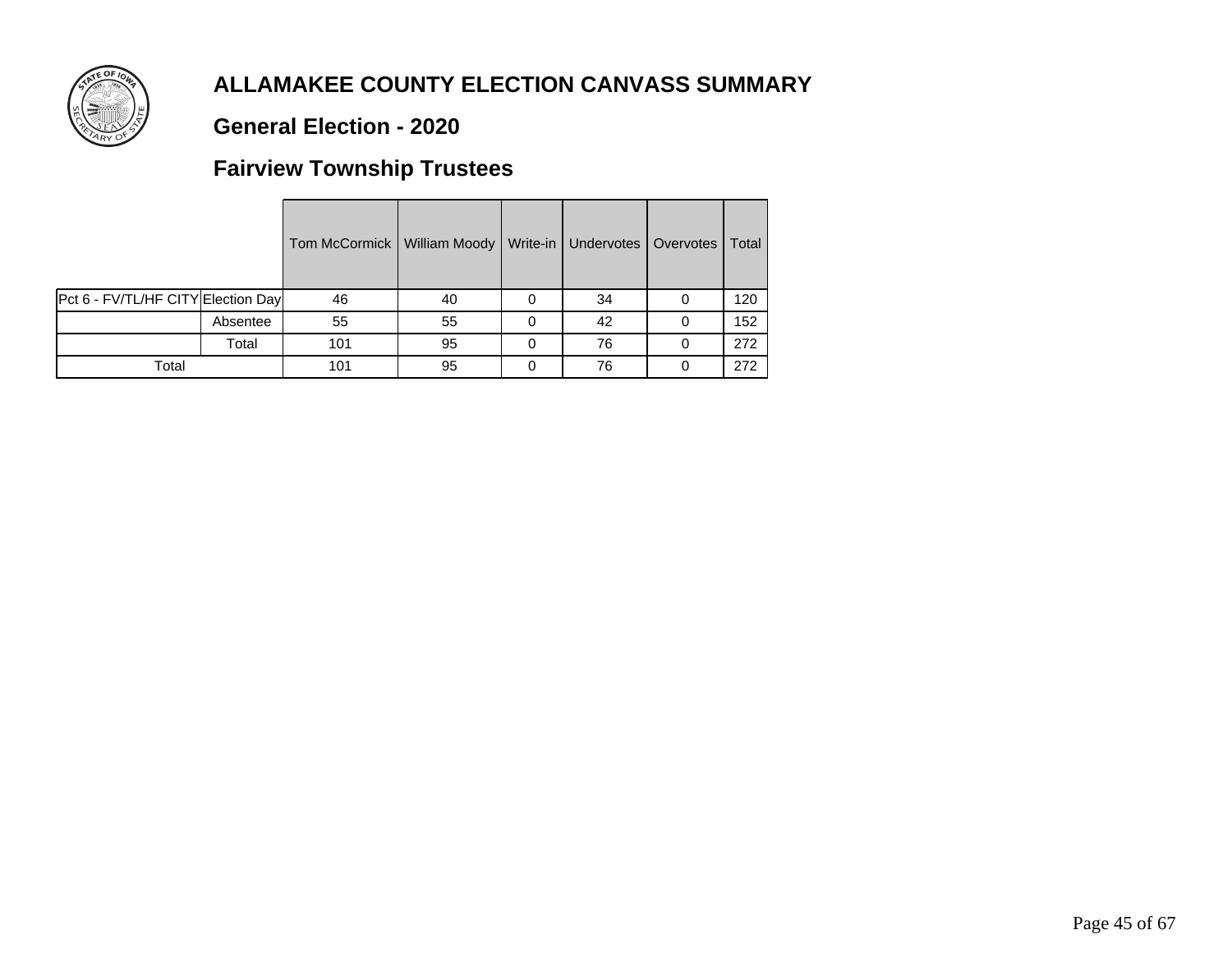

### **General Election - 2020**

## **Franklin Township Trustees**

|                          |     | Curtis Kraus   Coleen Martins   Write-in | <b>Undervotes</b> | Overvotes | Total |
|--------------------------|-----|------------------------------------------|-------------------|-----------|-------|
| Pct - PO/FK Election Day | 49  | 59                                       | 36                | 2         | 146   |
| Absentee                 | 82  | 86                                       | 81                | 0         | 250   |
| Total                    | 131 | 145                                      | 117               | 2         | 396   |
| Total                    | 131 | 145                                      | 117               | 2         | 396   |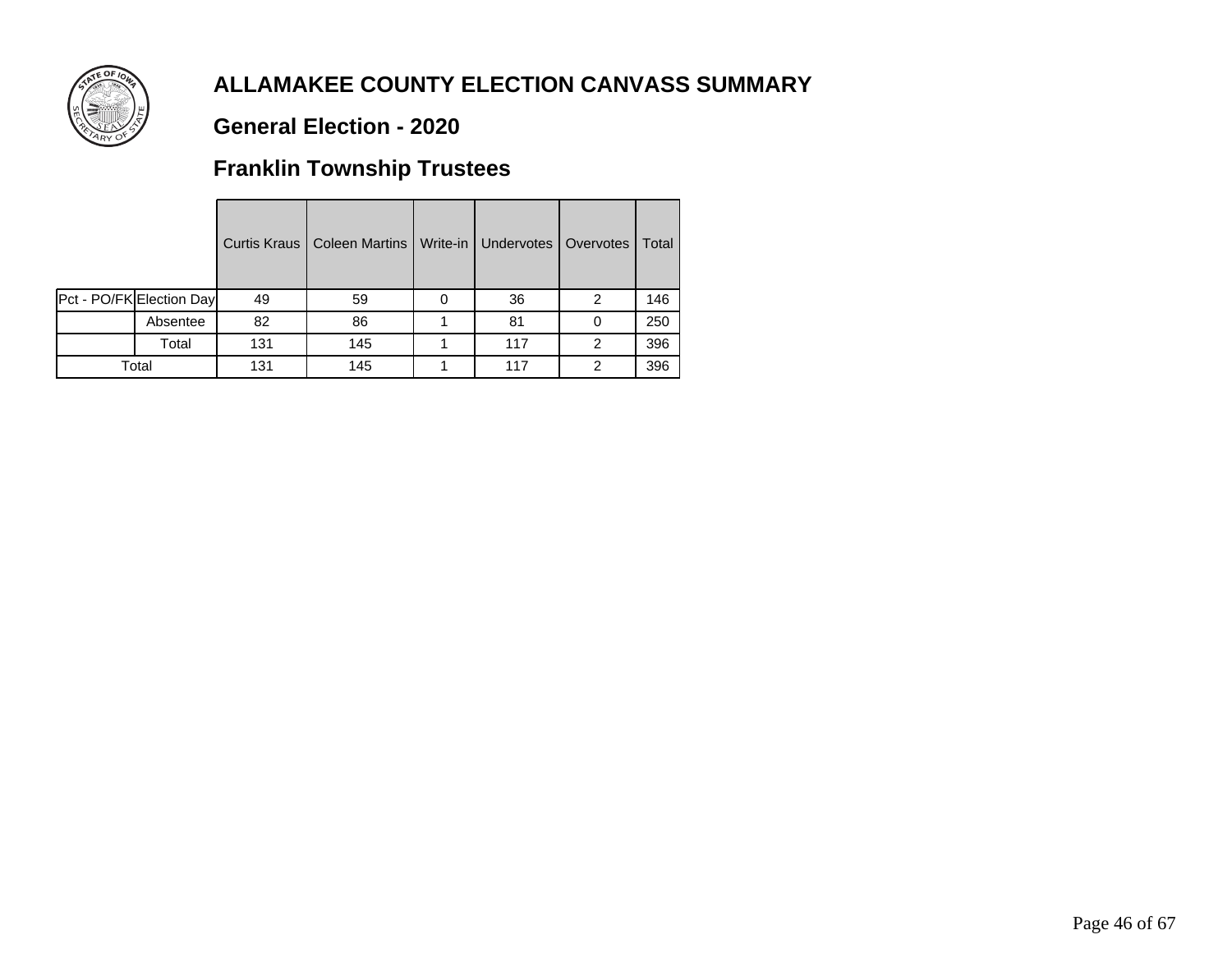

### **General Election - 2020**

## **French Creek Township Trustees**

|                                   |          |     |     |   | Jeff Leppert   Tyler Plein   Write-in   Undervotes   Overvotes |   | Total |
|-----------------------------------|----------|-----|-----|---|----------------------------------------------------------------|---|-------|
| Pct 2-FC/JF/LL/MK/UP Election Day |          | 43  | 39  | 2 | 28                                                             |   | 112   |
|                                   | Absentee | 62  | 65  |   | 40                                                             | 0 | 168   |
|                                   | Total    | 105 | 104 | 3 | 68                                                             |   | 280   |
| Total                             |          | 105 | 104 | 3 | 68                                                             |   | 280   |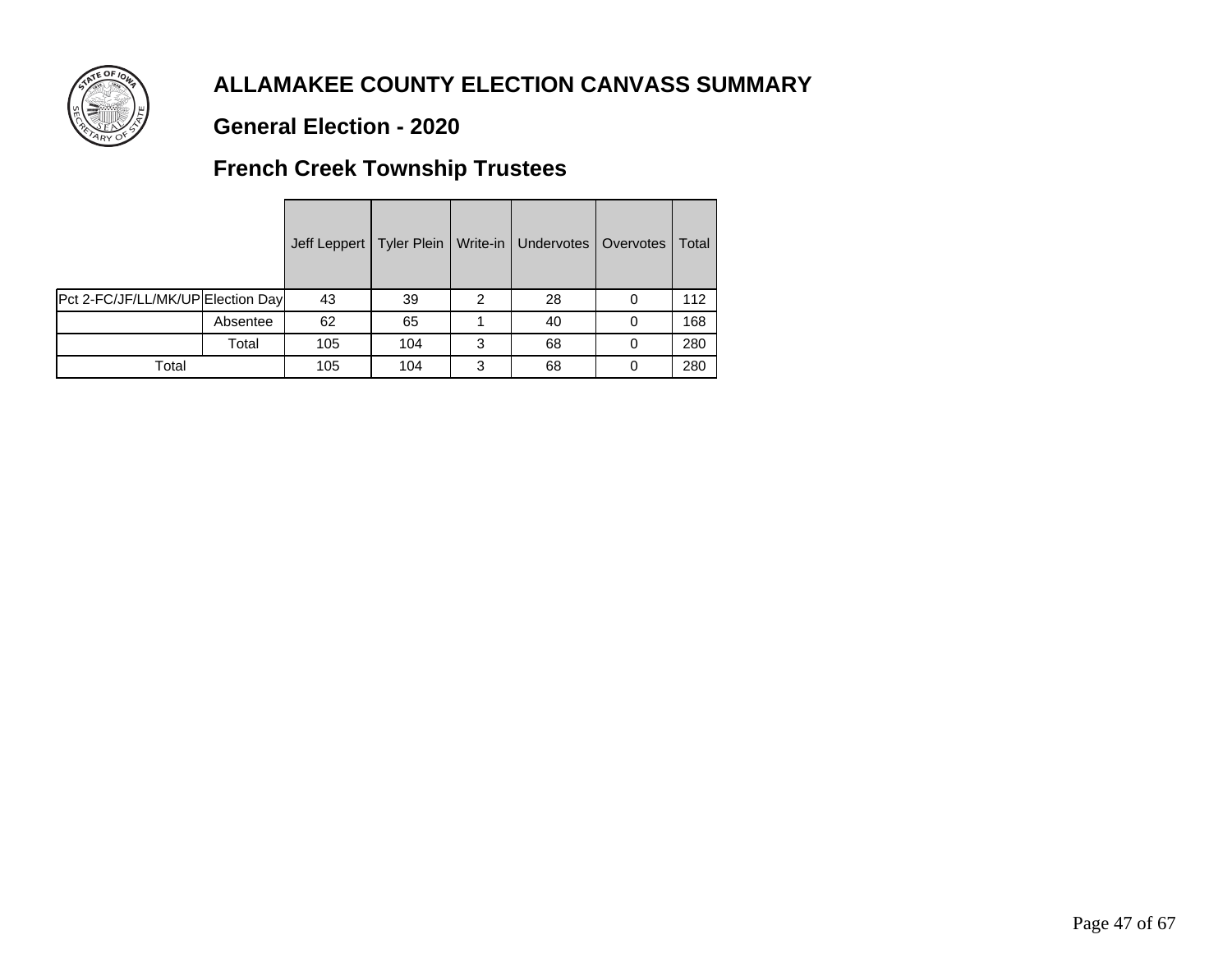

### **General Election - 2020**

## **Hanover Township Trustees**

|                          |          | Dustin Byrnes | Joel Thorson   Write-in   Undervotes |   |    | Overvotes | Total |
|--------------------------|----------|---------------|--------------------------------------|---|----|-----------|-------|
| Pct 1-WL/HV Election Day |          | 30            | 27                                   | 0 | 17 |           | 74    |
|                          | Absentee | 60            | 46                                   | 0 | 62 |           | 168   |
|                          | Total    | 90            | 73                                   | 0 | 79 |           | 242   |
| Total                    |          | 90            | 73                                   |   | 79 |           | 242   |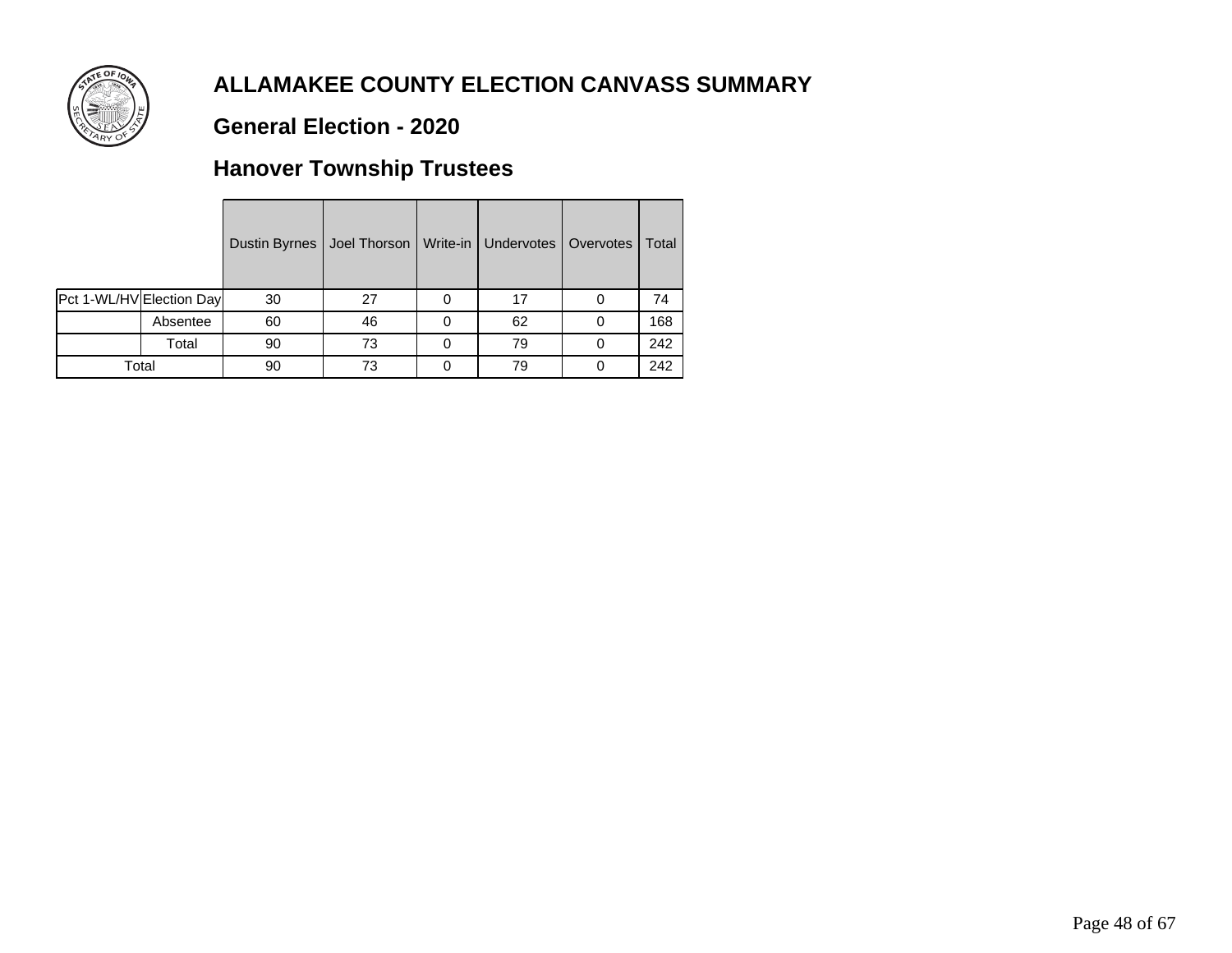

### **General Election - 2020**

## **Iowa Township Trustees**

|                                    |          | John Gibbs | Write-in   Undervotes   Overvotes | Total |
|------------------------------------|----------|------------|-----------------------------------|-------|
| Pct 8 - IA/UC/NA CITY Election Day |          | 63         | 16                                | 79    |
|                                    | Absentee | 73         | 20                                | 93    |
|                                    | Total    | 136        | 36                                | 172   |
| Total                              |          | 136        | 36                                | 172   |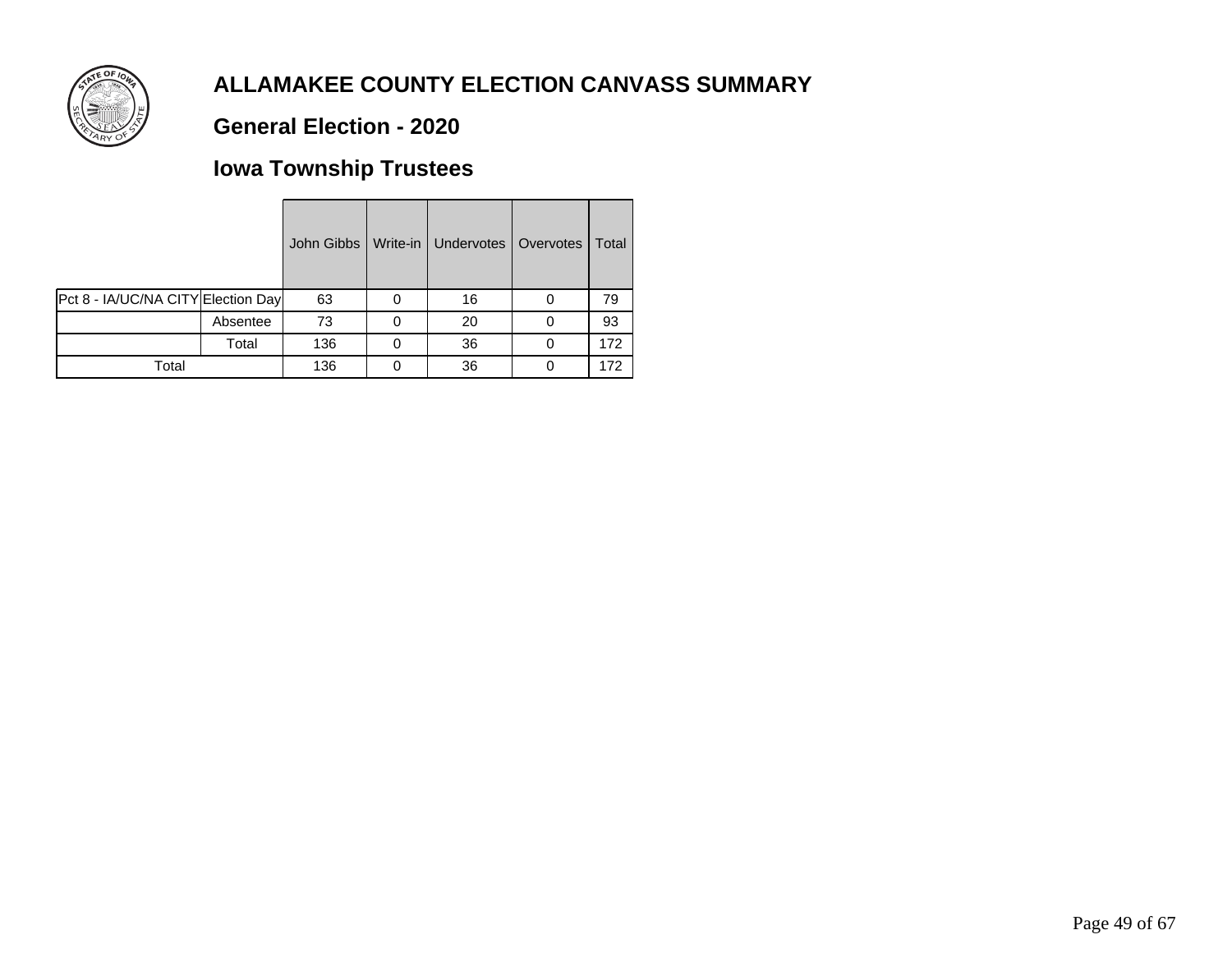

### **General Election - 2020**

## **Jefferson Township Trustees**

|                                   |              | Harlan Yohe    | Write-in       | Undervotes   | Overvotes | Total |
|-----------------------------------|--------------|----------------|----------------|--------------|-----------|-------|
| Pct 2-FC/JF/LL/MK/UP Election Day |              | 70             |                | 11           | 0         | 82    |
|                                   | Absentee     | 171            |                | 25           | 0         | 197   |
|                                   | Total        | 241            | $\overline{2}$ | 36           | 0         | 279   |
| Pct 10 - Waukon 2                 | Election Day |                | 0              | <sup>0</sup> | U         |       |
|                                   | Absentee     | $\overline{2}$ | 0              | 2            | 0         | 4     |
|                                   | Total        | 3              | 0              | 2            | $\Omega$  | 5     |
| Total                             |              | 244            | 2              | 38           | 0         | 284   |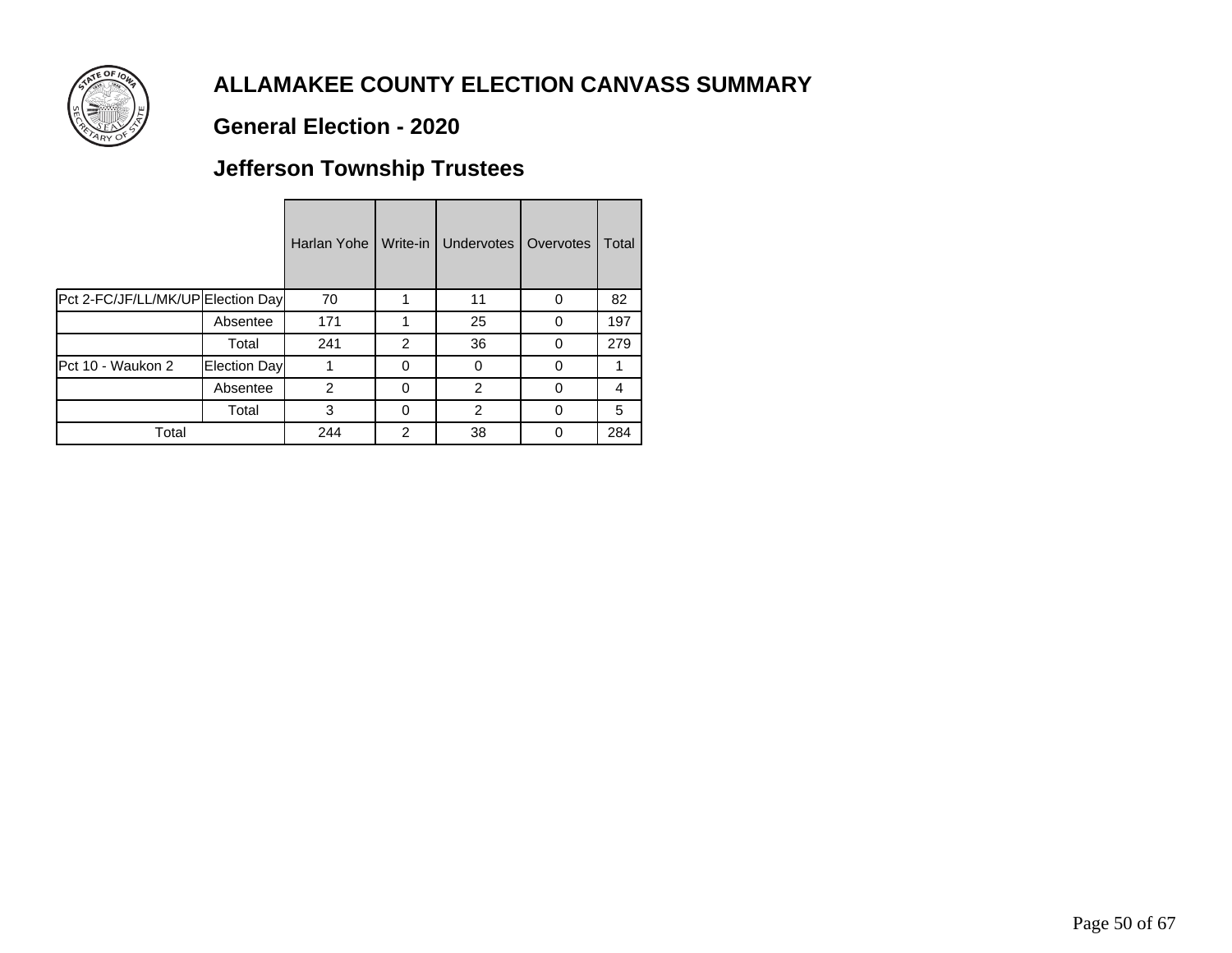

### **General Election - 2020**

## **Lafayette Township Trustees**

|                                       |          | <b>Raymond Mullarkey</b> |   | Write-in   Undervotes   Overvotes | Total |
|---------------------------------------|----------|--------------------------|---|-----------------------------------|-------|
| Pct 7 - CN/LF/LS/LS CITY Election Day |          | 59                       |   | 13                                | 73    |
|                                       | Absentee | 149                      | 5 | 42                                | 196   |
|                                       | Total    | 208                      | 6 | 55                                | 269   |
| Total                                 |          | 208                      | 6 | 55                                | 269   |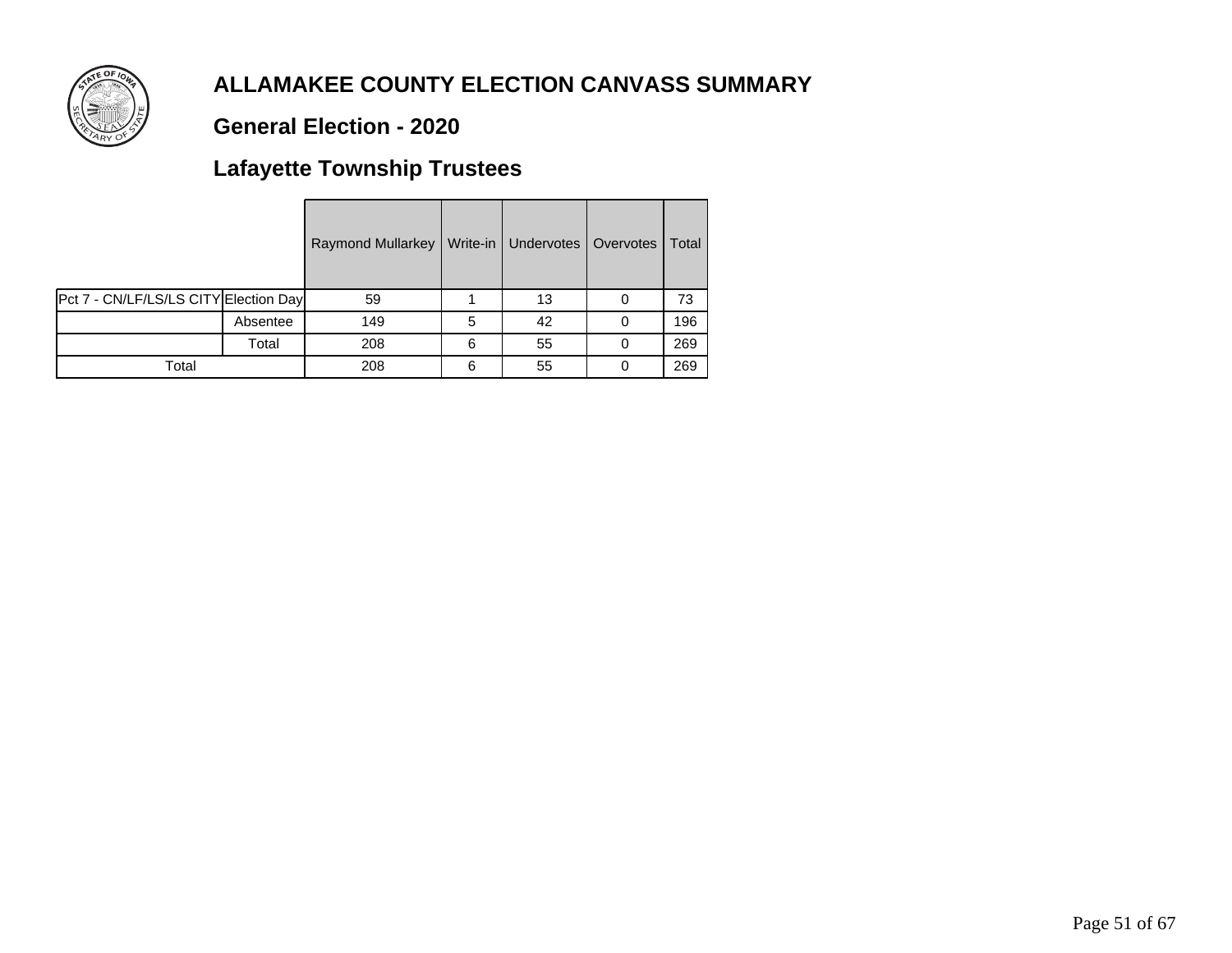

### **General Election - 2020**

## **Lansing Township Trustees**

|                                       |          | Gregory A Rea   Write-in   Tom Walleser   Ron Heim   Daryl Gruber   Undervotes   Overvotes   Total |  |  |     |   |     |
|---------------------------------------|----------|----------------------------------------------------------------------------------------------------|--|--|-----|---|-----|
| Pct 7 - CN/LF/LS/LS CITY Election Day |          | 80                                                                                                 |  |  | 98  |   | 180 |
|                                       | Absentee | 128                                                                                                |  |  | 210 | 0 | 340 |
|                                       | Total    | 208                                                                                                |  |  | 308 |   | 520 |
| Total                                 |          | 208                                                                                                |  |  | 308 |   | 520 |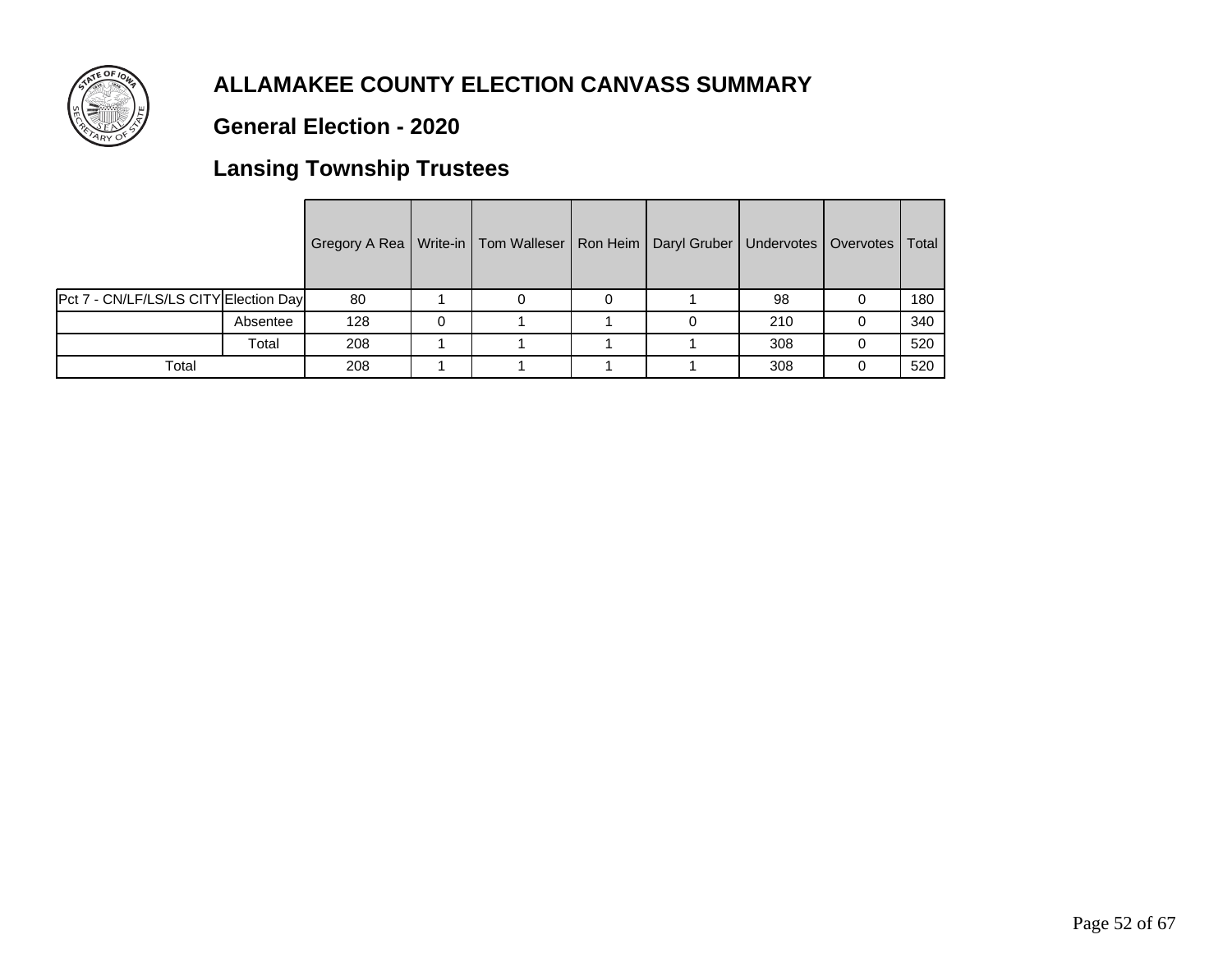

### **General Election - 2020**

## **Linton Township Trustees**

|                                    |          | Mike Lloyd | Write-in | Undervotes   Overvotes |   | Total |
|------------------------------------|----------|------------|----------|------------------------|---|-------|
| Pct 5 - LT/PC/WV CITY Election Day |          | 48         |          | 10                     | 0 | 58    |
|                                    | Absentee | 106        |          | 18                     |   | 124   |
|                                    | Total    | 154        |          | 28                     |   | 182   |
| Total                              |          | 154        |          | 28                     |   | 182   |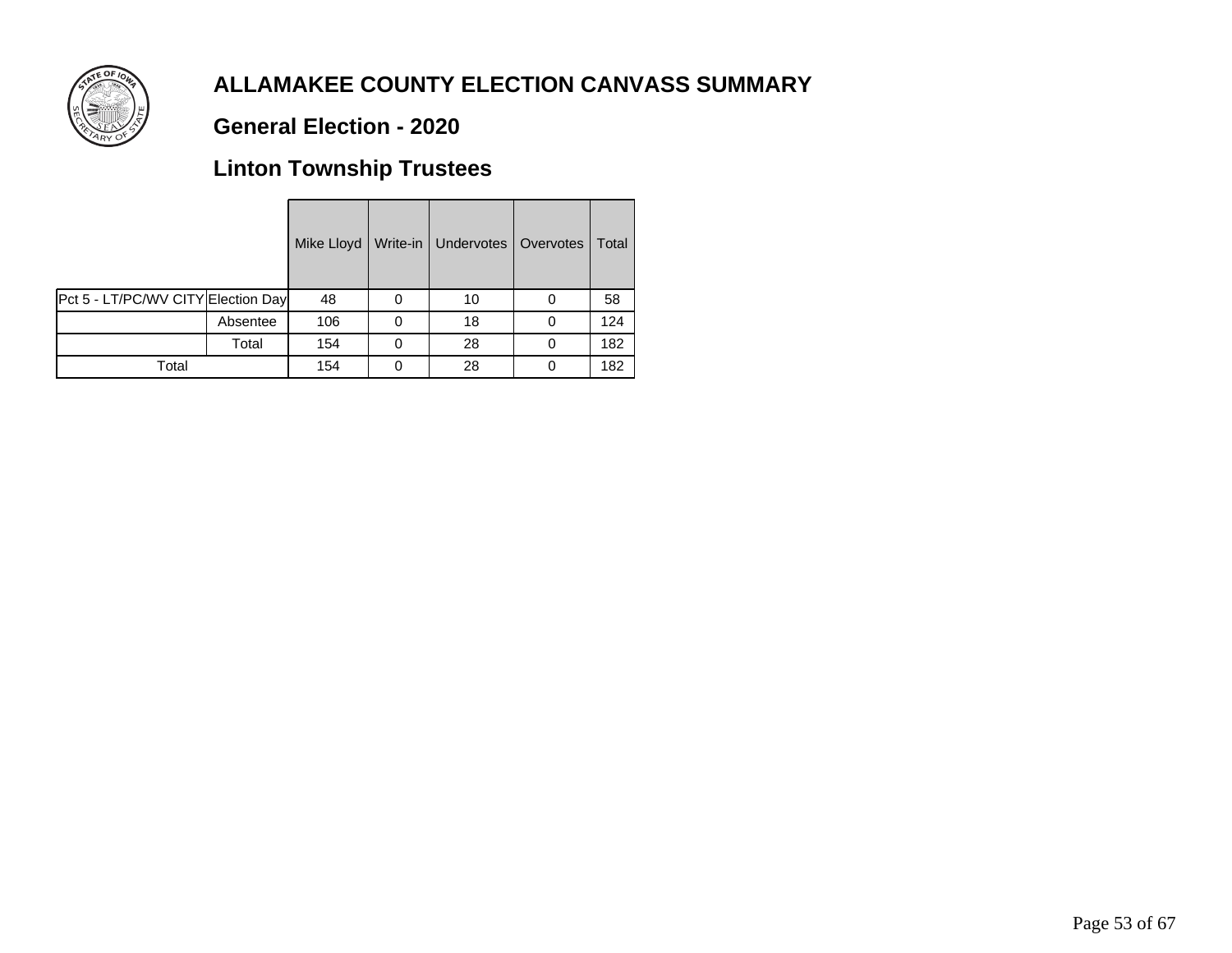

### **General Election - 2020**

## **Ludlow Township Trustees**

|                                   |              | <b>Todd Snitker</b> | Write-in | <b>Undervotes</b> | Overvotes | Total |
|-----------------------------------|--------------|---------------------|----------|-------------------|-----------|-------|
| Pct 2-FC/JF/LL/MK/UP Election Day |              | 109                 | 0        | 8                 | 0         | 117   |
|                                   | Absentee     | 190                 |          | 23                | 0         | 214   |
|                                   | Total        | 299                 | 1        | 31                | 0         | 331   |
| Pct 10 - Waukon 2                 | Election Day |                     | ŋ        | ი                 | O         | 1     |
|                                   | Absentee     | 2                   | 0        | $\Omega$          | 0         | 2     |
|                                   | Total        | 3                   | 0        | ი                 | 0         | 3     |
| Total                             |              | 302                 |          | 31                |           | 334   |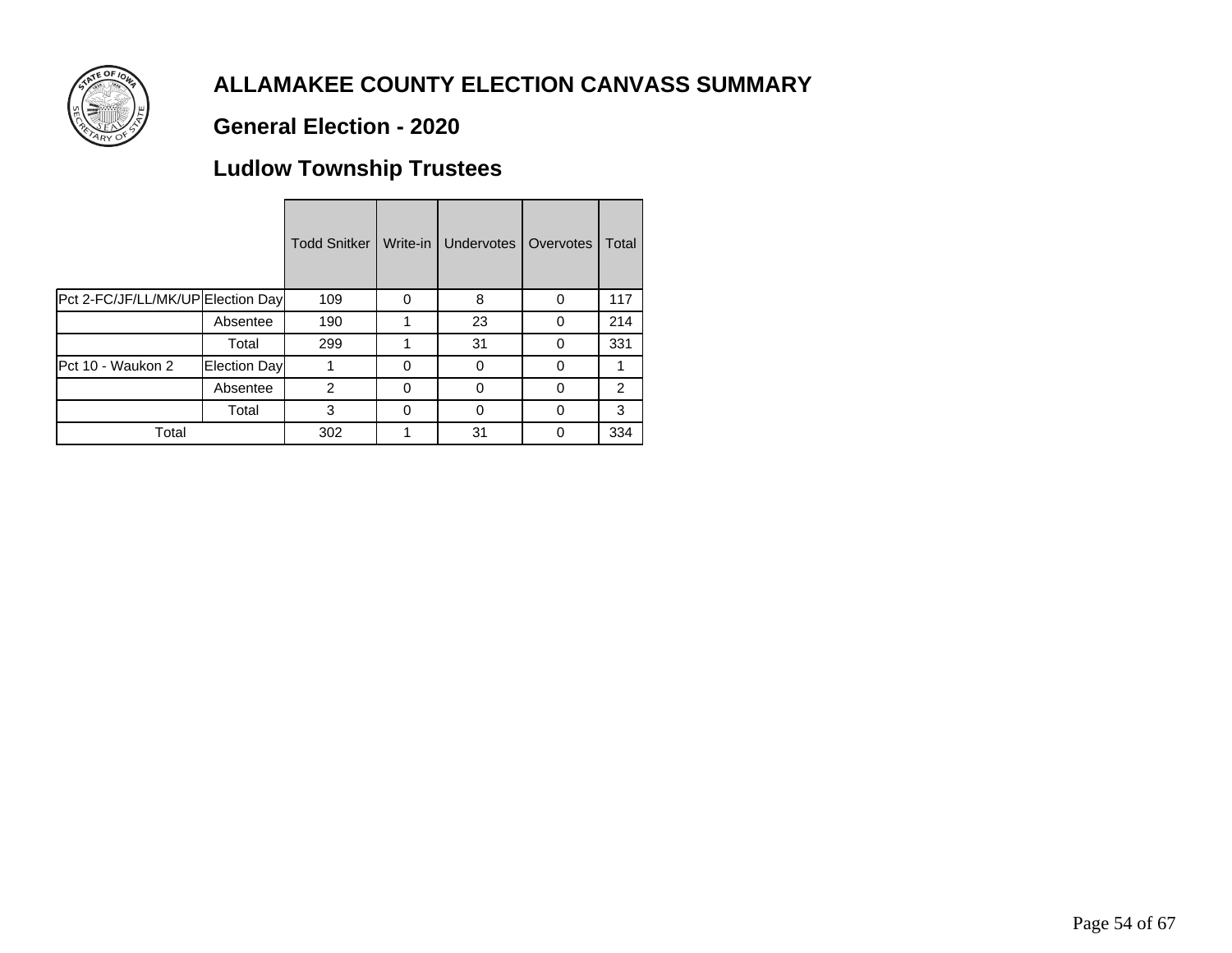

### **General Election - 2020**

## **Makee Township Trustees**

|                                   |          | Robert L. Hanson | Write-in   Undervotes   Overvotes | Total |
|-----------------------------------|----------|------------------|-----------------------------------|-------|
| Pct 2-FC/JF/LL/MK/UP Election Day |          | 74               | 13                                | 87    |
|                                   | Absentee | 180              | 31                                | 211   |
|                                   | Total    | 254              | 44                                | 298   |
| Total                             |          | 254              | 44                                | 298   |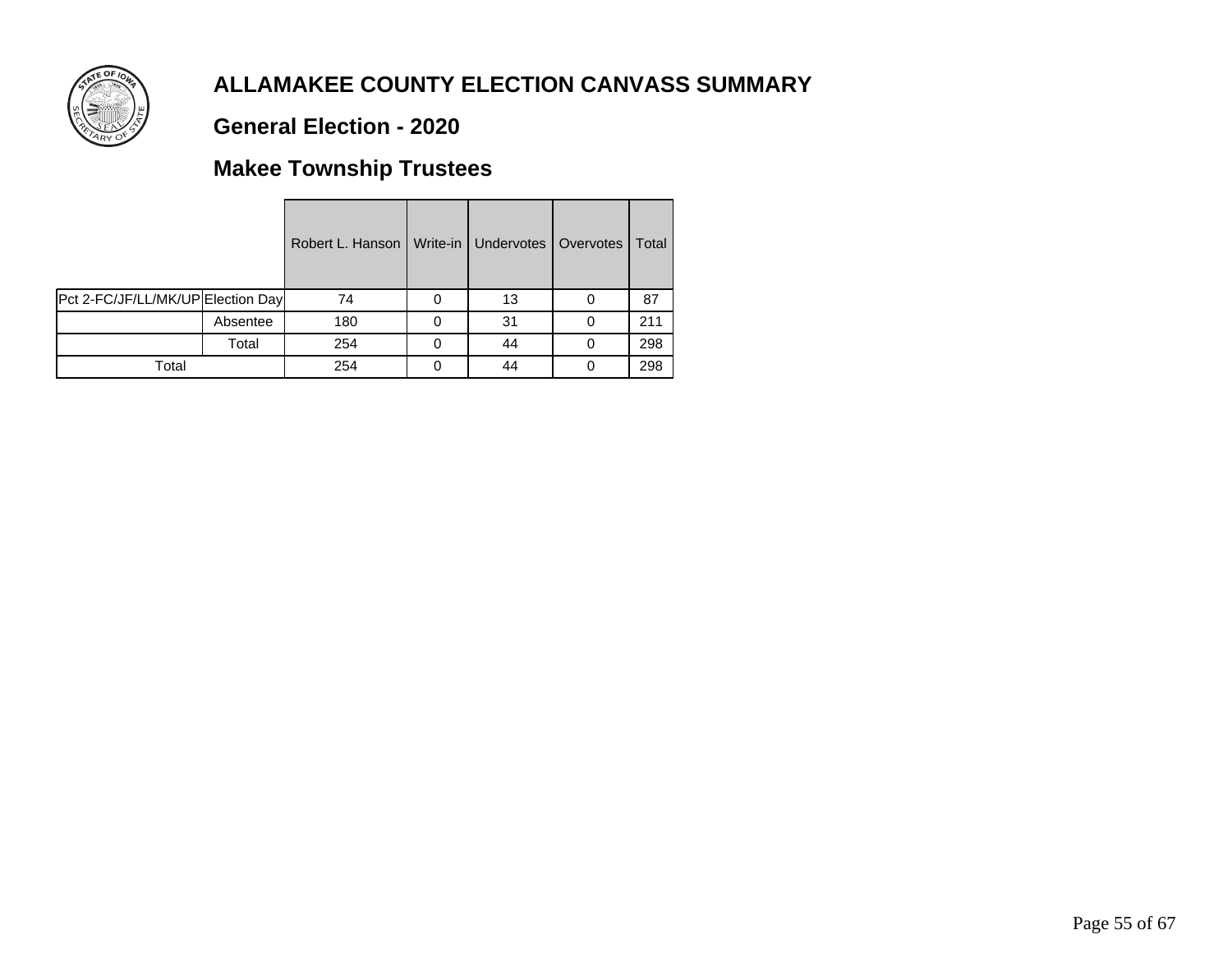

### **General Election - 2020**

## **Paint Creek Township Trustee**

|                                    |          | <b>Terry Oesterle</b> | Write-in   Undervotes   Overvotes | Total |
|------------------------------------|----------|-----------------------|-----------------------------------|-------|
| Pct 5 - LT/PC/WV CITY Election Day |          | 89                    |                                   | 98    |
|                                    | Absentee | 93                    | 14                                | 107   |
|                                    | Total    | 182                   | 21                                | 205   |
| Total                              |          | 182                   | 21                                | 205   |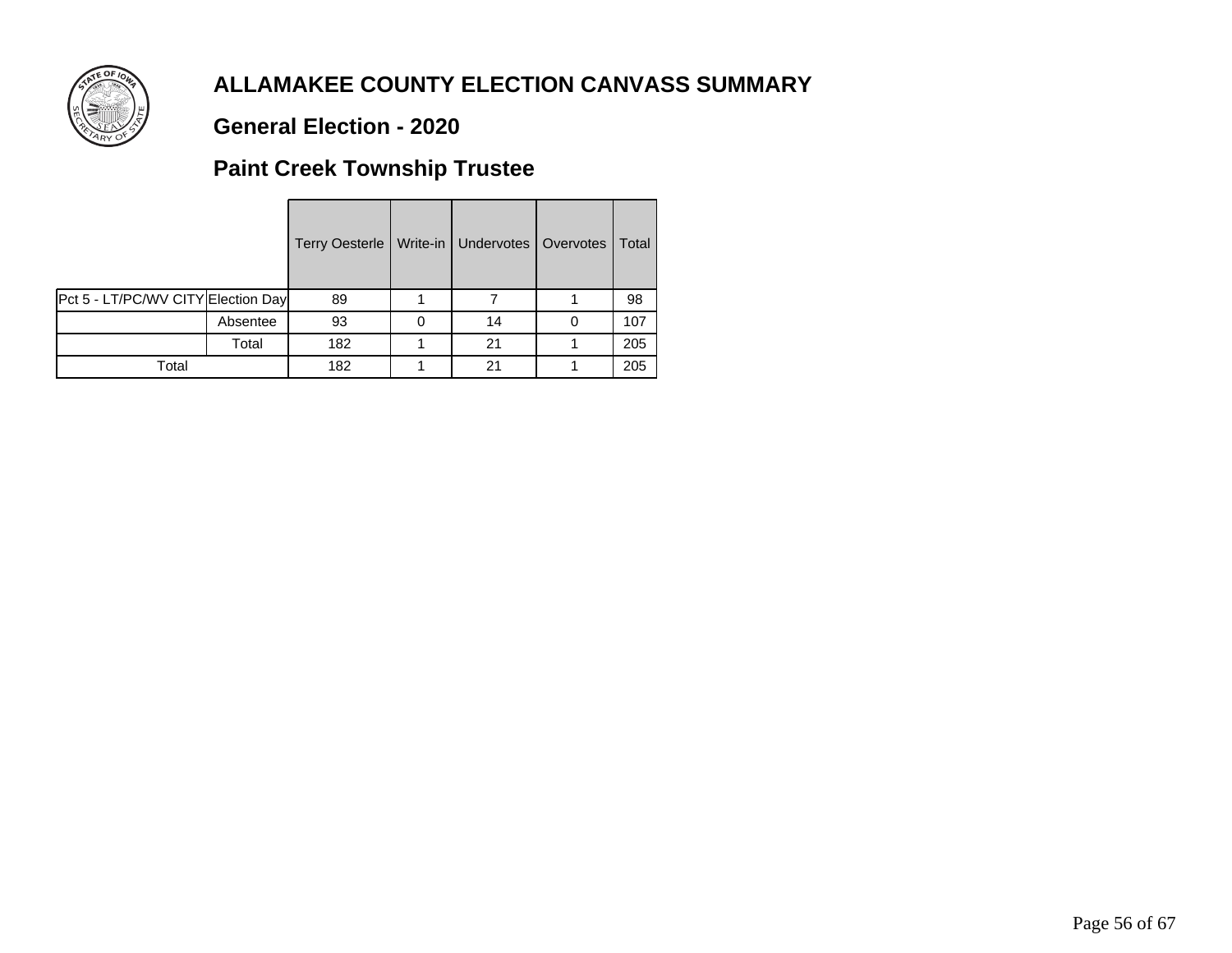

### **General Election - 2020**

## **Post Township Trustee**

|                          | Angie Mohs | Write-in   Undervotes   Overvotes | Total |
|--------------------------|------------|-----------------------------------|-------|
| Pct - PO/FK Election Day | 55         | 3                                 | 58    |
| Absentee                 | 106        | 21                                | 127   |
| Total                    | 161        | 24                                | 185   |
| Total                    | 161        | 24                                | 185   |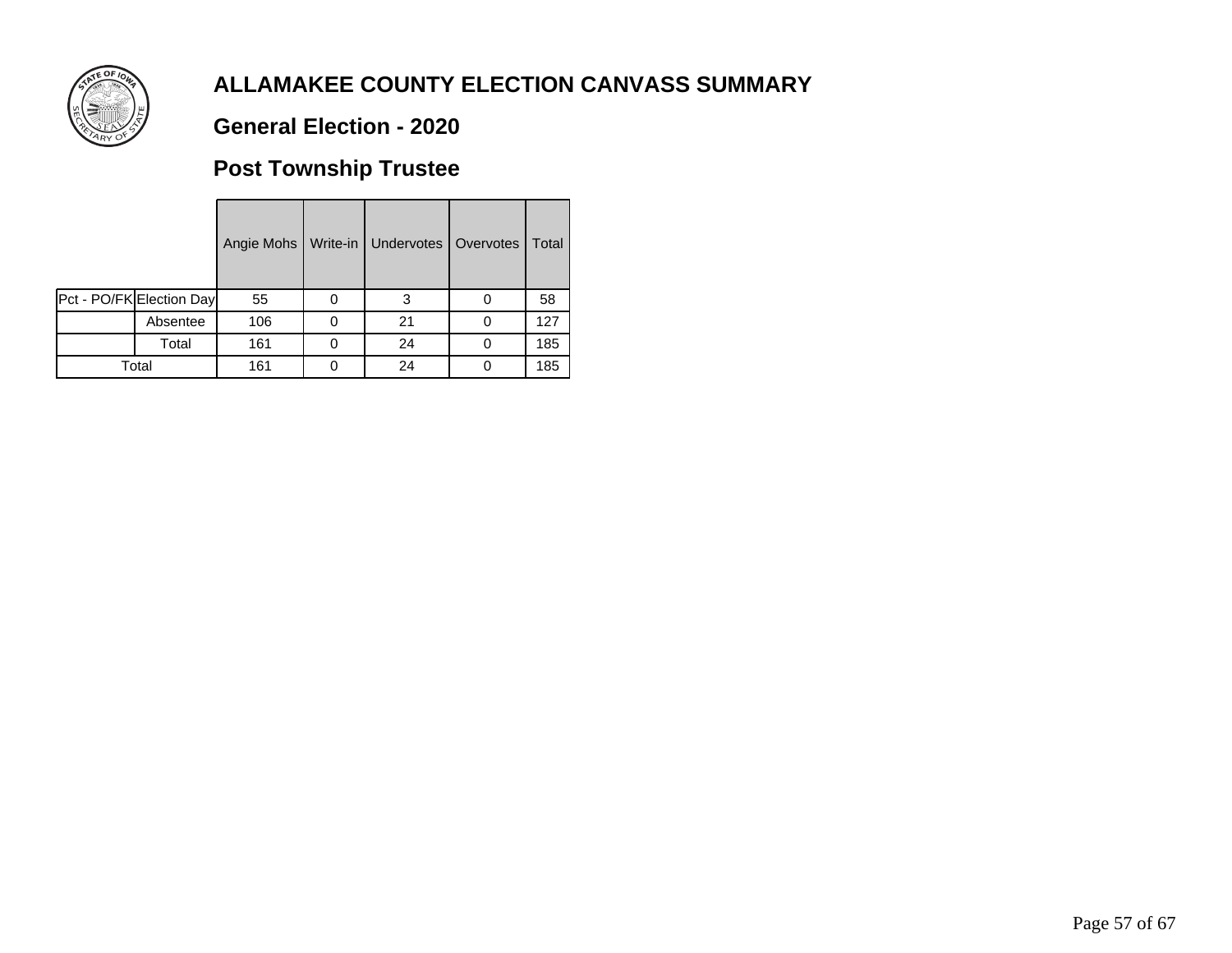

### **General Election - 2020**

# **Taylor Township Trustee**

|                                    |          | Mike Collins | Write-in | Eric Weymiller | Undervotes | Overvotes | Total |
|------------------------------------|----------|--------------|----------|----------------|------------|-----------|-------|
| Pct 6 - FV/TL/HF CITY Election Day |          | 94           | 2        | 10             | 110        |           | 216   |
|                                    | Absentee | 93           | 2        | 8              | 155        |           | 258   |
|                                    | Total    | 187          | 4        | 18             | 265        |           | 474   |
| Total                              |          | 187          | 4        | 18             | 265        |           | 474   |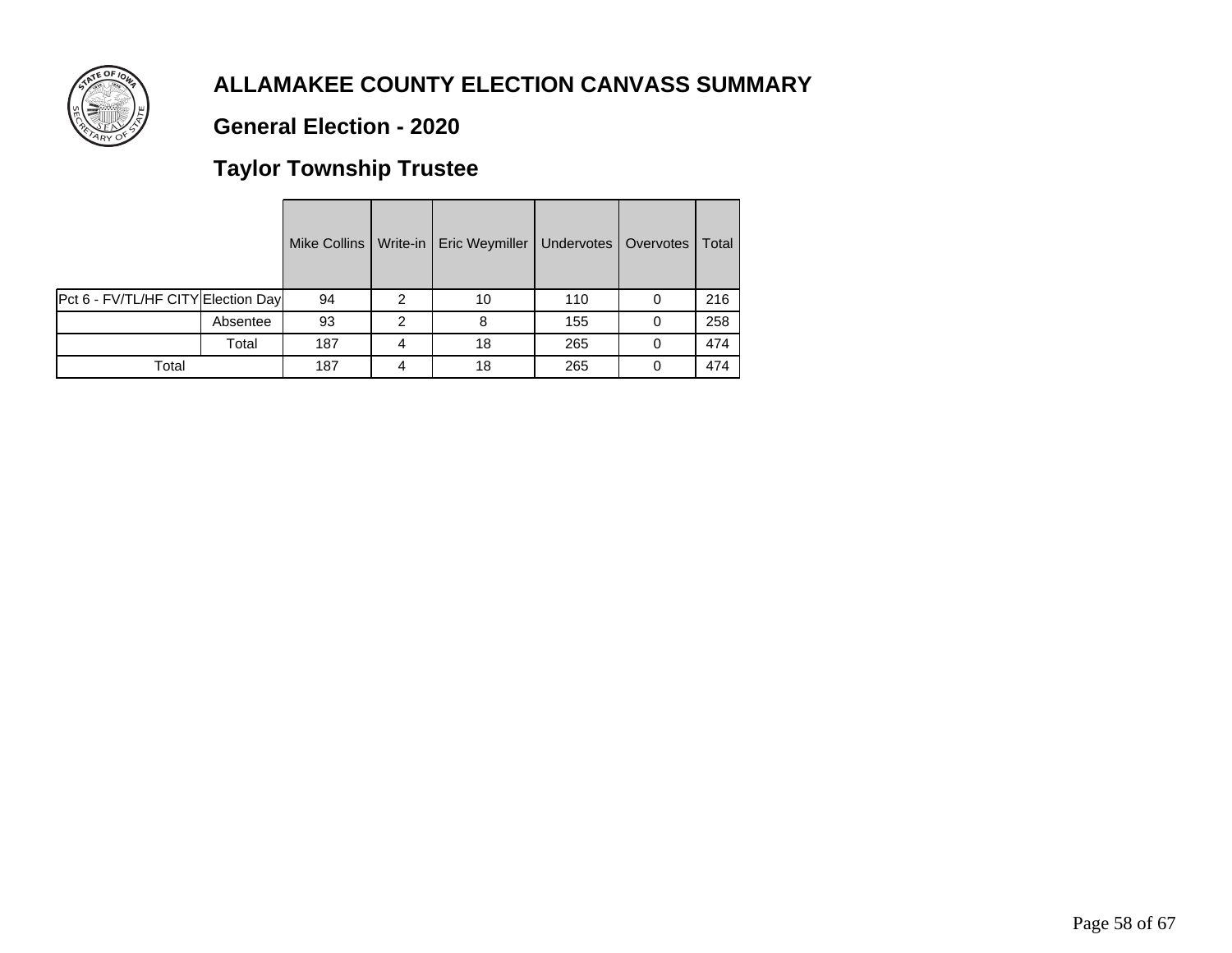

### **General Election - 2020**

## **Union City Township Trustees**

|                                    |          | Alan P. Heitman   Tim Paus   Write-in   Undervotes   Overvotes |     |   |    |   | Total |
|------------------------------------|----------|----------------------------------------------------------------|-----|---|----|---|-------|
| Pct 8 - IA/UC/NA CITY Election Day |          | 50                                                             | 43  |   | 20 |   | 114   |
|                                    | Absentee | 69                                                             | 70  |   | 36 | 0 | 176   |
|                                    | Total    | 119                                                            | 113 | 2 | 56 |   | 290   |
| Total                              |          | 119                                                            | 113 | 2 | 56 |   | 290   |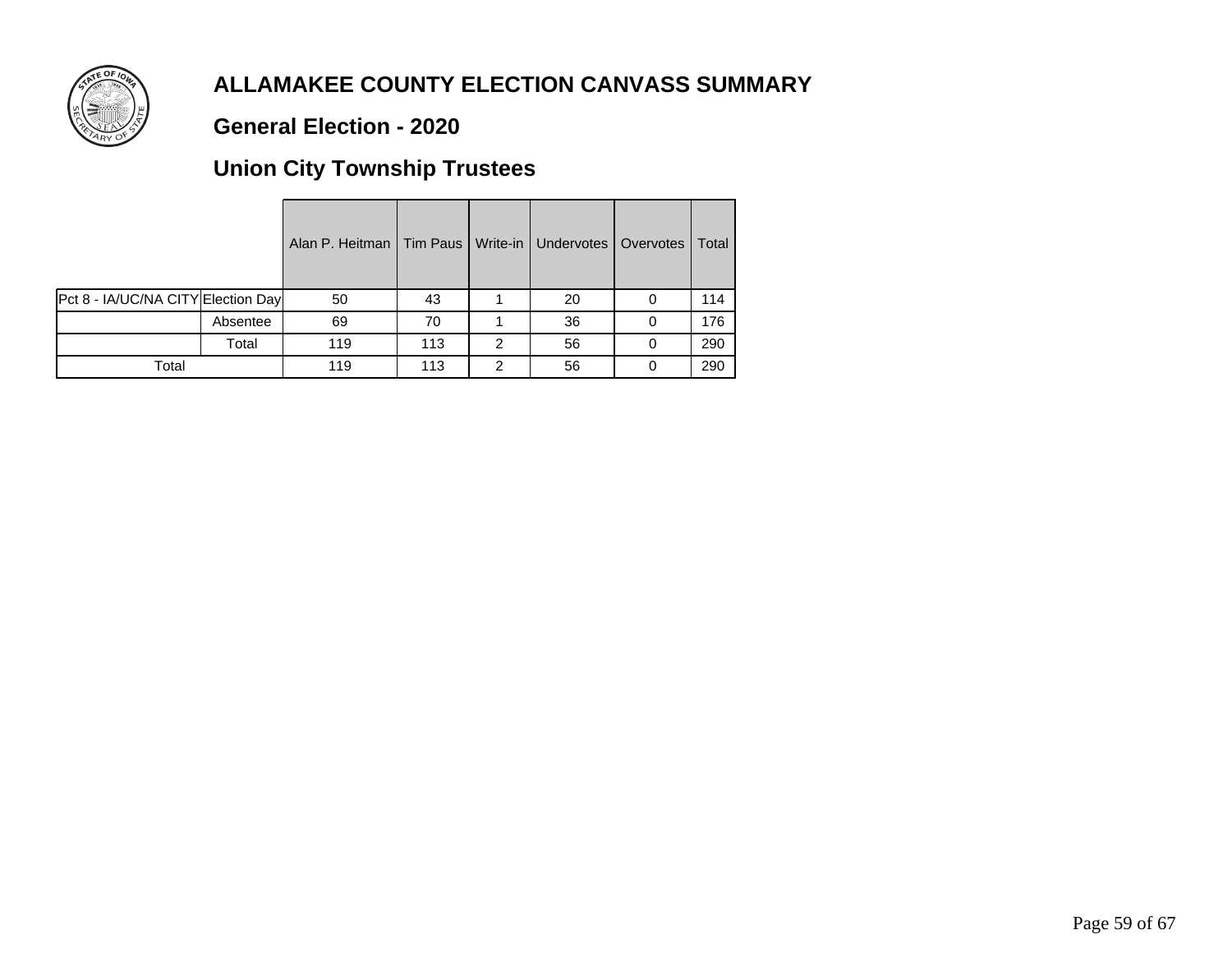

### **General Election - 2020**

## **Union Prairie Township Trustees**

|                                   |              | Jamie Dougherty | Bernard H. Berns | Write-in | Undervotes | Overvotes | Total |
|-----------------------------------|--------------|-----------------|------------------|----------|------------|-----------|-------|
| Pct 2-FC/JF/LL/MK/UP Election Day |              | 69              | 56               | $\Omega$ | 55         | 0         | 180   |
|                                   | Absentee     | 177             | 157              | $\Omega$ | 120        | 0         | 454   |
|                                   | Total        | 246             | 213              | 0        | 175        | 0         | 634   |
| Pct 11 Waukon 3                   | Election Day | 8               | 6                | $\Omega$ | 2          | 0         | 16    |
|                                   | Absentee     | 15              | 13               | 0        | 6          | $\Omega$  | 34    |
|                                   | Total        | 23              | 19               | $\Omega$ | 8          | $\Omega$  | 50    |
| Total                             |              | 269             | 232              | ∩        | 183        | 0         | 684   |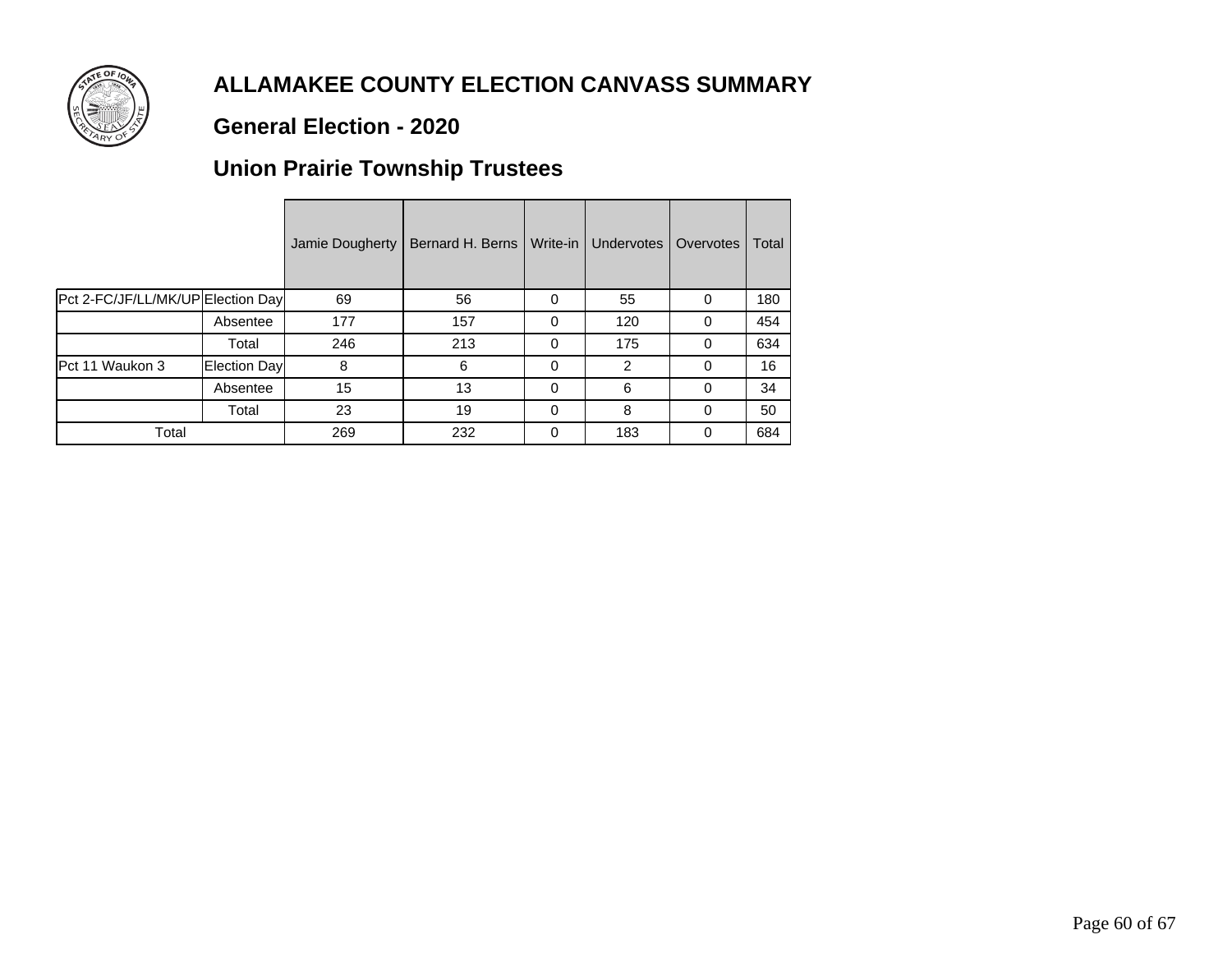

### **General Election - 2020**

## **Waterloo Township Trustees**

|                          |          | Stephanie Gulbranson | Write-in   Undervotes   Overvotes | Total |
|--------------------------|----------|----------------------|-----------------------------------|-------|
| Pct 1-WL/HV Election Day |          | 68                   | 11                                | 79    |
|                          | Absentee | 51                   | 20                                | 71    |
|                          | Total    | 119                  | 31                                | 150   |
| Total                    |          | 119                  | 31                                | 150   |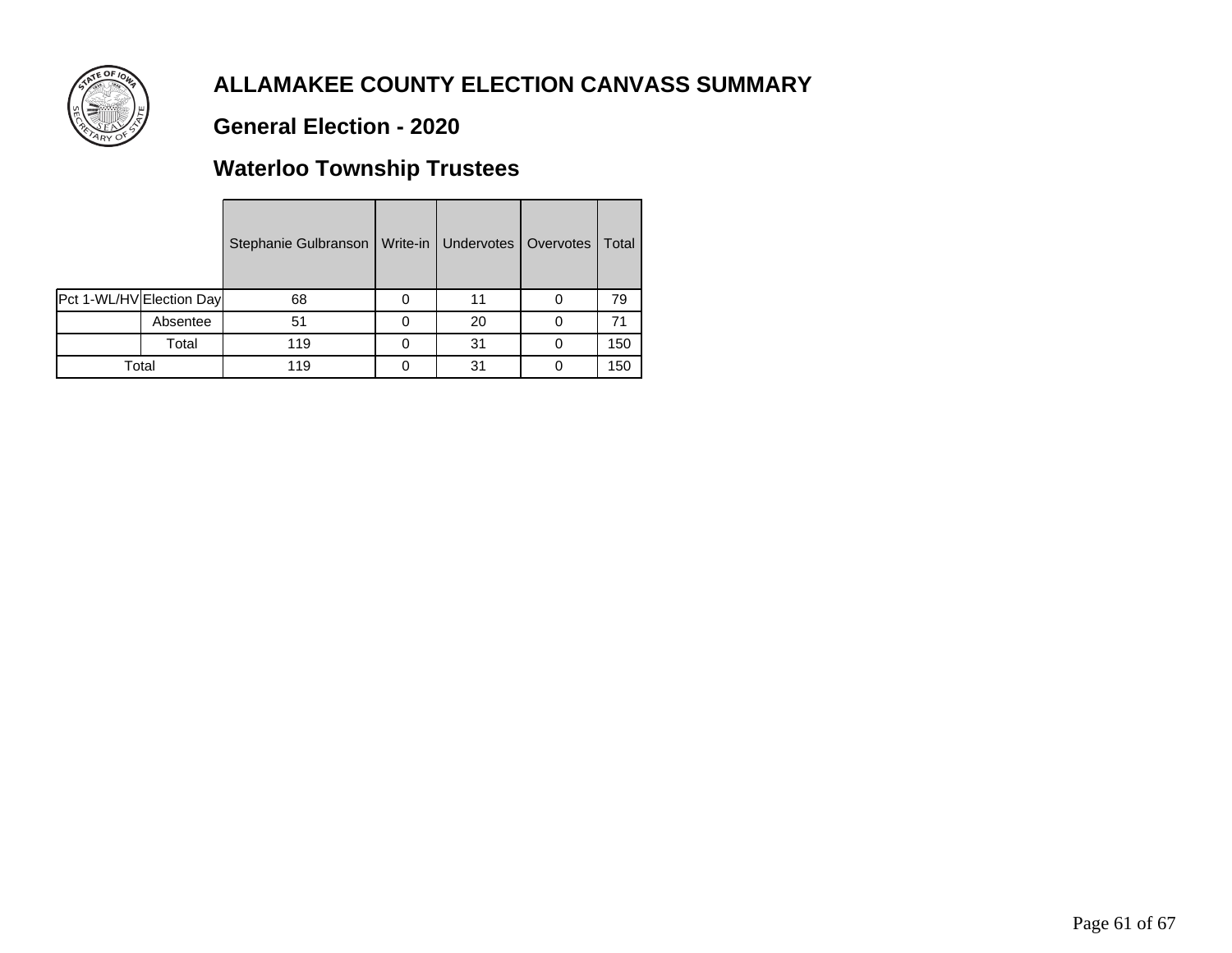

### **General Election - 2020**

#### **Soil and Water Conservation Dist. Commissioner**

| Pct 1-WL/HV<br><b>Election Day</b><br>79<br>67<br>65<br>$\mathbf{1}$<br>136<br>$\mathbf 0$<br>95<br>79<br>80<br>0<br>211<br>0<br>Absentee<br>Total<br>174<br>146<br>145<br>347<br>1<br>0<br>Pct 2-FC/JF/LL/MK/UP<br><b>Election Day</b><br>267<br>229<br>276<br>4<br>520<br>$\Omega$<br>3<br>625<br>628<br>0<br>987<br>Absentee<br>556<br>Total<br>904<br>3<br>892<br>785<br>$\overline{4}$<br>1,507<br>3<br>1<br>Pct - PO/FK<br><b>Election Day</b><br>86<br>81<br>87<br>135<br>167<br>141<br>153<br>0<br>0<br>Absentee<br>295<br>Total<br>253<br>3<br>222<br>240<br>$\mathbf{1}$<br>430<br>$\overline{2}$<br><b>Election Day</b><br>133<br>100<br>103<br>451<br>0<br>Pct 4 - Postville City<br>157<br>151<br>147<br>0<br>478<br>0<br>Absentee<br>Total<br>290<br>254<br>$\overline{2}$<br>0<br>247<br>929<br>Pct 5 - LT/PC/WV CITY<br><b>Election Day</b><br>111<br>110<br>111<br>$\mathbf{1}$<br>210<br>$\mathbf 0$<br>175<br>169<br>0<br>6<br>Absentee<br>157<br>279<br>Total<br>286<br>267<br>280<br>489<br>6<br>1<br>$\overline{2}$<br>Pct 6 - FV/TL/HF CITY<br>134<br>159<br>299<br><b>Election Day</b><br>132<br>$\Omega$<br>183<br>210<br>173<br>3<br>Absentee<br>$\mathbf{1}$<br>357<br>Total<br>317<br>369<br>305<br>3<br>3<br>656<br>3<br>Pct 7 - CN/LF/LS/LS CITY Election Day<br>254<br>3<br>287<br>241<br>547<br>502<br>514<br>459<br>6<br>964<br>12<br>Absentee<br>Total<br>756<br>700<br>9<br>15<br>801<br>1,511<br><b>IPct 8 - IA/UC/NA CITY</b><br><b>Election Day</b><br>174<br>180<br>153<br>$\mathbf{1}$<br>383<br>$\Omega$<br>170<br>170<br>147<br>$\Omega$<br>329<br>3<br>Absentee<br>Total<br>344<br>3<br>350<br>300<br>$\mathbf{1}$<br>712<br>Pct 9 - Waukon 1<br><b>Election Day</b><br>98<br>94<br>109<br>$\mathbf 0$<br>155<br>0<br>378<br>1<br>0<br>Absentee<br>361<br>387<br>553 |  |       | Mike O'Hare | Thomas Gavin | <b>Brady Kruger</b> | Write-in     | Undervotes | Overvotes | Total |
|-----------------------------------------------------------------------------------------------------------------------------------------------------------------------------------------------------------------------------------------------------------------------------------------------------------------------------------------------------------------------------------------------------------------------------------------------------------------------------------------------------------------------------------------------------------------------------------------------------------------------------------------------------------------------------------------------------------------------------------------------------------------------------------------------------------------------------------------------------------------------------------------------------------------------------------------------------------------------------------------------------------------------------------------------------------------------------------------------------------------------------------------------------------------------------------------------------------------------------------------------------------------------------------------------------------------------------------------------------------------------------------------------------------------------------------------------------------------------------------------------------------------------------------------------------------------------------------------------------------------------------------------------------------------------------------------------------------------------------------------------------------------------------------------------------------------|--|-------|-------------|--------------|---------------------|--------------|------------|-----------|-------|
|                                                                                                                                                                                                                                                                                                                                                                                                                                                                                                                                                                                                                                                                                                                                                                                                                                                                                                                                                                                                                                                                                                                                                                                                                                                                                                                                                                                                                                                                                                                                                                                                                                                                                                                                                                                                                 |  |       |             |              |                     |              |            |           | 348   |
|                                                                                                                                                                                                                                                                                                                                                                                                                                                                                                                                                                                                                                                                                                                                                                                                                                                                                                                                                                                                                                                                                                                                                                                                                                                                                                                                                                                                                                                                                                                                                                                                                                                                                                                                                                                                                 |  |       |             |              |                     |              |            |           | 465   |
|                                                                                                                                                                                                                                                                                                                                                                                                                                                                                                                                                                                                                                                                                                                                                                                                                                                                                                                                                                                                                                                                                                                                                                                                                                                                                                                                                                                                                                                                                                                                                                                                                                                                                                                                                                                                                 |  |       |             |              |                     |              |            |           | 813   |
|                                                                                                                                                                                                                                                                                                                                                                                                                                                                                                                                                                                                                                                                                                                                                                                                                                                                                                                                                                                                                                                                                                                                                                                                                                                                                                                                                                                                                                                                                                                                                                                                                                                                                                                                                                                                                 |  |       |             |              |                     |              |            |           | 1,296 |
|                                                                                                                                                                                                                                                                                                                                                                                                                                                                                                                                                                                                                                                                                                                                                                                                                                                                                                                                                                                                                                                                                                                                                                                                                                                                                                                                                                                                                                                                                                                                                                                                                                                                                                                                                                                                                 |  |       |             |              |                     |              |            |           | 2,799 |
|                                                                                                                                                                                                                                                                                                                                                                                                                                                                                                                                                                                                                                                                                                                                                                                                                                                                                                                                                                                                                                                                                                                                                                                                                                                                                                                                                                                                                                                                                                                                                                                                                                                                                                                                                                                                                 |  |       |             |              |                     |              |            |           | 4,095 |
|                                                                                                                                                                                                                                                                                                                                                                                                                                                                                                                                                                                                                                                                                                                                                                                                                                                                                                                                                                                                                                                                                                                                                                                                                                                                                                                                                                                                                                                                                                                                                                                                                                                                                                                                                                                                                 |  |       |             |              |                     |              |            |           | 393   |
|                                                                                                                                                                                                                                                                                                                                                                                                                                                                                                                                                                                                                                                                                                                                                                                                                                                                                                                                                                                                                                                                                                                                                                                                                                                                                                                                                                                                                                                                                                                                                                                                                                                                                                                                                                                                                 |  |       |             |              |                     |              |            |           | 756   |
|                                                                                                                                                                                                                                                                                                                                                                                                                                                                                                                                                                                                                                                                                                                                                                                                                                                                                                                                                                                                                                                                                                                                                                                                                                                                                                                                                                                                                                                                                                                                                                                                                                                                                                                                                                                                                 |  |       |             |              |                     |              |            |           | 1,149 |
|                                                                                                                                                                                                                                                                                                                                                                                                                                                                                                                                                                                                                                                                                                                                                                                                                                                                                                                                                                                                                                                                                                                                                                                                                                                                                                                                                                                                                                                                                                                                                                                                                                                                                                                                                                                                                 |  |       |             |              |                     |              |            |           | 789   |
|                                                                                                                                                                                                                                                                                                                                                                                                                                                                                                                                                                                                                                                                                                                                                                                                                                                                                                                                                                                                                                                                                                                                                                                                                                                                                                                                                                                                                                                                                                                                                                                                                                                                                                                                                                                                                 |  |       |             |              |                     |              |            |           | 933   |
|                                                                                                                                                                                                                                                                                                                                                                                                                                                                                                                                                                                                                                                                                                                                                                                                                                                                                                                                                                                                                                                                                                                                                                                                                                                                                                                                                                                                                                                                                                                                                                                                                                                                                                                                                                                                                 |  |       |             |              |                     |              |            |           | 1,722 |
|                                                                                                                                                                                                                                                                                                                                                                                                                                                                                                                                                                                                                                                                                                                                                                                                                                                                                                                                                                                                                                                                                                                                                                                                                                                                                                                                                                                                                                                                                                                                                                                                                                                                                                                                                                                                                 |  |       |             |              |                     |              |            |           | 543   |
|                                                                                                                                                                                                                                                                                                                                                                                                                                                                                                                                                                                                                                                                                                                                                                                                                                                                                                                                                                                                                                                                                                                                                                                                                                                                                                                                                                                                                                                                                                                                                                                                                                                                                                                                                                                                                 |  |       |             |              |                     |              |            |           | 786   |
|                                                                                                                                                                                                                                                                                                                                                                                                                                                                                                                                                                                                                                                                                                                                                                                                                                                                                                                                                                                                                                                                                                                                                                                                                                                                                                                                                                                                                                                                                                                                                                                                                                                                                                                                                                                                                 |  |       |             |              |                     |              |            |           | 1,329 |
|                                                                                                                                                                                                                                                                                                                                                                                                                                                                                                                                                                                                                                                                                                                                                                                                                                                                                                                                                                                                                                                                                                                                                                                                                                                                                                                                                                                                                                                                                                                                                                                                                                                                                                                                                                                                                 |  |       |             |              |                     |              |            |           | 726   |
|                                                                                                                                                                                                                                                                                                                                                                                                                                                                                                                                                                                                                                                                                                                                                                                                                                                                                                                                                                                                                                                                                                                                                                                                                                                                                                                                                                                                                                                                                                                                                                                                                                                                                                                                                                                                                 |  |       |             |              |                     |              |            |           | 927   |
|                                                                                                                                                                                                                                                                                                                                                                                                                                                                                                                                                                                                                                                                                                                                                                                                                                                                                                                                                                                                                                                                                                                                                                                                                                                                                                                                                                                                                                                                                                                                                                                                                                                                                                                                                                                                                 |  |       |             |              |                     |              |            |           | 1,653 |
|                                                                                                                                                                                                                                                                                                                                                                                                                                                                                                                                                                                                                                                                                                                                                                                                                                                                                                                                                                                                                                                                                                                                                                                                                                                                                                                                                                                                                                                                                                                                                                                                                                                                                                                                                                                                                 |  |       |             |              |                     |              |            |           | 1,335 |
|                                                                                                                                                                                                                                                                                                                                                                                                                                                                                                                                                                                                                                                                                                                                                                                                                                                                                                                                                                                                                                                                                                                                                                                                                                                                                                                                                                                                                                                                                                                                                                                                                                                                                                                                                                                                                 |  |       |             |              |                     |              |            |           | 2,457 |
|                                                                                                                                                                                                                                                                                                                                                                                                                                                                                                                                                                                                                                                                                                                                                                                                                                                                                                                                                                                                                                                                                                                                                                                                                                                                                                                                                                                                                                                                                                                                                                                                                                                                                                                                                                                                                 |  |       |             |              |                     |              |            |           | 3,792 |
|                                                                                                                                                                                                                                                                                                                                                                                                                                                                                                                                                                                                                                                                                                                                                                                                                                                                                                                                                                                                                                                                                                                                                                                                                                                                                                                                                                                                                                                                                                                                                                                                                                                                                                                                                                                                                 |  |       |             |              |                     |              |            |           | 891   |
|                                                                                                                                                                                                                                                                                                                                                                                                                                                                                                                                                                                                                                                                                                                                                                                                                                                                                                                                                                                                                                                                                                                                                                                                                                                                                                                                                                                                                                                                                                                                                                                                                                                                                                                                                                                                                 |  |       |             |              |                     |              |            |           | 819   |
|                                                                                                                                                                                                                                                                                                                                                                                                                                                                                                                                                                                                                                                                                                                                                                                                                                                                                                                                                                                                                                                                                                                                                                                                                                                                                                                                                                                                                                                                                                                                                                                                                                                                                                                                                                                                                 |  |       |             |              |                     |              |            |           | 1,710 |
|                                                                                                                                                                                                                                                                                                                                                                                                                                                                                                                                                                                                                                                                                                                                                                                                                                                                                                                                                                                                                                                                                                                                                                                                                                                                                                                                                                                                                                                                                                                                                                                                                                                                                                                                                                                                                 |  |       |             |              |                     |              |            |           | 456   |
|                                                                                                                                                                                                                                                                                                                                                                                                                                                                                                                                                                                                                                                                                                                                                                                                                                                                                                                                                                                                                                                                                                                                                                                                                                                                                                                                                                                                                                                                                                                                                                                                                                                                                                                                                                                                                 |  |       |             |              |                     |              |            |           | 1,680 |
|                                                                                                                                                                                                                                                                                                                                                                                                                                                                                                                                                                                                                                                                                                                                                                                                                                                                                                                                                                                                                                                                                                                                                                                                                                                                                                                                                                                                                                                                                                                                                                                                                                                                                                                                                                                                                 |  | Total | 476         | 455          | 496                 | $\mathbf{1}$ | 708        | 0         | 2,136 |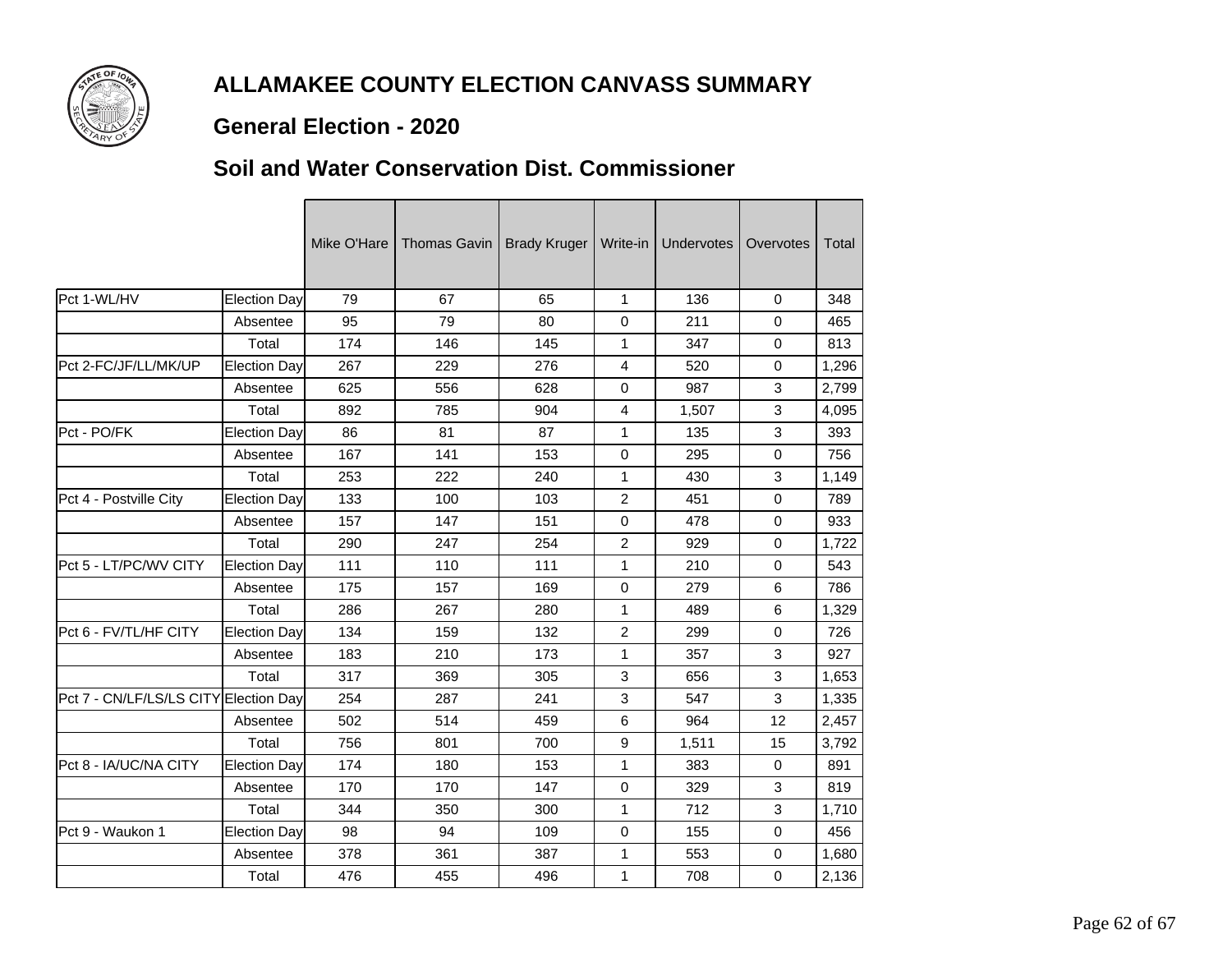|                   |               | Mike O'Hare | <b>Thomas Gavin</b> | <b>Brady Kruger</b> | Write-in | <b>Undervotes</b> | Overvotes | Total  |
|-------------------|---------------|-------------|---------------------|---------------------|----------|-------------------|-----------|--------|
| Pct 10 - Waukon 2 | Election Day  | 134         | 114                 | 139                 |          | 275               | 0         | 663    |
|                   | Absentee      | 313         | 258                 | 274                 | 3        | 511               | 3         | 1,362  |
|                   | Total         | 447         | 372                 | 413                 | 4        | 786               | 3         | 2,025  |
| Pct 11 Waukon 3   | Election Dayl | 81          | 76                  | 93                  |          | 145               | 0         | 396    |
|                   | Absentee      | 360         | 326                 | 347                 | $\Omega$ | 584               | 0         | 1,617  |
|                   | Total         | 441         | 402                 | 440                 |          | 729               | 0         | 2,013  |
| Total             |               | 4,676       | 4,416               | 4,477               | 28       | 8,804             | 36        | 22,437 |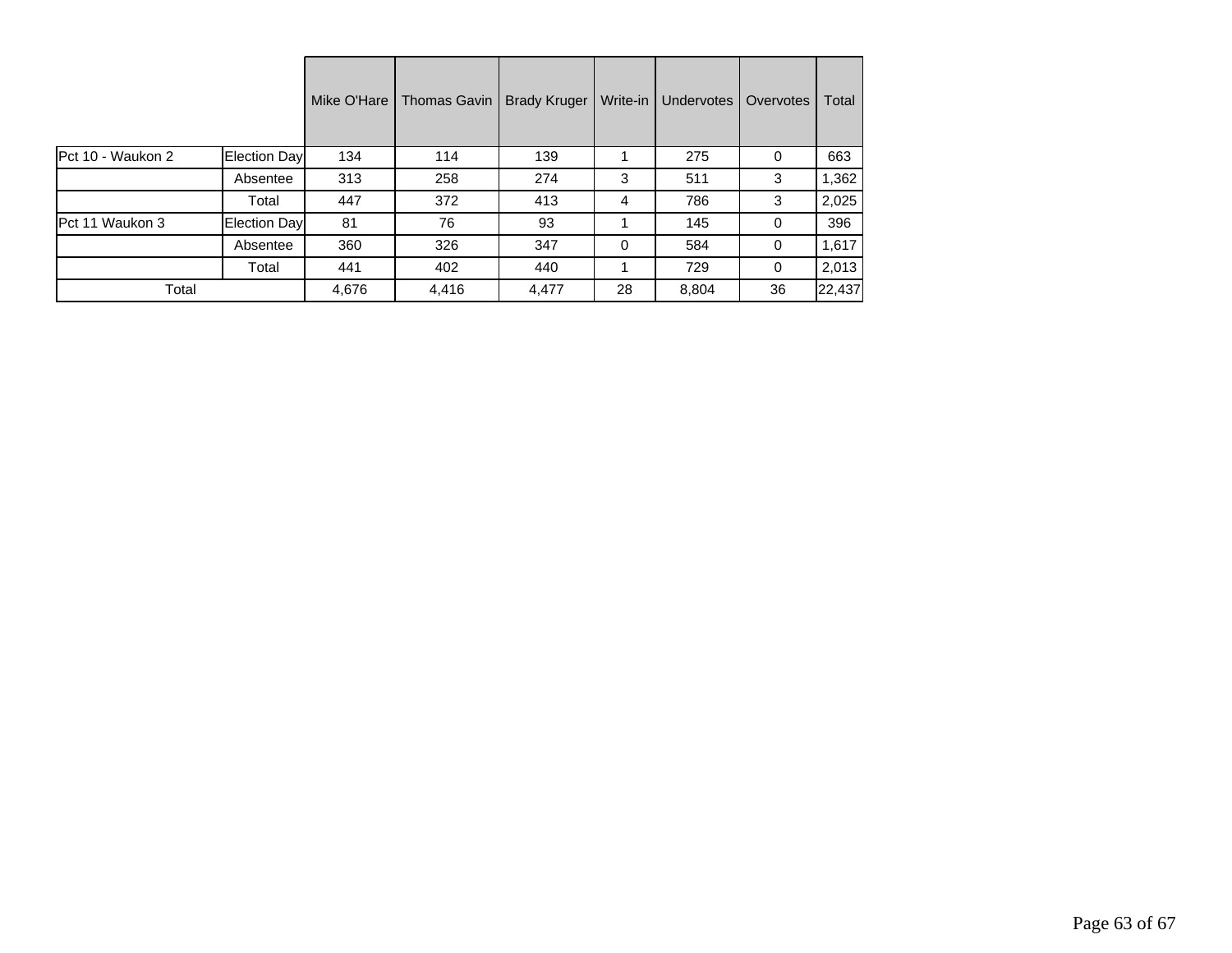

### **General Election - 2020**

## **County Agricultural Extension Council**

|                                       |              |     | Justin M. Lyons   Brittany Tilleraas | Fred Reinhardt   Annette Stock |     | Write-in       | Undervotes | Overvotes | Total |
|---------------------------------------|--------------|-----|--------------------------------------|--------------------------------|-----|----------------|------------|-----------|-------|
| Pct 1-WL/HV                           | Election Day | 70  | 69                                   | 59                             | 57  | $\mathbf 0$    | 209        | 0         | 464   |
|                                       | Absentee     | 87  | 78                                   | 69                             | 72  | 0              | 314        | 0         | 620   |
|                                       | Total        | 157 | 147                                  | 128                            | 129 | 0              | 523        | 0         | 1,084 |
| Pct 2-FC/JF/LL/MK/UP                  | Election Day | 255 | 247                                  | 234                            | 218 | 3              | 771        | 0         | 1,728 |
|                                       | Absentee     | 583 | 571                                  | 554                            | 537 | 6              | 1,465      | 16        | 3,732 |
|                                       | Total        | 838 | 818                                  | 788                            | 755 | 9              | 2,236      | 16        | 5,460 |
| Pct - PO/FK                           | Election Day | 85  | 85                                   | 75                             | 79  | 1              | 199        | 0         | 524   |
|                                       | Absentee     | 155 | 150                                  | 143                            | 152 | 0              | 408        | 0         | 1,008 |
|                                       | Total        | 240 | 235                                  | 218                            | 231 | $\mathbf{1}$   | 607        | 0         | 1,532 |
| Pct 4 - Postville City                | Election Day | 108 | 94                                   | 98                             | 102 | $\overline{2}$ | 648        | 0         | 1,052 |
|                                       | Absentee     | 150 | 155                                  | 140                            | 151 | 0              | 648        | 0         | 1,244 |
|                                       | Total        | 258 | 249                                  | 238                            | 253 | $\overline{c}$ | 1,296      | 0         | 2,296 |
| Pct 5 - LT/PC/WV CITY                 | Election Day | 109 | 107                                  | 94                             | 94  | 0              | 320        | 0         | 724   |
|                                       | Absentee     | 166 | 171                                  | 159                            | 153 | 1              | 398        | 0         | 1,048 |
|                                       | Total        | 275 | 278                                  | 253                            | 247 | $\mathbf{1}$   | 718        | 0         | 1,772 |
| Pct 6 - FV/TL/HF CITY                 | Election Day | 139 | 141                                  | 124                            | 123 | $\mathbf 0$    | 441        | 0         | 968   |
|                                       | Absentee     | 175 | 178                                  | 170                            | 171 | 0              | 538        | 4         | 1,236 |
|                                       | Total        | 314 | 319                                  | 294                            | 294 | 0              | 979        | 4         | 2,204 |
| Pct 7 - CN/LF/LS/LS CITY Election Day |              | 253 | 254                                  | 210                            | 206 | 4              | 853        | 0         | 1,780 |
|                                       | Absentee     | 465 | 460                                  | 414                            | 431 | $\overline{2}$ | 1,496      | 8         | 3,276 |
|                                       | Total        | 718 | 714                                  | 624                            | 637 | 6              | 2,349      | 8         | 5,056 |
| Pct 8 - IA/UC/NA CITY                 | Election Day | 177 | 156                                  | 131                            | 142 | 3              | 579        | 0         | 1,188 |
|                                       | Absentee     | 160 | 162                                  | 143                            | 148 | $\overline{c}$ | 477        | 0         | 1,092 |
|                                       | Total        | 337 | 318                                  | 274                            | 290 | 5              | 1,056      | 0         | 2,280 |
| Pct 9 - Waukon 1                      | Election Day | 96  | 95                                   | 90                             | 91  | $\overline{2}$ | 234        | 0         | 608   |
|                                       | Absentee     | 367 | 355                                  | 349                            | 332 | $\overline{2}$ | 827        | 8         | 2,240 |
|                                       | Total        | 463 | 450                                  | 439                            | 423 | 4              | 1,061      | 8         | 2,848 |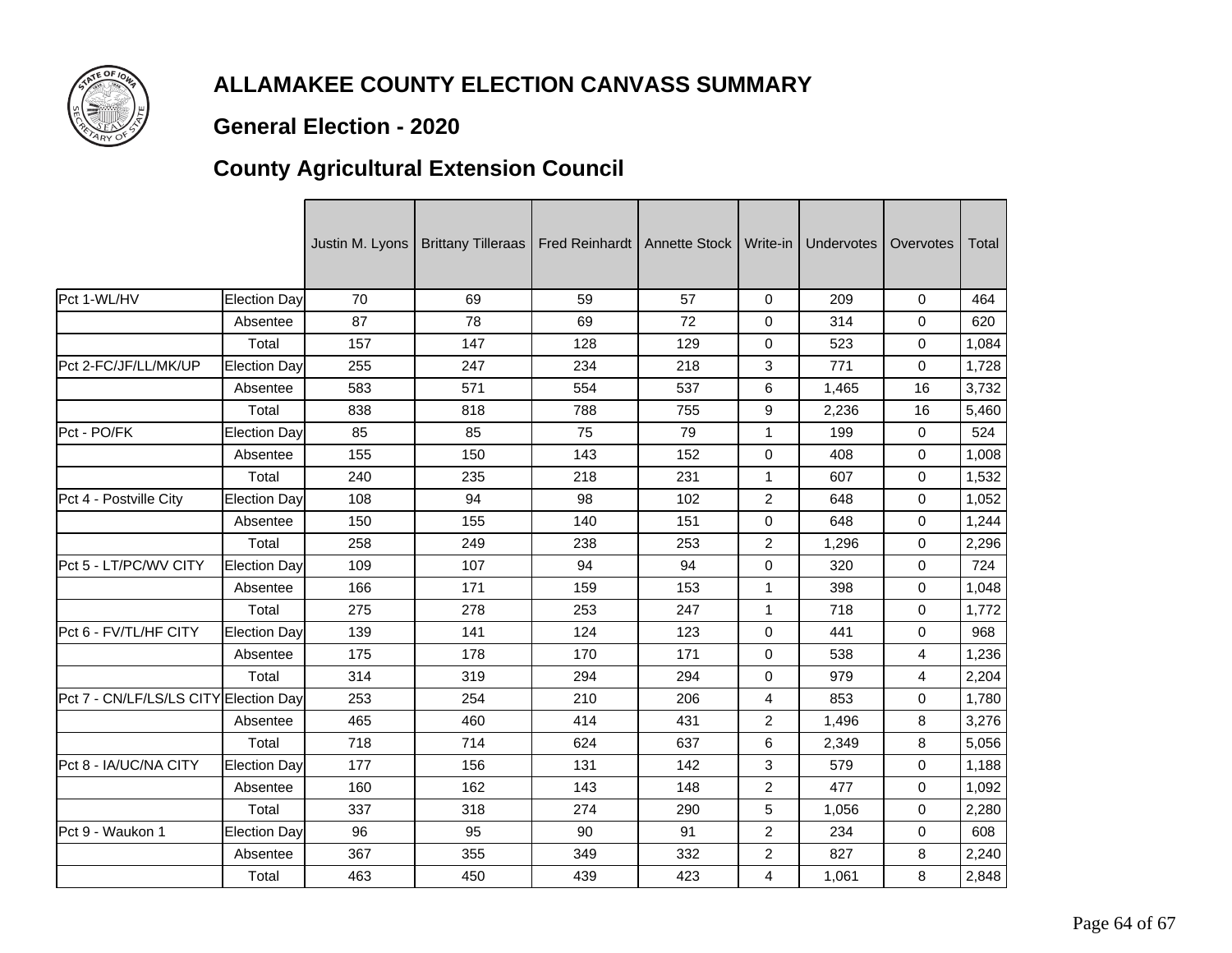|                   |              | Justin M. Lyons | Brittany Tilleraas   Fred Reinhardt   Annette Stock   Write-in |       |       |    | Undervotes | Overvotes | Total  |
|-------------------|--------------|-----------------|----------------------------------------------------------------|-------|-------|----|------------|-----------|--------|
| Pct 10 - Waukon 2 | Election Day | 121             | 129                                                            | 108   | 106   |    | 419        | 0         | 884    |
|                   | Absentee     | 275             | 260                                                            | 260   | 249   | 4  | 760        | 8         | 1,816  |
|                   | Total        | 396             | 389                                                            | 368   | 355   | 5  | 1,179      | 8         | 2,700  |
| IPct 11 Waukon 3  | Election Day | 83              | 85                                                             | 73    | 62    | 0  | 225        | 0         | 528    |
|                   | Absentee     | 349             | 338                                                            | 310   | 303   | 4  | 848        | 4         | 2,156  |
|                   | Total        | 432             | 423                                                            | 383   | 365   | 4  | 1,073      | 4         | 2,684  |
| Total             |              | 4,428           | 4,340                                                          | 4,007 | 3,979 | 37 | 13,077     | 48        | 29,916 |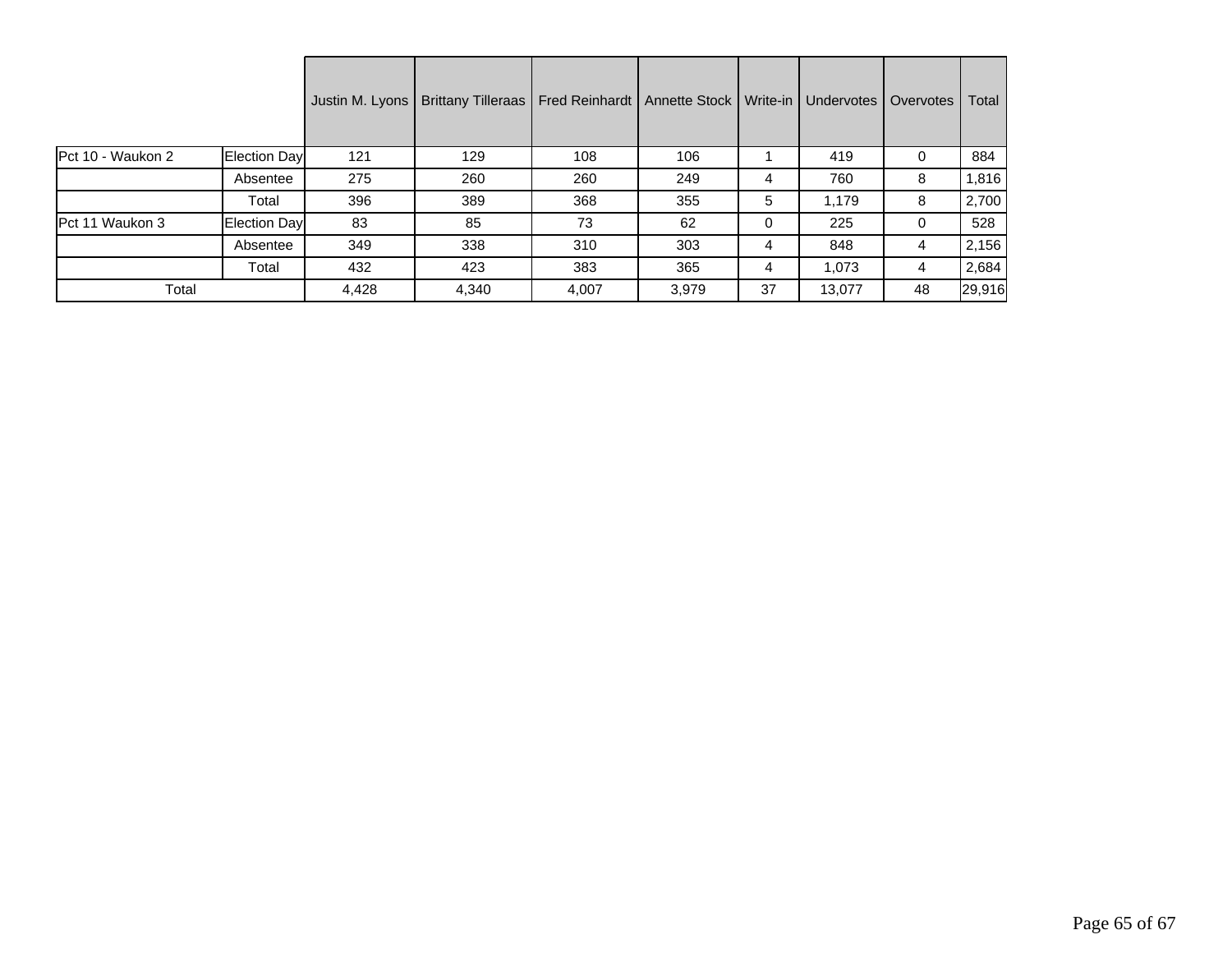

#### **General Election - 2020**

## **County Agricultural Extension Council To Fill a Vacancy**

|                          |                     | Write-in       | Nate Gebel     | <b>Undervotes</b> | Overvotes | <b>Total</b> |
|--------------------------|---------------------|----------------|----------------|-------------------|-----------|--------------|
| Pct 1-WL/HV              | Election Day        | 3              | 0              | 113               | 0         | 116          |
|                          | Absentee            | 8              | $\Omega$       | 147               | $\Omega$  | 155          |
|                          | Total               | 11             | 0              | 260               | 0         | 271          |
| Pct 2-FC/JF/LL/MK/UP     | Election Day        | 16             | $\mathbf{1}$   | 415               | 0         | 432          |
|                          | Absentee            | 13             | $\overline{4}$ | 916               | $\Omega$  | 933          |
|                          | Total               | 29             | 5              | 1,331             | 0         | 1,365        |
| Pct - PO/FK              | <b>Election Day</b> | $\overline{2}$ | $\overline{0}$ | 129               | $\Omega$  | 131          |
|                          | Absentee            | 4              | 0              | 248               | $\Omega$  | 252          |
|                          | Total               | 6              | $\Omega$       | 377               | $\Omega$  | 383          |
| Pct 4 - Postville City   | <b>Election Day</b> | 5              | 0              | 258               | 0         | 263          |
|                          | Absentee            | 14             | $\overline{0}$ | 297               | $\Omega$  | 311          |
|                          | Total               | 19             | $\Omega$       | 555               | $\Omega$  | 574          |
| Pct 5 - LT/PC/WV CITY    | Election Day        | 1              | $\mathbf{1}$   | 179               | $\Omega$  | 181          |
|                          | Absentee            | 8              | $\overline{0}$ | 254               | $\Omega$  | 262          |
|                          | Total               | 9              | 1              | 433               | 0         | 443          |
| Pct 6 - FV/TL/HF CITY    | Election Day        | 3              | $\overline{0}$ | 239               | $\Omega$  | 242          |
|                          | Absentee            | 8              | $\Omega$       | 301               | $\Omega$  | 309          |
|                          | Total               | 11             | $\Omega$       | 540               | 0         | 551          |
| Pct 7 - CN/LF/LS/LS CITY | Election Day        | 12             | $\overline{0}$ | 433               | $\Omega$  | 445          |
|                          | Absentee            | 35             | 2              | 782               | 0         | 819          |
|                          | Total               | 47             | $\overline{2}$ | 1,215             | $\Omega$  | 1,264        |
| Pct 8 - IA/UC/NA CITY    | Election Day        | $\overline{7}$ | $\mathbf{1}$   | 289               | $\Omega$  | 297          |
|                          | Absentee            | 3              | 1              | 269               | $\Omega$  | 273          |
|                          | Total               | 10             | $\overline{2}$ | 558               | $\Omega$  | 570          |
| Pct 9 - Waukon 1         | <b>Election Day</b> | $\overline{4}$ | $\mathbf{1}$   | 147               | 0         | 152          |
|                          | Absentee            | 9              | $\Omega$       | 551               | $\Omega$  | 560          |
|                          | Total               | 13             | $\mathbf{1}$   | 698               | 0         | 712          |